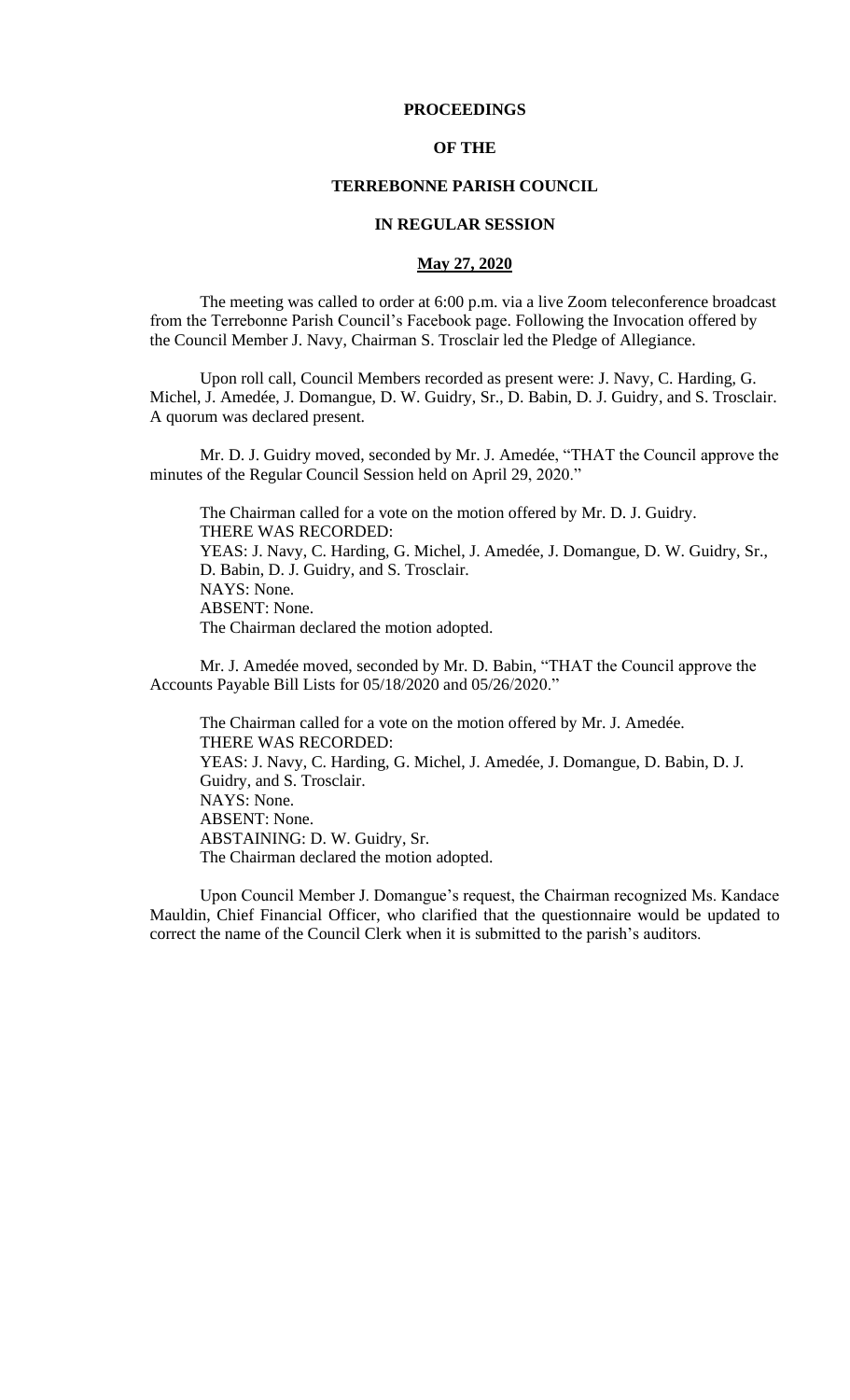**WHEREAS**, the Louisiana Compliance Questionnaire is a required part of a financial audit of Louisiana governmental units, and

**WHEREAS**, upon completion, the questionnaire must be presented to and adopted by the governing body by means of a formal resolution in an open meeting, and

**WHEREAS**, the completed questionnaire and a copy of the adoption instrument, must be given to the auditor, and

**NOW, THEREFORE BE IT RESOLVED**, by the Terrebonne Parish Council on behalf of the Terrebonne Parish Consolidated Government, that the Louisiana Compliance Questionnaire for Fiscal Year 2019 as presented by the Parish Administration, be hereby accepted and approved and that a certified copy of this resolution be forwarded to the firm of Bourgeois, Bennett, L.L.C.

THERE WAS RECORDED: YEAS: J. Navy, C. Harding, G. Michel, J. Amedée, J. Domangue, D. W. Guidry, Sr., D. Babin, D. J. Guidry and S. Trosclair. NAYS: None. NOT VOTING: None. ABSENT: None. The Chairman declared this resolution adopted this 27th day of May 2020.

\* \* \* \* \* \* \* \* \* \* \* \*

Upon Council Member C. Harding's request, the Chairman recognized Mr. Mike Toups, Parish Manager, who confirmed that the change order provided for both a 145 day extension and a \$4,000 reduction in costs to complete the project. He then gave a brief explanation regarding a recent rain event which caused some flash flooding in a nearby area and the drainage system's effectiveness once the rain event ended.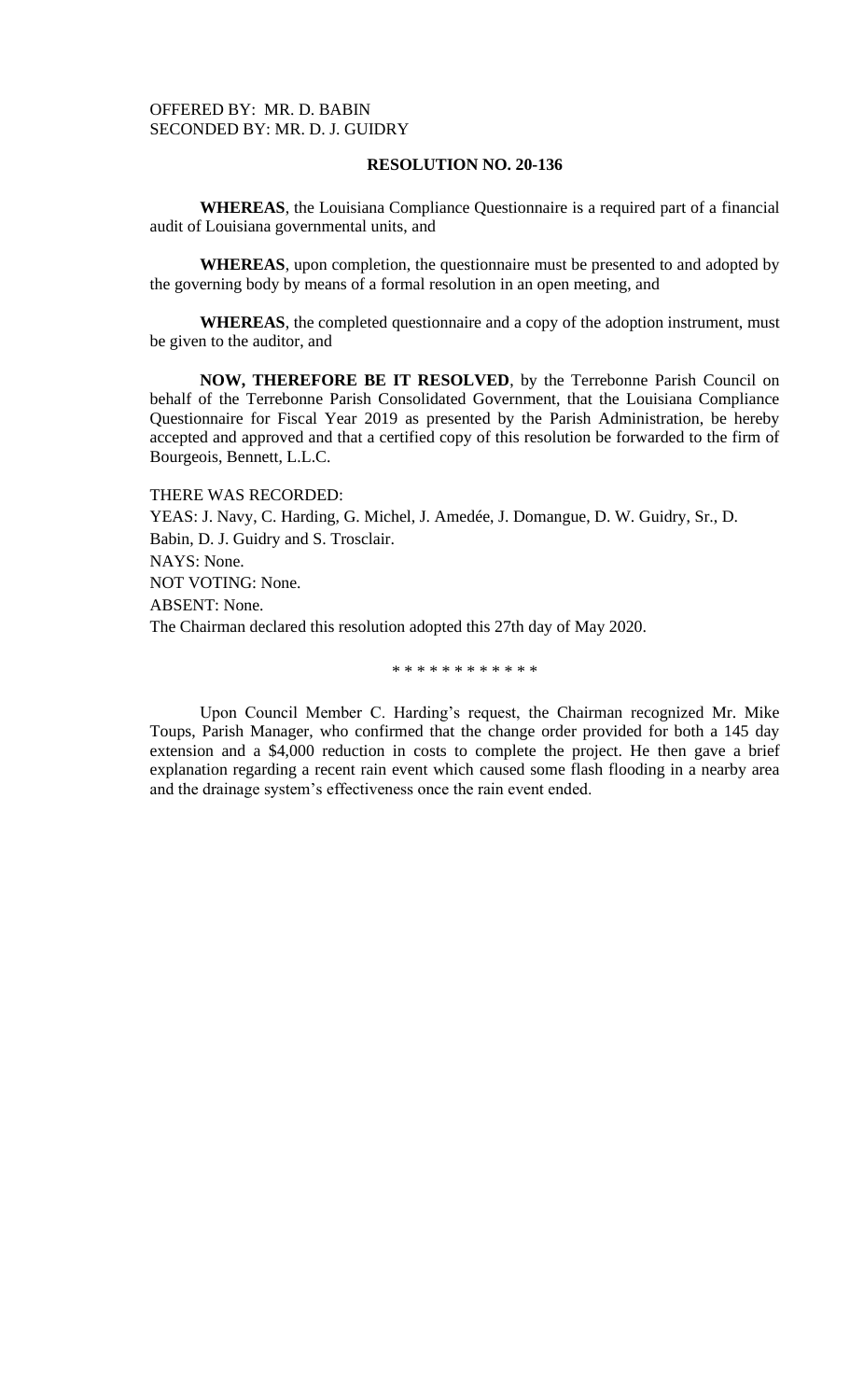A resolution authorizing the execution of Balancing Change Order No. 9 for the Construction Agreement for Parish Project No. 15-LEV-27, Six Foot Ditch Levee Improvements, Terrebonne Parish, Louisiana.

**WHEREAS**, the Terrebonne Parish Consolidated Government awarded the construction to Low Land Construction Co., Inc., for Parish Project No. 15-LEV-27, Six Foot Ditch Levee Improvements, Terrebonne Parish, Louisiana, and

**WHEREAS**, a portion of the Six Foot Ditch levee recently constructed was showing signs of distress, and

**WHEREAS**, the contractor needed additional time, where the weather would be clear for 2 solid weeks, and

**WHEREAS**, the contractor was able to complete the levee known as the Six Foot Ditch Levee, and

**WHEREAS**, this change order balances the original contract quantities to the actual contract quantities, and

**WHEREAS**, this change order will decrease the overall contract price by Four Thousand, One Hundred Seven Dollars and Eighty-Five Fifty Cents (\$4,107.85), and

**WHEREAS**, this change order will increase the contract by an additional One Hundred and Forty-Five (145) calendar days as a result of Change Order No. 9, and

**WHEREAS**, Change Order No. 9 had been recommended by the Engineer, Providence Engineering and Design, LLC, for this project.

**NOW, THEREFORE BE IT RESOLVED,** that the Terrebonne Parish Council on behalf of the Terrebonne Parish Consolidated Government, does hereby approve and authorize the execution by Terrebonne Parish President Gordon E. Dove of Change Order No. 9 to the construction agreement with Low Land Construction Co., Inc. for Parish Project No. 15-LEV-27, Six Foot Ditch Levee Improvements, Terrebonne Parish, Louisiana, for an decrease of Four Thousand, One Hundred Seven Dollars and Eighty-Five Fifty Cents (\$4,107.85) and One Hundred and Forty-Five (145) calendar days to the project, and

**BE IT FURTHER RESOLVED,** that a certified copy of the resolution be forwarded to Engineer, Providence Engineering and Design, LLC.

#### THERE WAS RECORDED:

YEAS: J. Navy, C. Harding, G. Michel, J. Amedée, J. Domangue, D. W. Guidry, Sr., D. Babin, D. J. Guidry and S. Trosclair. NAYS: None. NOT VOTING: None. ABSENT: None. The Chairman declared this resolution adopted this 27th day of May 2020.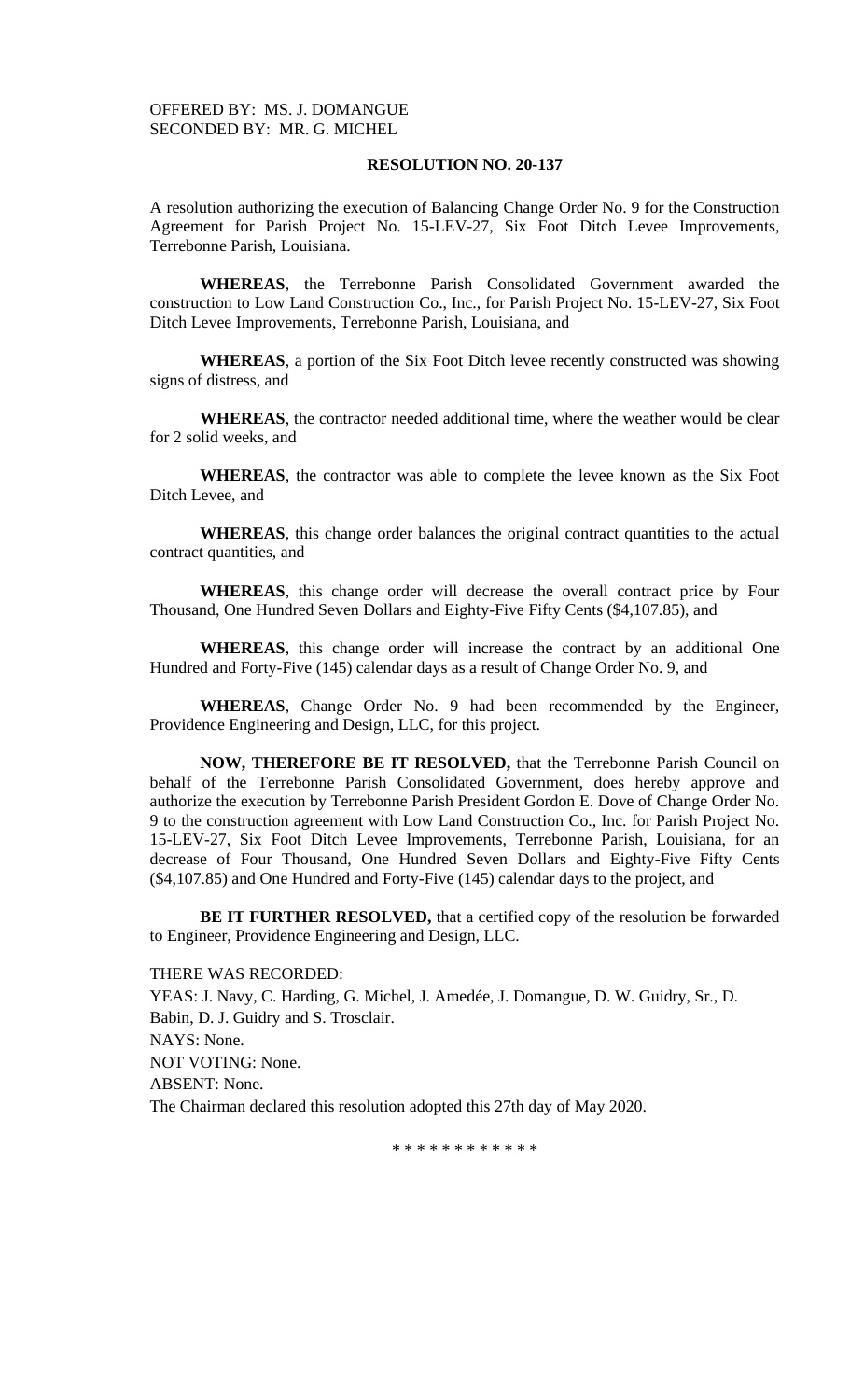A resolution providing for the acceptance of work performed by Low Land Construction Co., Inc., in accordance with the Certificate of Substantial Completion for Parish Project 15- LEV-27, Six Foot Ditch Levee Improvements, Terrebonne Parish, Louisiana.

**WHEREAS**, the Terrebonne Parish Consolidated Government entered into a contract dated November 14, 2017 with Low Land Construction Co., Inc., for Parish Project 15-LEV-27, Six Foot Ditch Levee Improvements, Terrebonne Parish, Louisiana, as will be seen by reference to said contract which is recorded under Entry No. 1546676 of the records of Terrebonne Parish, and

**WHEREAS**, the work performed has been inspected by authorized representatives of the Owner, Engineer, and Contractor and found to be substantially complete, and

**WHEREAS**, the Engineer for this project, Providence Engineering and Design, LLC, recommends the acceptance of the substantial completion,

**NOW, THEREFORE BE IT RESOLVED,** that the Terrebonne Parish Council, on behalf of the Terrebonne Parish Consolidated Government, does hereby accept the work performed, effective as of the date of recording of this resolution, and does authorize and direct the Clerk of Court and Ex-Officio Recorder of Mortgages of Terrebonne Parish to note this acceptance thereof in the margin of the inscription of said contract under Entry No. 1546676 of the Records of Terrebonne Parish, Louisiana, and

**BE IT FURTHER RESOLVED,** that a certified copy of the resolution be forwarded to the Engineer Providence Engineering and Design, LLC, and

**BE IT FURTHER RESOLVED,** that a certified copy of the resolution be recorded in the office of the Clerk of Court of Terrebonne Parish to commence a 45-day clear lien period, and

**BE IT FURTHER RESOLVED,** that the Administration is authorized to make payment of retainage upon the presentation of a Clear Lien Certificate.

THERE WAS RECORDED:

YEAS: J. Navy, C. Harding, G. Michel, J. Amedée, J. Domangue, D. W. Guidry, Sr., D. Babin, D. J. Guidry and S. Trosclair. NAYS: None. NOT VOTING: None. ABSENT: None. The Chairman declared this resolution adopted this 27th day of May 2020.

\* \* \* \* \* \* \* \* \* \* \* \*

Upon Council Member C. Harding's request, the Chairman recognized Mr. David Rome, Public Works Director, who clarified that, in order to abide by federal requirements the changes to the safety plan were few and the parish's internal safety measures for providing public transportation would have greater detail in order to better accommodate public health guidelines regarding COVID-19.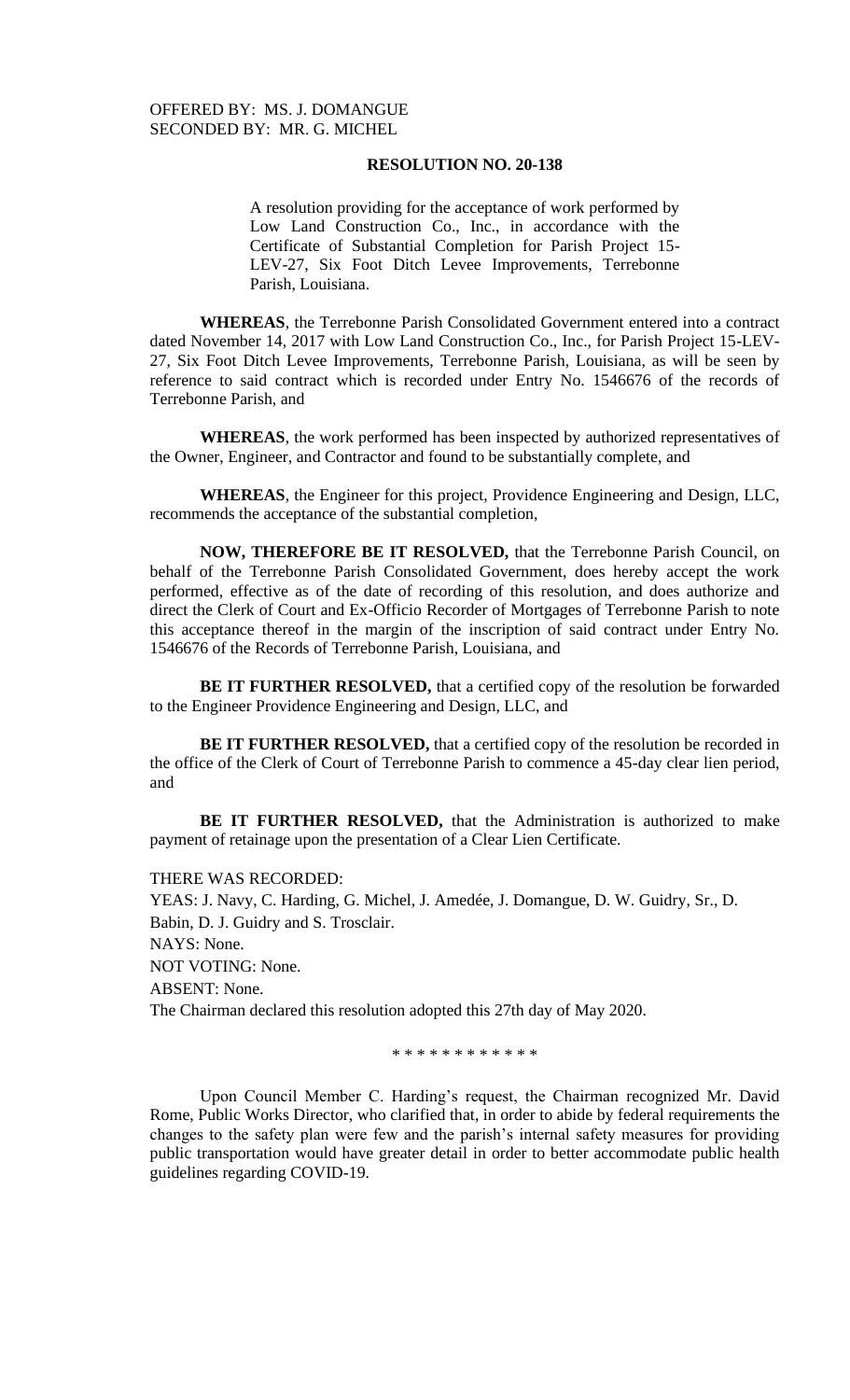| <b>OFFERED BY:</b>  | MR. D. BABIN  |
|---------------------|---------------|
| <b>SECONDED BY:</b> | MR. G. MICHEL |

A RESOLUTION FOR THE PARISH COUNCIL TO ADOPT THE GOOD EARTH TRANSIT PUBLIC TRANSPORTATION AGENCY SAFETY PLAN, AND TO AUTHORIZE THE PARISH PRESIDENT TO SIGN AND IMPLEMENT THE GOOD EARTH TRANSIT PUBLIC TRANSIT AGENCY SAFETY PLAN.

The Good Earth Transit Public Transit Agency Safety Plan was developed in conjunction with the Louisiana Department of Transportation and Development (LADOT) and is in compliance with 49 CFR Part 673.

**WHEREAS,** general transportation of persons in and around Terrebonne Parish is both necessary and convenient to the public health, welfare and safety, and

**WHEREAS,** Terrebonne Parish Consolidated Government owns and operates a Public Transportation Agency which utilizes FTA grant funding, and

**WHEREAS,** the FTA is requiring all public transit agencies to develop and adopt a Public Transportation Agency Safety Plan in compliance with 49 CFR Part 673 by July 20,2020.

**NOW THEREFORE BE IT RESOLVED,** by the Terrebonne Parish Council on behalf of the Terrebonne Parish Consolidated Government, that:

- 1. The Parish Council Adopts the Good Earth Transit Public Transportation Agency Safety Plan, and
- 2. the Parish President is authorized to sign and implement the Good Earth Transit Public Transportation Agency Safety Plan.

**BE IT FURTHER RESOLVED**, that all resolutions in conflict herewith are hereby repealed.

THERE WAS RECORDED:

YEAS: J. Navy, C. Harding, G. Michel, J. Amedée, J. Domangue, D. W. Guidry, Sr., D. Babin, D. J. Guidry and S. Trosclair.

NAYS: None.

NOT VOTING: None.

ABSENT: None.

The Chairman declared this resolution adopted this 27th day of May 2020.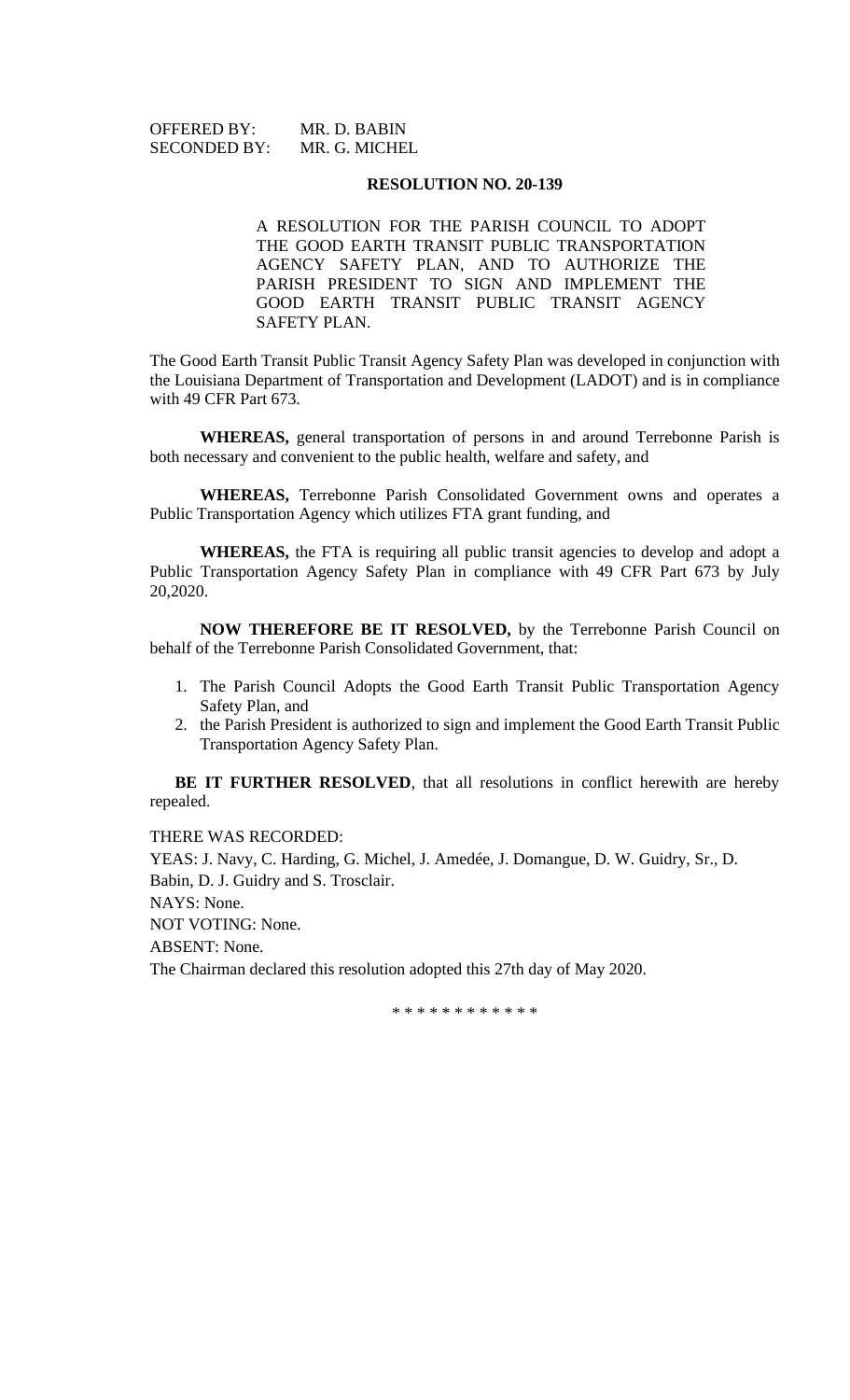OFFERED BY: MR. D. J. GUIDRY<br>SECONDED BY: MR. G. MICHEL SECONDED BY:

## **RESOLUTION NO. 20-140**

**WHEREAS,** each year, a Road Maintenance Priority List is adopted by the Parish Government as a requirement to receive allocations from the State Transportation Trust Fund, and

**WHEREAS,** this list includes roadways and bridges that have been identified for major repairs, the District in which the repairs are located, a priority rating and other pertinent information, and

**WHEREAS,** the Parish Administration has devised a 2020 Road Maintenance Priority List for review by the Council.

**NOW, THEREFORE BE IT RESOLVED**, by the Terrebonne Parish Council, on behalf of the Terrebonne Parish Consolidated Government, that the attached 2020 Road Maintenance Priority List prepared by the Parish Administration be accepted and approved as submitted.

THERE WAS RECORDED:

YEAS: J Navy, C. Harding, G. Michel, J. Amedée, J. Domangue, D. W. Guidry, Sr., D. Babin, D. J. Guidry and S. Trosclair. NAYS: None.

NOT VOTING: None.

ABSENT: None.

The Chairman declared this resolution adopted this 27th day of May 2020.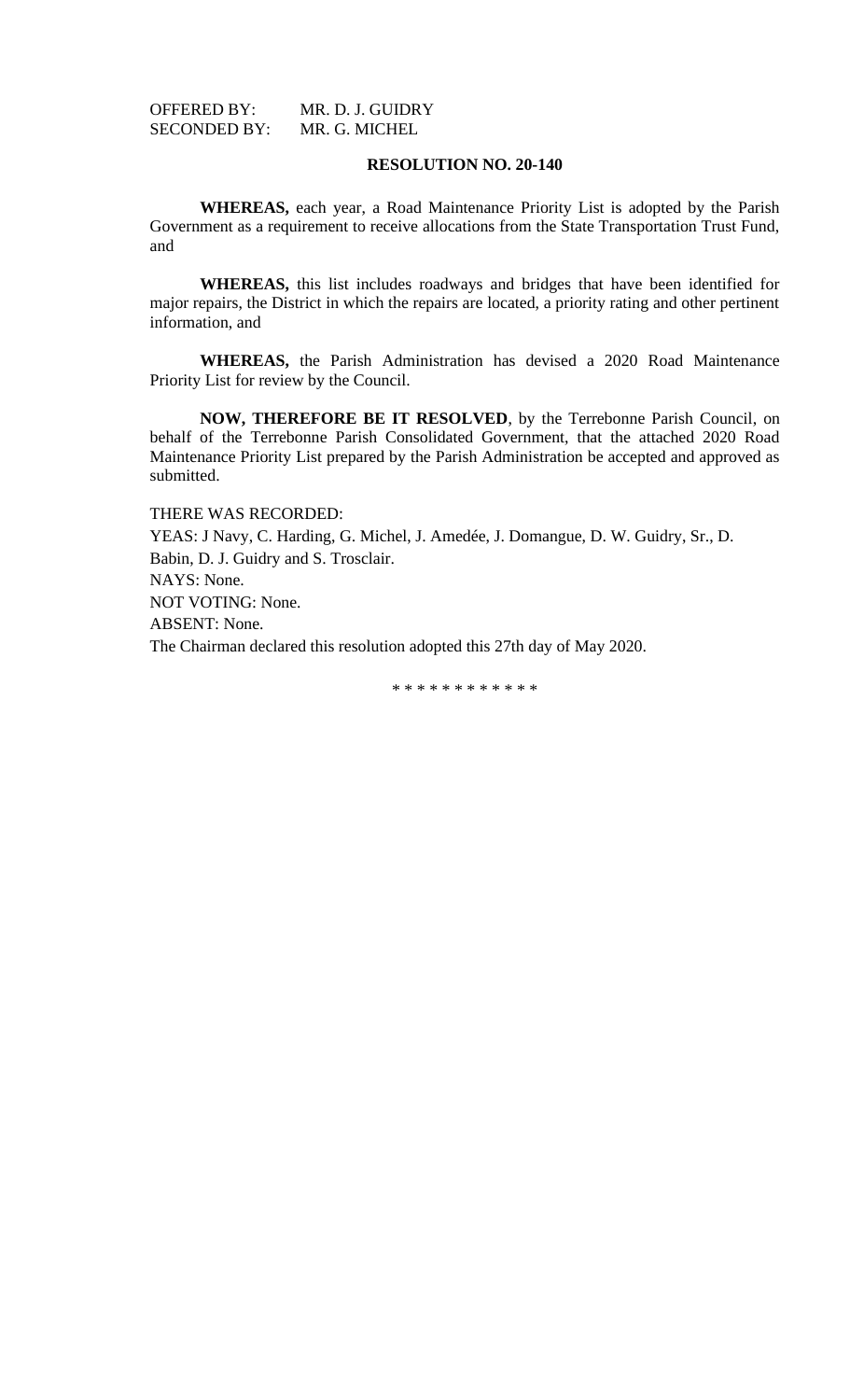OFFERED BY: MR. D. J. GUIDRY<br>SECONDED BY: MR. D. BABIN SECONDED BY:

## **RESOLUTION NO. 20-141**

A resolution authorizing the execution of Change Order No. 1 for the Construction Agreement for Parish Project No. 19-ROAD-64; Nelo Street Paving Project Terrebonne Parish, Louisiana.

**WHEREAS**, the Terrebonne Parish Consolidated Government entered into a contract dated November 25, 2020, as seen by Entry No. 1593537, with Barriere Construction Co., L.L.C., for the Nelo Street Paving Project, Parish Project No. 19-ROAD-64, Terrebonne Parish, Louisiana, and

**WHEREAS**, it is necessary to adjust and balance contract quantities with installed quantities, and

**WHEREAS**, this change order will increase the contract by \$ 42,530.45, and

**WHEREAS**, this Change Order No. 1 has been recommended by the Owner for this project,

**NOW, THEREFORE BE IT RESOLVED,** that the Terrebonne Parish Council, on behalf of the Terrebonne Parish Consolidated Government, does hereby approve and authorize the execution by Terrebonne Parish President Gordon Dove of Change Order No. 1 to the construction agreement with, Barriere Construction Co., L.L.C., for the Nelo Street Paving Project for an increase of Forty Two Thousand Five Hundred Thirty Two Dollars and Forty-Five Cents (\$42,530.45) to the original contract amount.

THERE WAS RECORDED:

YEAS: J. Navy, C. Harding, G. Michel, J. Amedée, J. Domangue, D. W. Guidry, Sr., D. Babin, D. J. Guidry and S. Trosclair. NAYS: None. NOT VOTING: None. ABSENT: None. The Chairman declared this resolution adopted this 27th day of May 2020.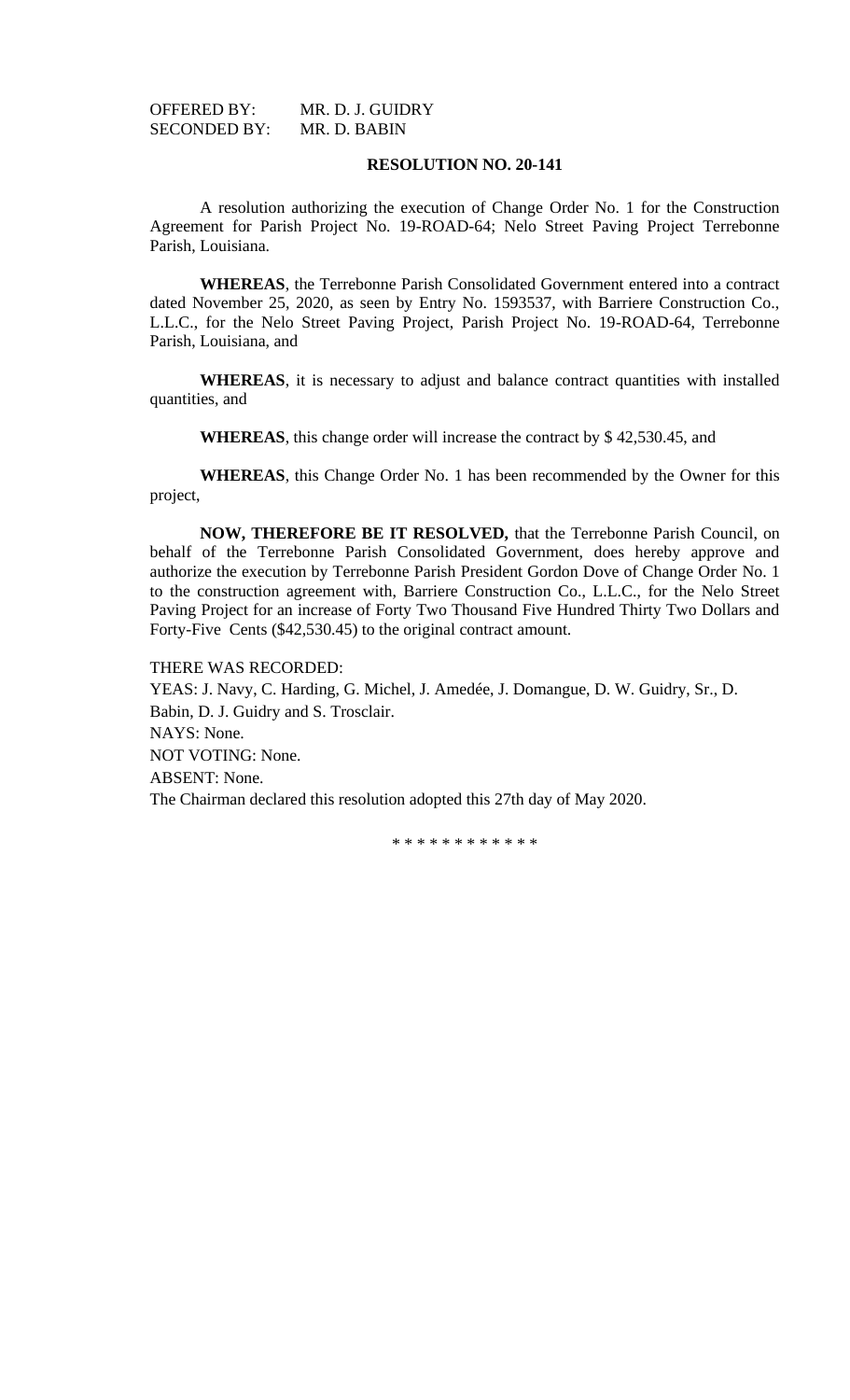OFFERED BY: MR. D. J. GUIDRY<br>SECONDED BY: MR. D. BABIN SECONDED BY:

## **RESOLUTION NO. 20-142**

A RESOLUTION PROVIDING FOR THE ACCEPTANCE OF WORK PERFORMED BY BARRIERE CONSTRUCTION CO., L.L.C., IN ACCORDANCE WITH THE CERTIFICATE OF SUBSTANTIAL COMPLETION FOR THE NELO STREET PAVING PROJECT, PARISH PROJECT NO. 19- ROAD-64, TERREBONNE PARISH, LOUISIANA

**WHEREAS**, the Terrebonne Parish Consolidated Government entered into a contract dated November 25, 2019, Barriere Construction Co., L.L.C., for the Nelo Street Paving Project, Parish Project No. 19-ROAD-64, Terrebonne Parish, Louisiana, and

**WHEREAS**, the work performed has been inspected by authorized representatives of the Department of Public Works, and Contractor and found to be substantially complete, and

**WHEREAS**, the Engineer for this project, recommends the acceptance of the substantial completion,

**NOW, THEREFORE BE IT RESOLVED** that the Terrebonne Parish Council, on behalf of the Terrebonne Parish Consolidated Government, does hereby accept the work performed, effective as of the date of recording of this resolution, and does authorize and direct the Clerk of Court and Ex-Officio Recorder of Mortgages of Terrebonne Parish to note this acceptance thereof in the margin of the inscription of said contract under Entry No. 1593537 of the Records of Terrebonne Parish, Louisiana, and

**BE IT FURTHER RESOLVED** that a certified copy of the resolution be recorded in the office of the Clerk of Court of Terrebonne Parish to commence a 45-day clear lien period, and

**BE IT FURTHER RESOLVED** that the Administration is authorized to make payment of retainage upon the presentation of a Clear Lien Certificate.

## THERE WAS RECORDED:

YEAS: J. Navy, C. Harding, G. Michel, J. Amedée, J. Domangue, D. W. Guidry, Sr., D. Babin, D. J. Guidry and S. Trosclair. NAYS: None. NOT VOTING: None. ABSENT: None. The Chairman declared this resolution adopted this 27th day of May 2020.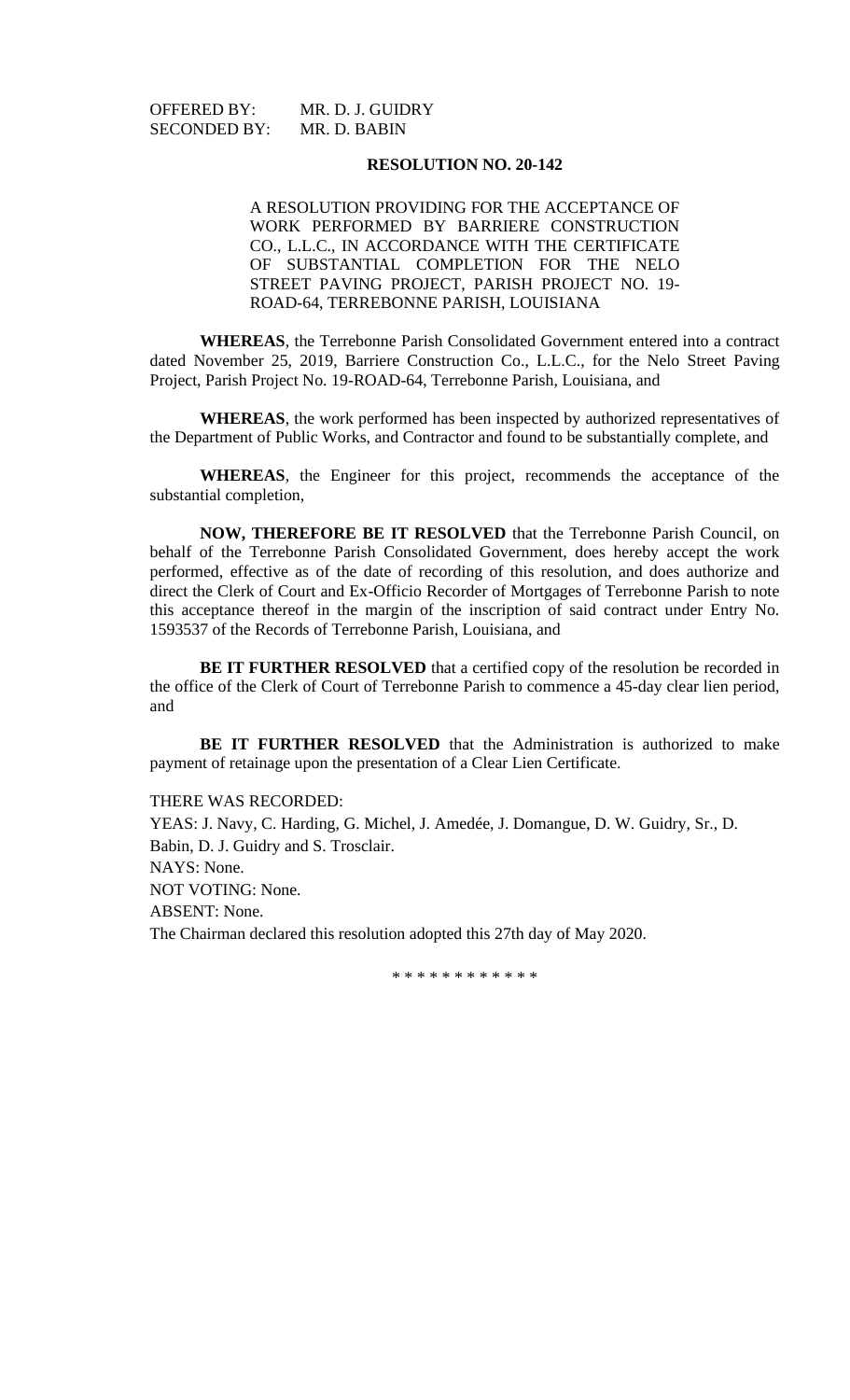SECONDED BY:

OFFERED BY: MR. D. J. GUIDRY<br>SECONDED BY: MR. D. BABIN

## **RESOLUTION NO. 20-143**

A resolution authorizing the execution of Change Order No. 1 (Balancing) for the Construction Agreement for Parish Project No. 10-CDBG-R-LEV-63; Ward 7 Levee Improvements & Extension Phase IV, Station 170+00 to 179+00 Levee Slide Repair, Terrebonne Parish, Louisiana.

**WHEREAS**, the Terrebonne Parish Consolidated Government entered into a contract dated November 25, 2019, with LA Contracting Enterprise, LLC, for the Ward 7 Levee Improvements & Extension Phase IV, Station 170+00 to 179+00 Levee Slide Repair, Parish Project No. 10-CDBG-R-LEV-63, Terrebonne Parish, Louisiana, and

**WHEREAS**, this change order is required to balance contract quantities with installed quantities, and

**WHEREAS**, this change order will decrease the Construction Cost by \$9,670.00, and

**WHEREAS,** this change order will not increase Contract Time, and

**WHEREAS**, this change order has been approved by the Louisiana Office of Community Development (OCD), and

**WHEREAS**, this Change Order No. 1 (Balancing) has been recommended by the ENGINEER for this project, APTIM Coastal, Inc.

**NOW, THEREFORE BE IT RESOLVED** that the Terrebonne Parish Council, on behalf of the Terrebonne Parish Consolidated Government, does hereby approve and authorize the execution by Terrebonne Parish President Gordon E. Dove of Change Order No. 1 (Balancing) to the construction agreement with LA Contracting Enterprise, LLC, decreasing the Construction cost by Nine Thousand, Six Hundred Seventy Dollars and No Cents (\$9,670.00) and with no increase Contract Time, and

**BE IT FURTHER RESOLVED** that a certified copy of the resolution be forwarded to the Engineer, APTIM Coastal, Inc.

THERE WAS RECORDED:

YEAS: J Navy, C. Harding, G. Michel, J. Amedée, J. Domangue, D. W. Guidry, Sr., D. Babin, D. J. Guidry and S. Trosclair. NAYS: None. NOT VOTING: None. ABSENT: None. The Chairman declared this resolution adopted this 27th day of May 2020.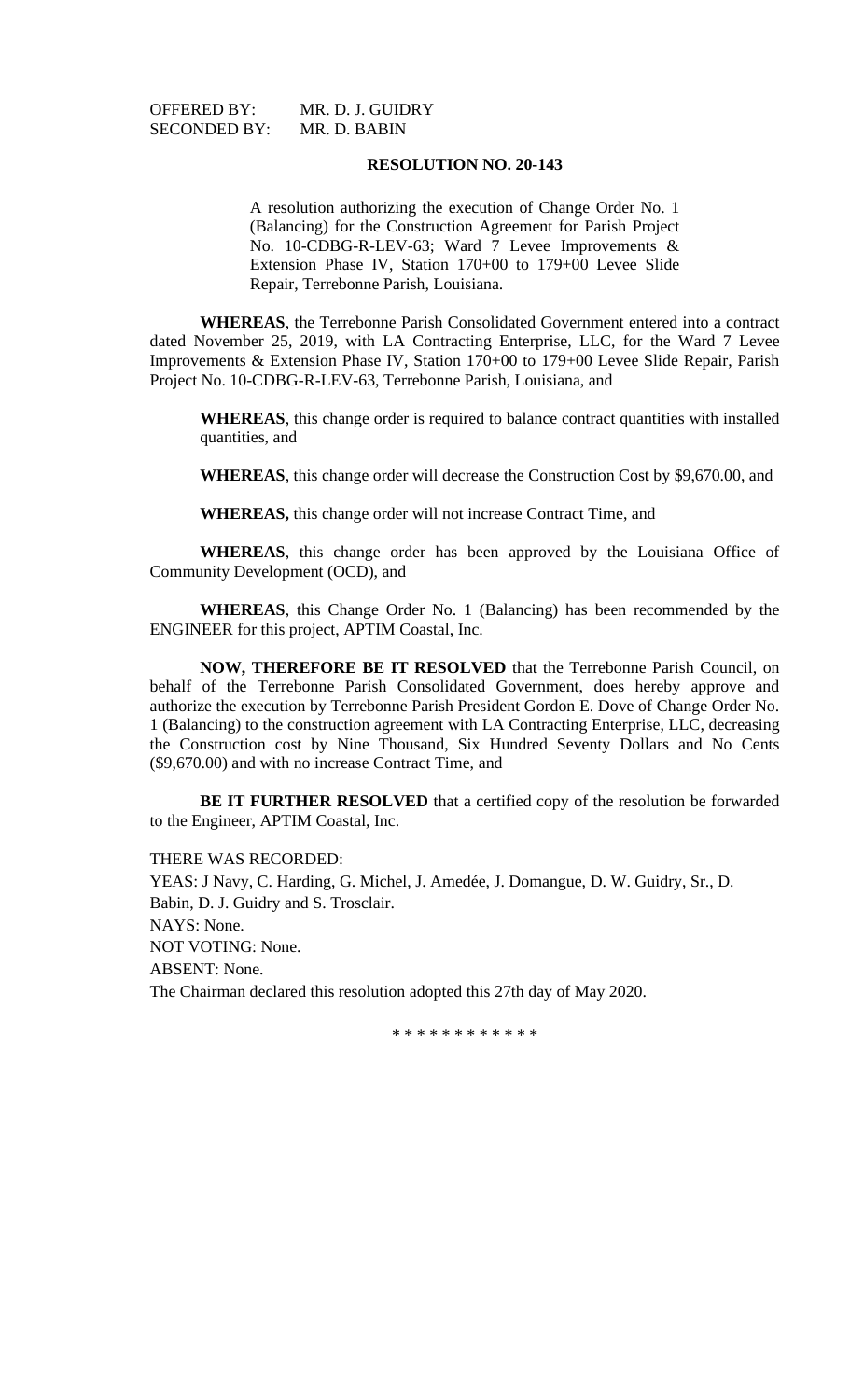SECONDED BY:

OFFERED BY: MR. D. J. GUIDRY<br>SECONDED BY: MR. D. BABIN

## **RESOLUTION NO. 20-144**

A resolution providing for the acceptance of work performed by LA Contracting Enterprise, LLC, in accordance with the Certificate of Substantial Completion for Parish Project No. 10- CDBG-R-LEV-63; Ward 7 Levee Improvements & Extension Phase IV, Station 170+00 to 179+00 Levee Slide Repair, Terrebonne Parish, Louisiana.

**WHEREAS**, the Terrebonne Parish Consolidated Government entered into a contract dated November 25, 2019, with LA Contracting Enterprise, LLC, for Parish Project No. 10- CDBG-R-LEV-63; Ward 7 Levee Improvements & Extension Phase IIV, Station 170+00 to 179+00 Levee Slide Repair, Terrebonne Parish, Louisiana, as will be seen by reference to said contract which is recorded under Entry No. 1593539 of the records of Terrebonne Parish, and

**WHEREAS**, the work performed has been inspected by authorized representatives of the Owner, Engineer, and Contractor and found to be substantially complete, and

**WHEREAS**, the Engineer for this project, APTIM Coastal, Inc, recommends the acceptance of the substantial completion,

**NOW, THEREFORE BE IT RESOLVED,** that the Terrebonne Parish Council, on behalf of the Terrebonne Parish Consolidated Government, does hereby accept the work performed, effective as of the date of recording of this resolution, and does authorize and direct the Clerk of Court and Ex-Officio Recorder of Mortgages of Terrebonne Parish to note this acceptance thereof in the margin of the inscription of said contract under Entry No. 1593539 of the Records of Terrebonne Parish, Louisiana, and

**BE IT FURTHER RESOLVED,** that a certified copy of the resolution be forwarded to the Engineer, APTIM Coastal, Inc, and

**BE IT FURTHER RESOLVED,** that a certified copy of the resolution be recorded in the office of the Clerk of Court of Terrebonne Parish to commence a 45-day clear lien period, and

**BE IT FURTHER RESOLVED,** that the Administration is authorized to make payment of retainage upon the presentation of a Clear Lien Certificate.

### THERE WAS RECORDED:

YEAS: J. Navy, C. Harding, G. Michel, J. Amedée, J. Domangue, D. W. Guidry, Sr., D. Babin, D. J. Guidry and S. Trosclair. NAYS: None. NOT VOTING: None. ABSENT: None. The Chairman declared this resolution adopted this 27th day of May 2020.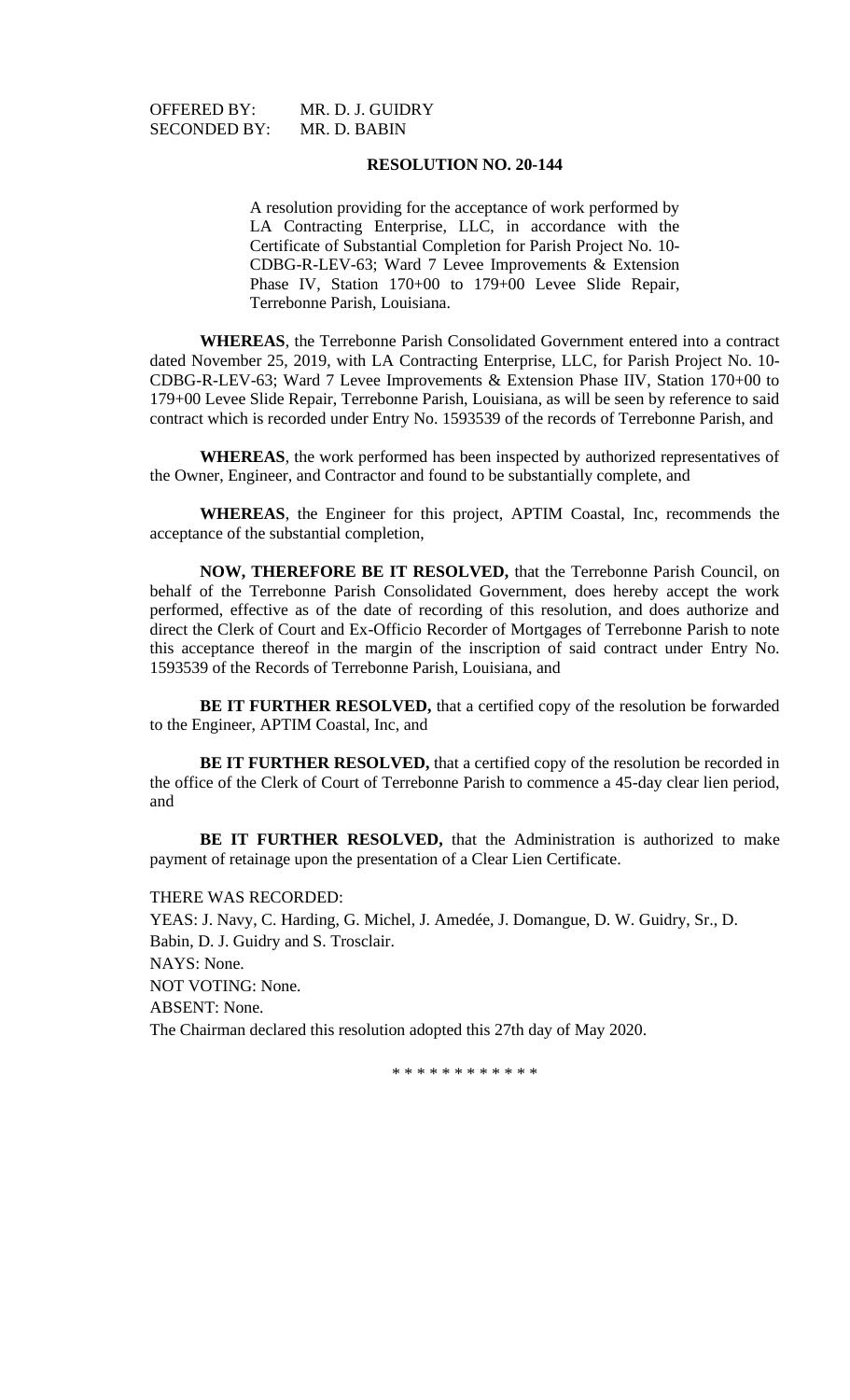OFFERED BY: MR. J. AMEDĖE<br>SECONDED BY: MR. D. BABIN SECONDED BY:

## RESOLUTION NO. 20-145

A RESOLUTION AUTHORIZING THE EXECUTION OF CHANGE ORDER NO. 3 (BALANCING) FOR THE CONSTRUCTION AGREEMENT FOR PARISH PROJECT NO. 19-ROAD-68, VALHI CONNECTOR AT BAYOU COUNTRY SPORTS PARK, TERREBONNE PARISH, LOUISIANA.

**WHEREAS**, the Terrebonne Parish Consolidated Government entered into a contract dated February 14, 2020 with LA Contracting Enterprise, LLC, for Parish Project No. 19- ROAD-68, Valhi Connector at Bayou Country Sports Park, Terrebonne Parish, Louisiana, and

**WHEREAS**, it is necessary to balance installed quantities with contract quantities, and

**WHEREAS**, this change order will decrease the overall contract price by Thirteen Thousand, Six Hundred Sixty-Nine Dollars and No Cents (\$13,669.00), and

**WHEREAS**, no additional time is needed, and

**WHEREAS**, this Change Order No. 3 (Balancing) has been recommended by the Engineer, All South Consulting Engineers, LLC, for this project, and

**NOW, THEREFORE BE IT RESOLVED,** that the Terrebonne Parish Council on behalf of the Terrebonne Parish Consolidated Government, does hereby approve and authorize the execution by Terrebonne Parish President Gordon E. Dove of Change Order No. 3 (Balancing) to the construction agreement with LA Contracting Enterprise, LLC for Parish Project No. 19-ROAD-68, Valhi Connector at Bayou Country Sports Park, Terrebonne Parish, Louisiana, for a decrease to the contract amount in the amount of Thirteen Thousand, Six Hundred Sixty-Nine Dollars and No Cents (\$13,669.00) with no change in construction time.

**BE IT FURTHER RESOLVED,** that a certified copy of the resolution be forwarded to Engineer, All South Consulting Engineers, LLC.

THERE WAS RECORDED:

YEAS: J. Navy, C. Harding, G. Michel, J. Amedée, J. Domangue, D. W. Guidry, Sr., D. Babin, D. J. Guidry and S. Trosclair. NAYS: None. NOT VOTING: None. ABSENT: None. The Chairman declared this resolution adopted this 27th day of May 2020.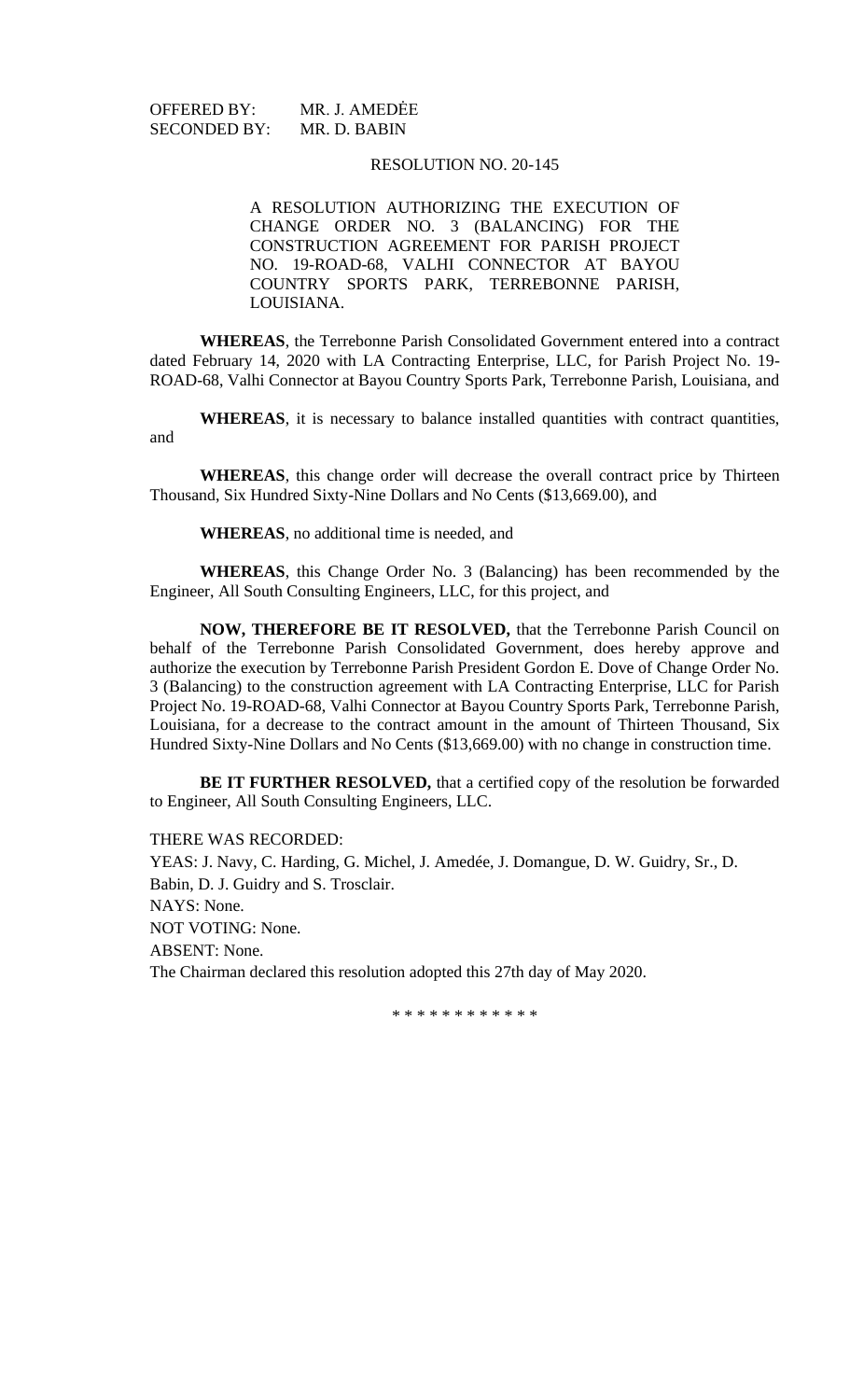OFFERED BY: MR. J. AMEDĖE<br>SECONDED BY: MR. D. BABIN SECONDED BY:

## **RESOLUTION NO. 20-146**

A RESOLUTION PROVIDING FOR THE ACCEPTANCE OF WORK PERFORMED BY LA CONTRACTING ENTERPRISE, LLC, IN ACCORDANCE WITH THE CERTIFICATE OF SUBSTANTIAL COMPLETION FOR PARISH PROJECT NO. 19-ROAD-68, VALHI CONNECTOR AT BAYOU COUNTRY SPORTS PARK, TERREBONNE PARISH, LOUISIANA.

**WHEREAS**, the Terrebonne Parish Consolidated Government entered into a contract dated February 14, 2020 with LA Contracting Enterprise, LLC, for Parish Project No. 19- ROAD-68, Valhi Connector at Bayou Country Sports Park, Terrebonne Parish, Louisiana, as will be seen by reference to said contract which is recorded under Entry No. 1598363 of the records of Terrebonne Parish, and

**WHEREAS**, the work performed has been inspected by authorized representatives of the Owner, Engineer, and Contractor and found to be substantially complete, and

**WHEREAS**, the Engineer for this project, All South Consulting Engineers, LLC, recommends the acceptance of the substantial completion, and

**NOW, THEREFORE BE IT RESOLVED,** that the Terrebonne Parish Council, on behalf of the Terrebonne Parish Consolidated Government, does hereby accept the work performed, effective as of the date of recording of this resolution, and does authorize and direct the Clerk of Court and Ex-Officio Recorder of Mortgages of Terrebonne Parish to note this acceptance thereof in the margin of the inscription of said contract under Entry No. 1598363 of the Records of Terrebonne Parish, Louisiana, and

**BE IT FURTHER RESOLVED** that a certified copy of the resolution be forwarded to All South Consulting Engineers, LLC, and

**BE IT FURTHER RESOLVED** that a certified copy of the resolution be recorded in the office of the Clerk of Court of Terrebonne Parish to commence a 45-day clear lien period, and

**BE IT FURTHER RESOLVED** that the Administration is authorized to make payment of retainage upon the presentation of a Clear Lien Certificate.

### THERE WAS RECORDED:

YEAS: J. Navy, C. Harding, G. Michel, J. Amedée, J. Domangue, D. W. Guidry, Sr., D. Babin, D. J. Guidry and S. Trosclair. NAYS: None. NOT VOTING: None. ABSENT: None. The Chairman declared this resolution adopted this 27th day of May 2020.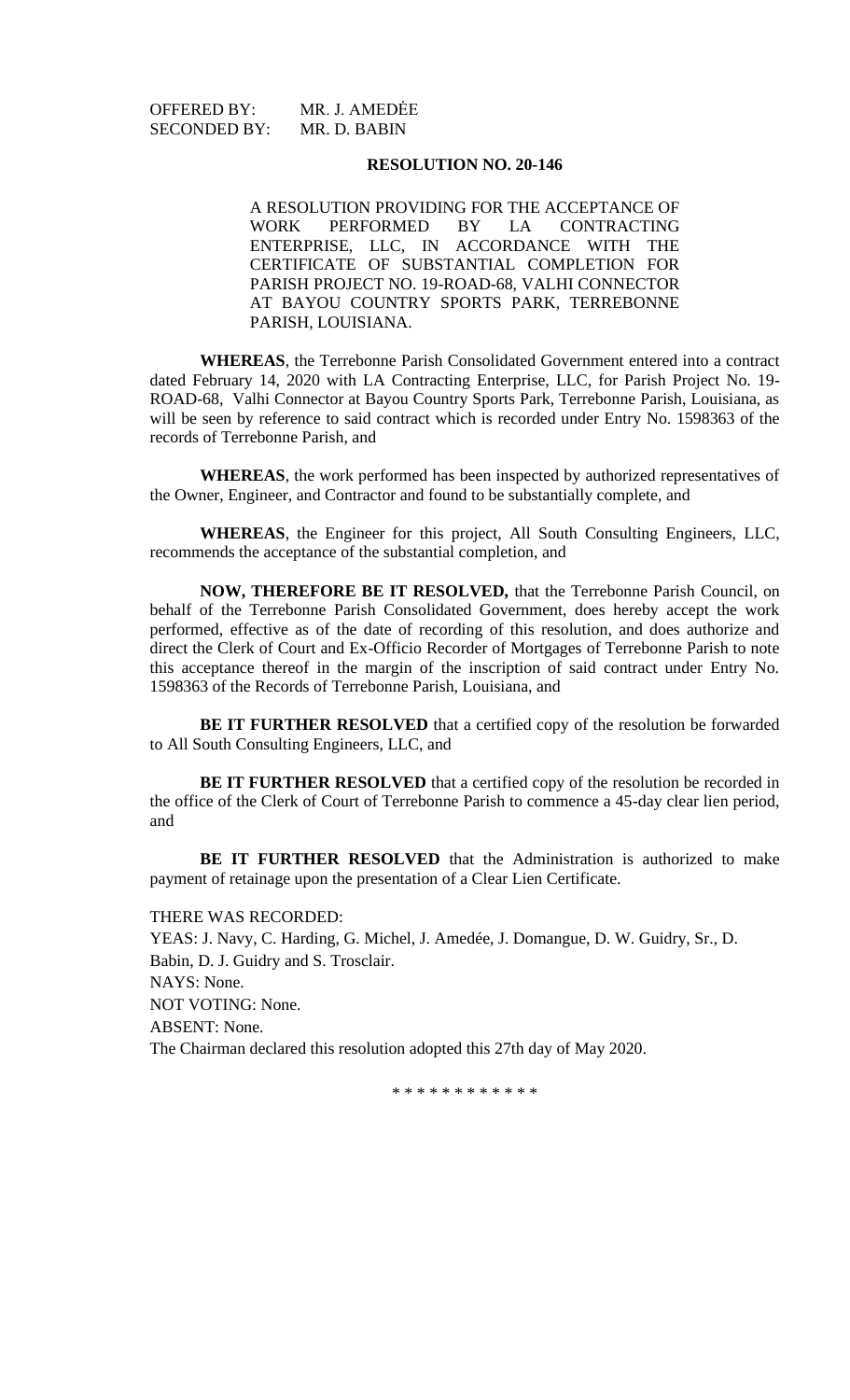OFFERED BY: MR. J. AMEDĖE<br>SECONDED BY: MR. C. HARDING SECONDED BY:

## **RESOLUTION NO. 20-147**

A RESOLUTION PROVIDING APPROVAL OF AMENDMENT NO. 8 TO THE ENGINEERING AGREEMENT FOR PARISH PROJECT NO. 02-DRA-28, FORCED DRAINAGE PROJECT 1- 1A (STATEWIDE FLOOD CONTROL) PROJECT, TERREBONNE PARISH, LOUISIANA.

**WHEREAS**, the Terrebonne Parish Consolidated Government entered into a Engineering Agreement dated July 19, 2002, with T. Baker Smith, LLC., for the Project entitled Parish Project No. 02-DRA-28, Forced Drainage Project 1-1A (Statewide Flood Control) Project, and

**WHEREAS**, the Engineering Agreement between OWNER and ENGINEER provides for certain limitations for specific Additional Services, and

**WHEREAS**, certain Additional services were performed under budget, and certain Additional Services were billed under the incorrect service, and

**WHEREAS**, additional time was incurred for Right-of-Way acquisition, Statewide Flood Control Program coordination, extended services, and sub-consultant tasks, and

**WHEREAS**, this amendment will increase the upset limits for additional services of this contract by an amount of \$204,704.08, and

**WHEREAS**, the firm of T. Baker Smith, LLC. has been asked to perform these activities under the Additional Services sections of the Engineering Agreement for this project, and

**WHEREAS**, the TPCG is desirous of having these services continued so that there is a need to increase the upset limits for these services contingent upon a budget amendment, and

**NOW, THEREFORE BE IT RESOLVED,** that the Terrebonne Parish Council, on behalf of the Terrebonne Parish Consolidated Government, does hereby approve this Amendment No. 8 to the Engineering Agreement for an increase of \$204,704.08 in Additional Services, contingent upon a budget amendment, authorizes Parish President, Gordon E. Dove, to execute this Amendment No. 8 to the Engineering Agreement for Parish Project No. 02- DRA-28, Forced Drainage Project 1-1A (Statewide Flood Control) Project, with T. Baker Smith, LLC., and

**BE IT FURTHER RESOLVED** that a certified copy of the resolution be forwarded to the Engineer, T. Baker Smith, LLC.

THERE WAS RECORDED:

YEAS: J. Navy, C. Harding, G. Michel, J. Amedée, J. Domangue, D. W. Guidry, Sr., D. Babin, D. J. Guidry and S. Trosclair. NAYS: None. NOT VOTING: None. ABSENT: None. The Chairman declared this resolution adopted this 27th day of May 2020.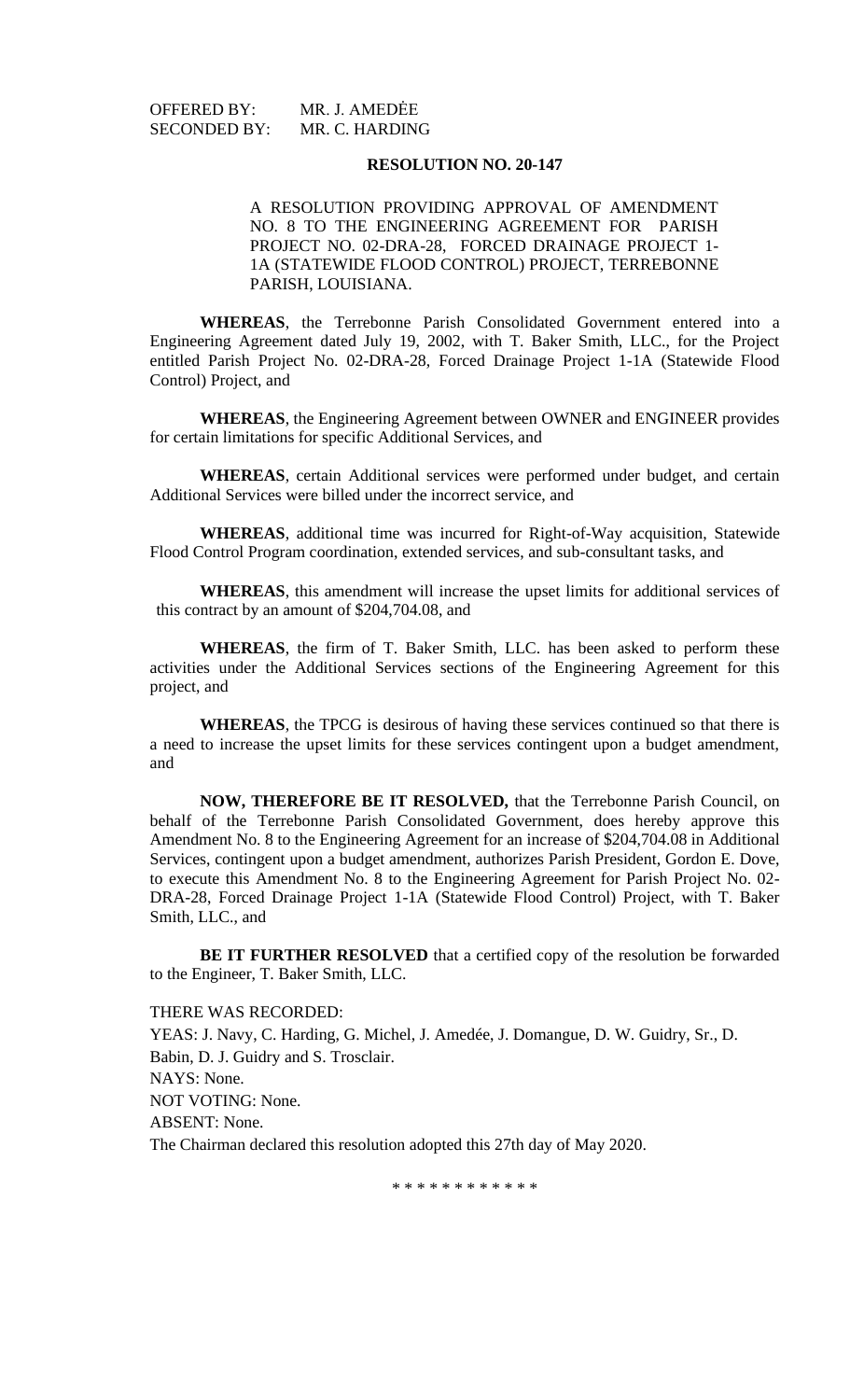Upon Council Member J. Domangue's request, the Chairman recognized Mr. David Rome, Public Works Director, who clarified that the decision to reject the bids was due to the Parish's receiving funding from the CARES Act which would assist in purchasing brand new buses with additional safety features with regards to public health. He then shared that current plans are to have the buses begin running again on either June 5<sup>th</sup> or June 8<sup>th</sup>, pending any local, state, or federal guidance that would prohibit them from restarting.

OFFERED BY: MS. J. DOMANGUE SECONDED BY: MR. G. MICHEL

## **RESOLUTION NO. 20-148**

RESOLUTION to reject all bids received from Bid # 20-TRAN-19 Complete Mechanical Rebuild of (8) 35' Transit Buses, for Public Works/Transit Division.

**WHEREAS**, bids were received May 7, 2020 by the Terrebonne Parish Purchasing Division for the Public Works/Transit Division for the Complete Mechanical Rebuild of (8) 35' Transit Buses, and

**WHEREAS**, after careful review by the Purchasing Division and Public Works Department / Transit Division it has been determined that all bids received be rejected due to bids coming in over the budget amount, and

**WHEREAS**, the Parish Administration has recommended that all bids received for the Complete Mechanical Rebuild of (8) 35' Transit Buses, Bid No. 20-TRAN-19 be rejected.

**NOW, THEREFORE BE IT RESOLVED,** by the Terrebonne Parish Council, on behalf of the Terrebonne Parish Consolidated Government, that the recommendation of the Parish Administration be approved and that all bids received for the Complete Mechanical Rebuild of (8) 35' Transit Buses, Bid No. 20-TRAN-19, be rejected.

THERE WAS RECORDED: YEAS: J. Navy, C. Harding, G. Michel, J. Amedée, J. Domangue, D. W. Guidry, Sr., D. Babin, D. J. Guidry and S. Trosclair. NAYS: None. NOT VOTING: None. ABSENT: None. The Chairman declared this resolution adopted this 27th day of May 2020.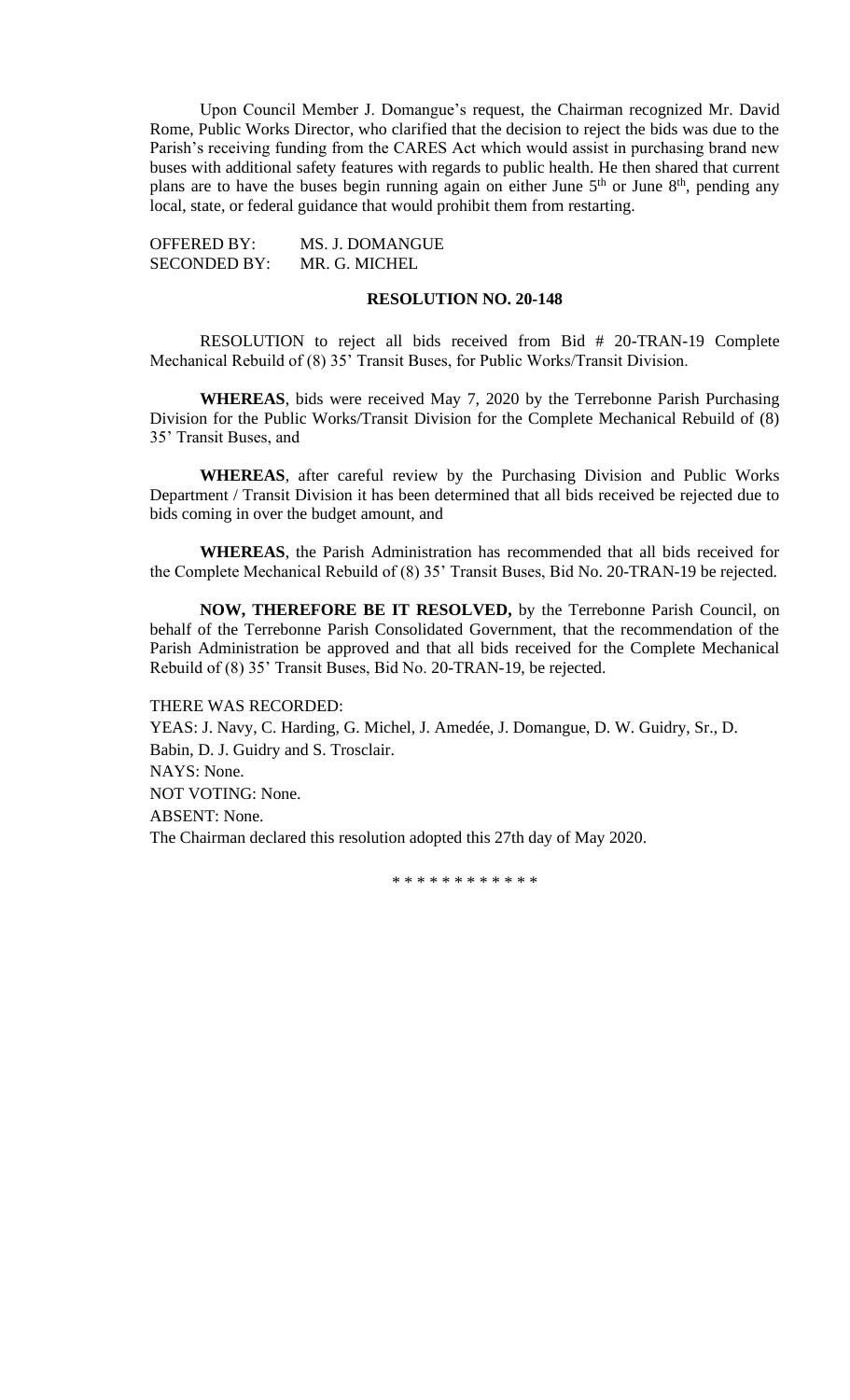OFFERED BY: MR. C. HARDING<br>SECONDED BY: MR. G. MICHEL SECONDED BY:

## **RESOLUTION NO. 20-149**

**WHEREAS,** on September 26, 2019 the Terrebonne Parish Council adopted Ordinance No. 9096 declaring the following described property adjudicated to the Terrebonne Parish Consolidated Government, with an owner of record as South Louisiana Home Healthcare, Inc, as surplus:

LOTS ONE (1) AND (2) IN THE PORTION OF THE CITY OF HOUMA, LOUISIANA KNOWN AS DASPITVILLE, ON THE LEFT DESCENDING BANK OF BAYOU TERREBONNE, DESIGNATED ON A PLAN OF SAID DASPITVILLE MADE BY A. JOLET, JR., SURVEYOR, ON FILE AND OF RECORD IN THE CLERK'S OFFICE, PARISH OF TERREBONNE, LOUISIANA; EACH OF SAID LOTS MEASURING A FRONT OF SIXTY (60') FEET ON THE NORTH SIDE OF WEST PARK AVENUE; LOT ONE (1) HAVING A DEPTH AT ITS UPPER LINE OF 122'6", AND LOT TWO (2) HAVING A DEPTH AT ITS LOWER LINE OF 122'6". (7529 Park Ave.) (Parcel# 19635), and

**WHEREAS,** on March 4, 2020 bids were received electronically via Central Auction House by the Terrebonne Parish Consolidated Government for Bid No. 19-S/P-71 (Re-Bid) Surplus Sale of Adjudicated Property Located at 7529 Park Ave. (100%) (Parcel# 19635), and

**WHEREAS,** after careful review by Parish Administration it has been determined that the highest bid received is that of Carla Diggs in the amount of Thirty-Seven Thousand Six Hundred Sixty-Seven Dollars (\$37,667.00) plus the 5% website transaction fee of One Thousand Eight Hundred Eighty-Three and 35/100 Dollars (\$1,883.35) for a total of Thirty-Nine Thousand Five Hundred Fifty and 35/100 Dollars (\$39,550.35) and that the bid should be accepted as per attached bid forms and pursuant to all the terms and conditions as stated in Ordinance 9096, and

**WHEREAS,** the Parish Administration has recommended the acceptance of the aforementioned bid for Bid No. 19-S/P-71 (Re-Bid) Surplus Sale of Adjudicated Property Located at 7529 park Ave. (100%) (Parcel# 19635) as described in attached hereto and made a part hereof.

**NOW, THEREFORE BE IT RESOLVED,** by Terrebonne Parish Council, on behalf of the Terrebonne Parish Consolidated Government, that the recommendation of the Parish Administration is approved and the bid of Carla Diggs is accepted as per attached bid forms and pursuant to all the terms and conditions as stated in Ordinance 9096.

## THERE WAS RECORDED:

YEAS: J. Navy, C. Harding, G. Michel, J. Amedée, J. Domangue, D. W. Guidry, Sr., D. Babin, D. J. Guidry and S. Trosclair. NAYS: None. NOT VOTING: None. ABSENT: None. The Chairman declared this resolution adopted this 27th day of May 2020.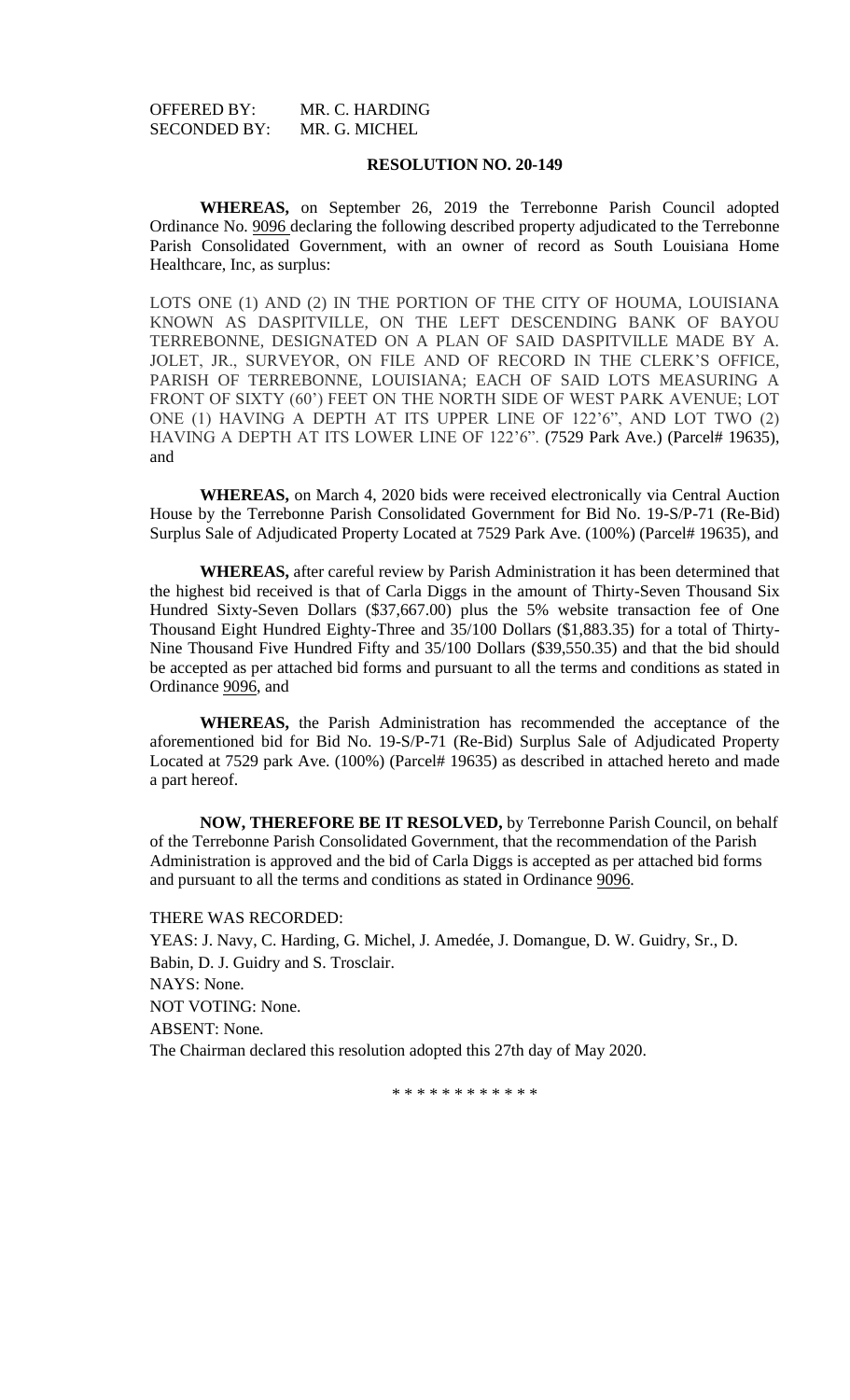OFFERED BY: MR. D. BABIN<br>SECONDED BY: MS. J. DOMAN MS. J. DOMANGUE

## **RESOLUTION NO. 20-150**

**WHEREAS,** on March 16, 2018 the Terrebonne Parish Council adopted Ordinance No. 8935 declaring the following described property adjudicated to the Terrebonne Parish Consolidated Government, with an owner of record as Daniel J. and Lisa LeBouef, as surplus:

ON THE RIGHT DESCENDING BANK OF BAYOU GRAND CAILLOU, NOT FRONTING THEREON. BOUNDED ABOVE BY A 10' RIGHT OF WAY OF THOMAS LEBOUEF, JR. BOUNDED BELOW BY DORDEN LEBOUEF OR ASSIGNS. A LOT 100' FRONT ON SOUTH SIDE 10' RIGHT OF WAY BY DEPTH 86' BEGINNING 216' WEST OF GRAND CAILLOU PUBLIC ROAD IN SECTION 68, T19S-R17E. (Parcel# 27611) (6504 Shrimpers Row), and

**WHEREAS,** on March 4, 2020 bids were received electronically via Central Auction House by the Terrebonne Parish Consolidated Government for Bid No. 18-S/P-31 (Re-Bid) Surplus Sale of Adjudicated Property Located at 6504 Shrimpers Row (100%) (Parcel# 27611), and

**WHEREAS,** after careful review by Parish Administration it has been determined that the highest bid received is that of Phillip Fanguy in the amount of One Thousand Twenty-Five Dollars (\$1,025.00) plus the 5% website transaction fee of Fifty-One and 25/100 Dollars (\$51.25) for a total of One Thousand Seventy-Six and 25/100 Dollars (\$1,076.25) and that the bid should be accepted as per attached bid forms and pursuant to all the terms and conditions as stated in Ordinance 8935, and

**WHEREAS,** the Parish Administration has recommended the acceptance of the aforementioned bid for Bid No. 18-S/P-31 (Re-Bid) Surplus Sale of Adjudicated Property Located at 6504 Shrimpers Row (100%) (Parcel# 27611) as described in attached hereto and made a part hereof.

**NOW, THEREFORE BE IT RESOLVED,** by Terrebonne Parish Council, on behalf of the Terrebonne Parish Consolidated Government, that the recommendation of the Parish Administration is approved and the bid of Phillip Fanguy is accepted as per attached bid forms and pursuant to all the terms and conditions as stated in Ordinance 8935.

THERE WAS RECORDED: YEAS: J Navy, C. Harding, G. Michel, J. Amedée, J. Domangue, D. W. Guidry, Sr., D. Babin, D. J. Guidry and S. Trosclair. NAYS: None. NOT VOTING: None. ABSENT: None. The Chairman declared this resolution adopted this 27th day of May 2020.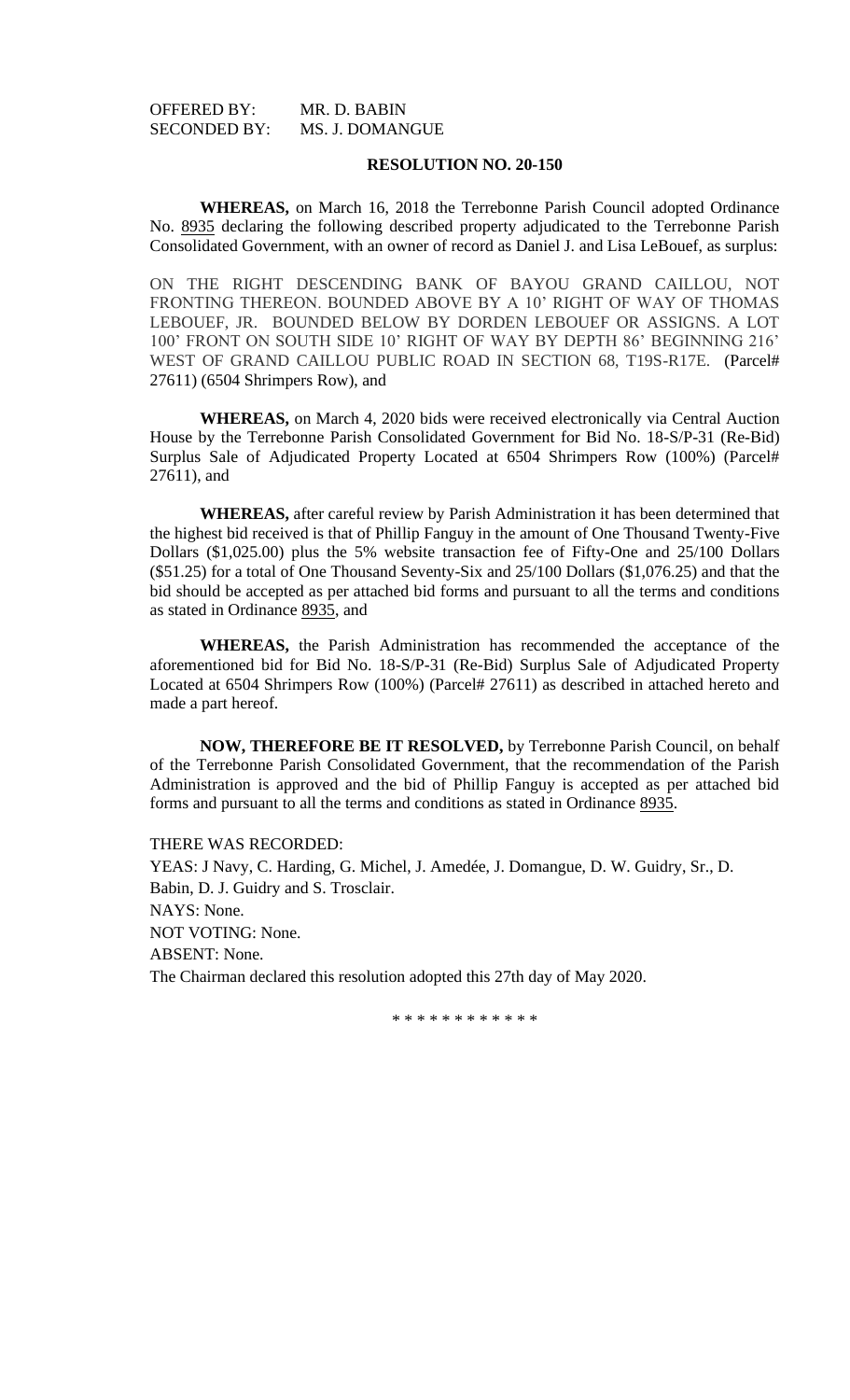OFFERED BY: MR. G. MICHEL SECONDED BY: MS. J. DOMANGUE

## **RESOLUTION NO. 20-151**

**WHEREAS,** on October 12, 2012 the Terrebonne Parish Council adopted Ordinance No. 8209 declaring the following described property adjudicated to the Terrebonne Parish Consolidated Government, with an owner of record as Mary L. Henry, as surplus:

LOT 34 BLOCK B MECHANICVILLE. CB 2158/477 (136 Banks Ave.) (Parcel# 21631), and

**WHEREAS,** on March 4, 2020 bids were received electronically via Central Auction House by the Terrebonne Parish Consolidated Government for Bid No. 18-S/P-70 (Re-Bid) Surplus Sale of Adjudicated Property Located at 136 Banks Ave. (99%) (Parcel# 21631), and

**WHEREAS**, after careful review by Parish Administration it has been determined that the highest bid received is that of Anjail Nixon in the amount of Three Thousand Four Hundred Dollars (\$3,400.00) plus the 5% website transaction fee of One Hundred Seventy Dollars (\$170.00) for a total of Three Thousand Five Hundred Seventy Dollars (\$3,570.00) and that the bid should be accepted as per attached bid forms and pursuant to all the terms and conditions as stated in Ordinance 8209, and

**WHEREAS,** the Parish Administration has recommended the acceptance of the aforementioned bid for Bid No. 18-S/P-70 (Re-Bid) Surplus Sale of Adjudicated Property Located at 136 Banks Ave. (99%) (Parcel# 21631) as described in attached hereto and made a part hereof.

**NOW, THEREFORE BE IT RESOLVED,** by Terrebonne Parish Council, on behalf of the Terrebonne Parish Consolidated Government, that the recommendation of the Parish Administration is approved and the bid of Anjail Nixon is accepted as per attached bid forms and pursuant to all the terms and conditions as stated in Ordinance 8209.

### THERE WAS RECORDED:

YEAS: J. Navy, G. Michel, J. Amedée, J. Domangue, D. W. Guidry, Sr., D. Babin, D. J. Guidry and S. Trosclair. NAYS: None. NOT VOTING: None. ABSENT: None. The Chairman declared this resolution adopted this 27th day of May 2020.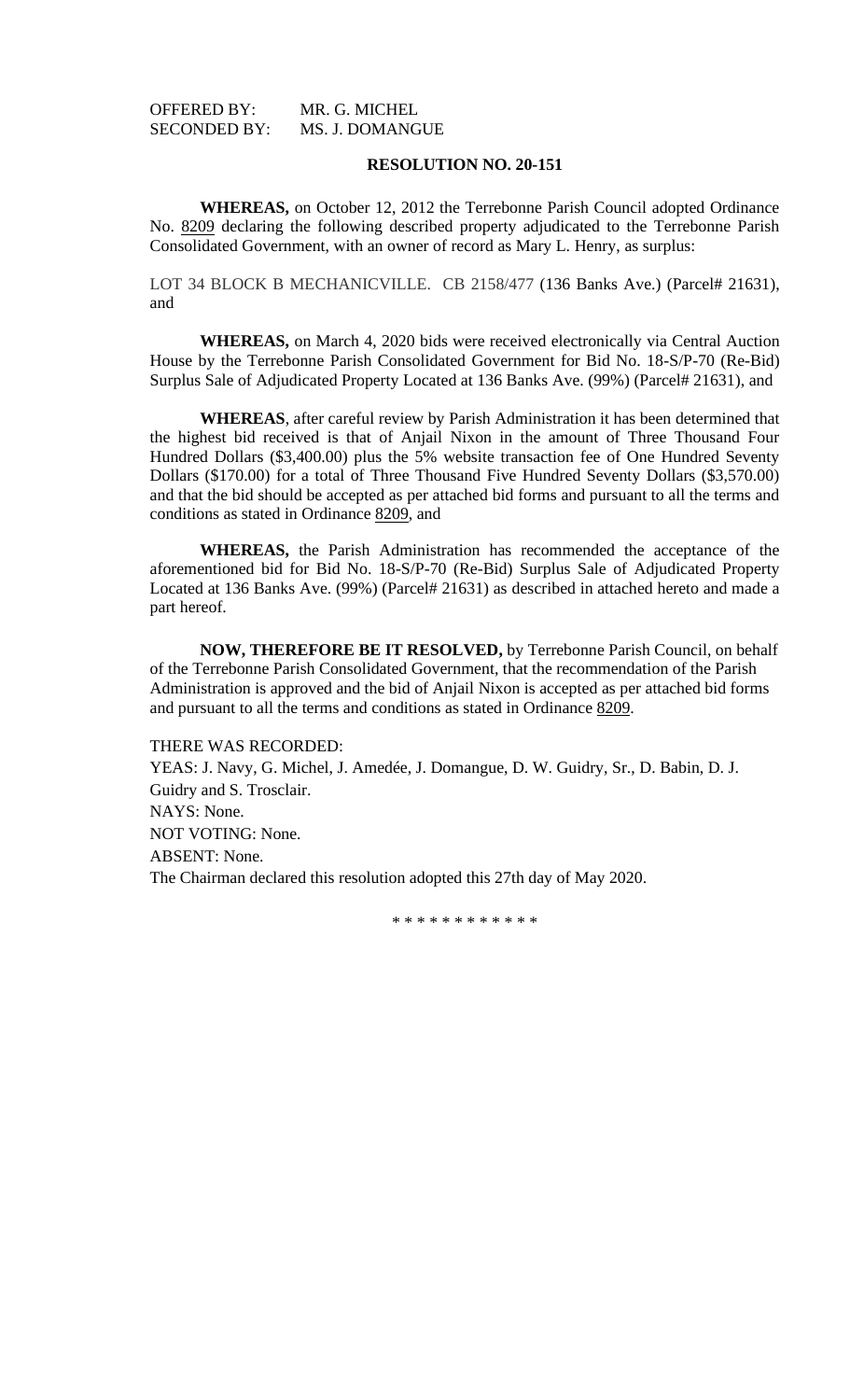OFFERED BY: MR. D. J. GUIDRY<br>SECONDED BY: MR. D. BABIN SECONDED BY:

## **RESOLUTION NO. 20-152**

**WHEREAS,** on August 29, 2019 the Terrebonne Parish Council adopted Ordinance No. 9080 declaring the following described property adjudicated to the Terrebonne Parish Consolidated Government, with an owner of record as LPR, LLC, as surplus:

LOT 12 BLOCK 4 ADDEN. 2 (REVISED) ROBERTA GROVE SUBD. (608 Woodside Dr.) (Parcel# 11873), and

**WHEREAS,** on March 4, 2020 bids were received electronically via Central Auction House by the Terrebonne Parish Consolidated Government for Bid No. 19-S/P-45 (Re-Bid) Surplus Sale of Adjudicated Property Located at 608 Woodside Dr. (100%) (Parcel# 11873), and

**WHEREAS,** after careful review by Parish Administration it has been determined that the highest bid received is that of Wayne Davis in the amount of Four Thousand Dollars (\$4,000.00) plus the 5% website transaction fee of Two Hundred Dollars (\$200.00) for a total of Four Thousand Two Hundred Dollars (\$4,200.00) and that the bid should be accepted as per attached bid forms and pursuant to all the terms and conditions as stated in Ordinance 9080, and

**WHEREAS,** the Parish Administration has recommended the acceptance of the aforementioned bid for Bid No. 19-S/P-45 (Re-Bid) Surplus Sale of Adjudicated Property Located at 608 Woodside Dr. (100%) (Parcel# 11873) as described in attached hereto and made a part hereof.

**NOW, THEREFORE BE IT RESOLVED,** by Terrebonne Parish Council, on behalf of the Terrebonne Parish Consolidated Government, that the recommendation of the Parish Administration is approved and the bid of Wayne Davis is accepted as per attached bid forms and pursuant to all the terms and conditions as stated in Ordinance 9080.

## THERE WAS RECORDED:

YEAS: J. Navy, C. Harding, G. Michel, J. Amedée, J. Domangue, D. W. Guidry, Sr., D. Babin, D. J. Guidry and S. Trosclair. NAYS: None. NOT VOTING: None. ABSENT: None. The Chairman declared this resolution adopted this 27th day of May 2020.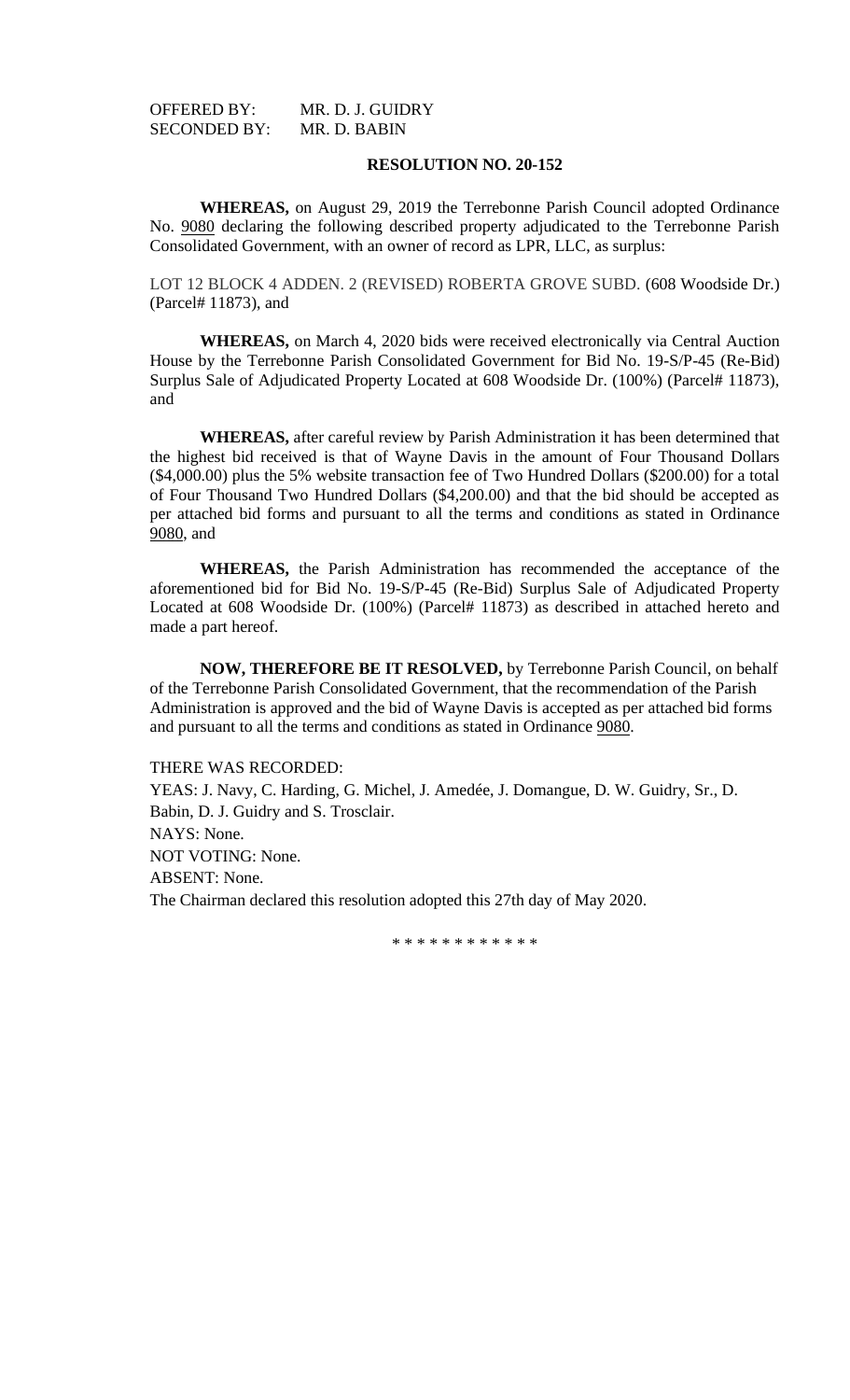OFFERED BY: MR. J. AMEDĖE SECONDED BY: MR. C. HARDING

## **RESOLUTION NO. 20-153**

**WHEREAS,** on August 29, 2019 the Terrebonne Parish Council adopted Ordinance No. 9082 declaring the following described property adjudicated to the Terrebonne Parish Consolidated Government, with an owner of record as Lakeasha Matthews and Alfred Billiot, as surplus:

LOT 11 BLOCK 4 ADDEN. #1 PONTIFF SUBDIVISION (295 Pontiff St.) (Parcel# 18172), and

**WHEREAS,** on March 4, 2020 bids were received electronically via Central Auction House by the Terrebonne Parish Consolidated Government for Bid No. 19-S/P-44 (Re-Bid) Surplus Sale of Adjudicated Property Located at 295 Pontiff St. (100%) (Parcel# 18172), and

**WHEREAS,** after careful review by Parish Administration it has been determined that the highest bid received is that of Lertrelle Ray in the amount of One Thousand Nine Hundred Thirty-Four Dollars (\$1,934.00) plus the 5% website transaction fee of Ninety-Six and 70/100 Dollars (\$96.70) for a total of Two Thousand Thirty and 70/100 Dollars (\$2,030.70) and that the bid should be accepted as per attached bid forms and pursuant to all the terms and conditions as stated in Ordinance 9082, and

**WHEREAS,** the Parish Administration has recommended the acceptance of the aforementioned bid for Bid No. 19-S/P-44 (Re-Bid) Surplus Sale of Adjudicated Property Located at 295 Pontiff St. (100%) (Parcel# 18172) as described in attached hereto and made a part hereof.

**NOW, THEREFORE BE IT RESOLVED**, by Terrebonne Parish Council, on behalf of the Terrebonne Parish Consolidated Government, that the ecommendation of the Parish Administration is approved and the bid of Lertrelle Ray is accepted as per attached bid forms and pursuant to all the terms and conditions as stated in Ordinance 9082.

#### THERE WAS RECORDED:

YEAS: J. Navy. C. Harding, G. Michel, J. Amedée, J. Domangue, D. W. Guidry, Sr., D. Babin, D. J. Guidry and S. Trosclair. NAYS: None. NOT VOTING: None. ABSENT: None. The Chairman declared this resolution adopted this 27th day of May 2020.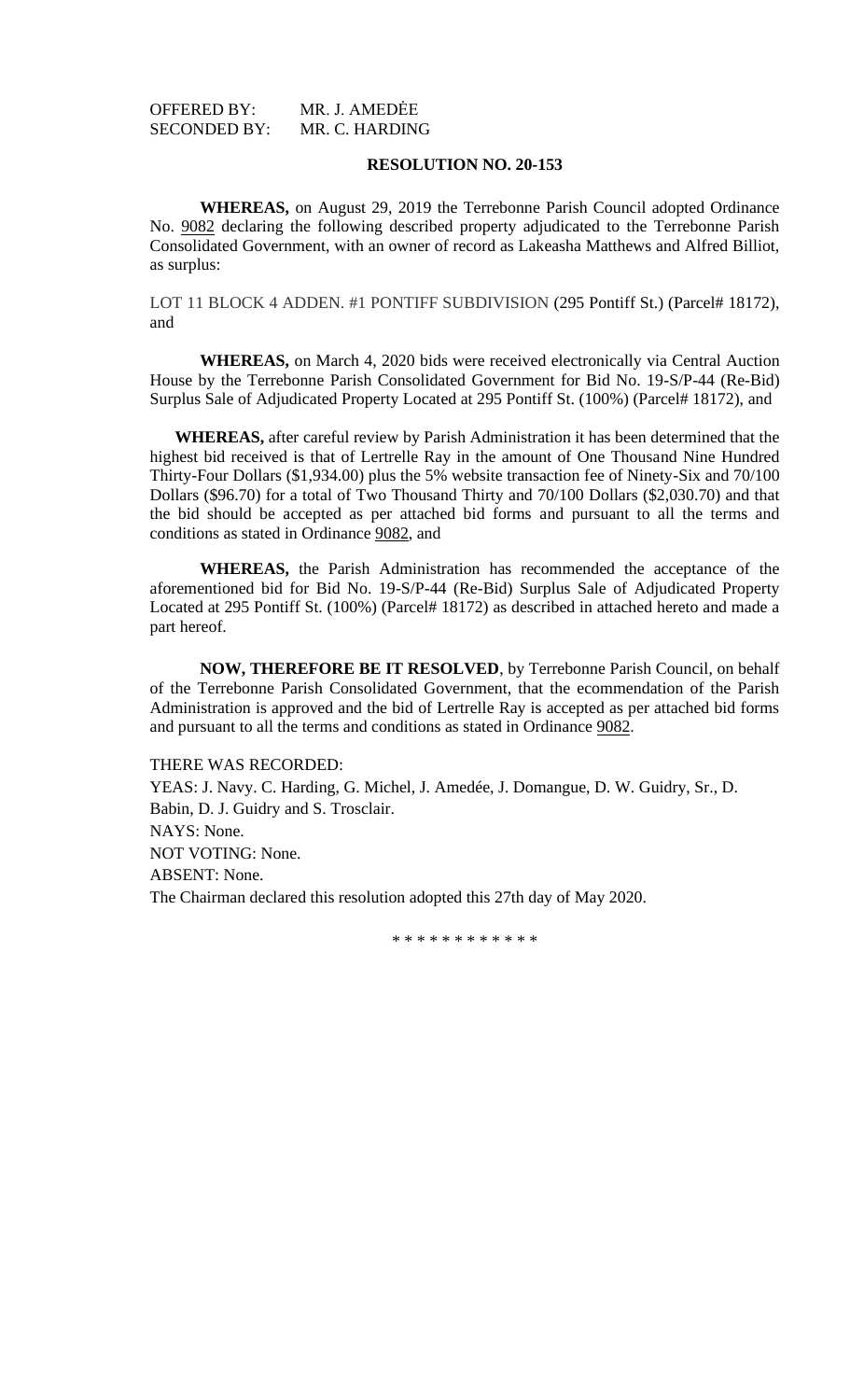| OFFERED BY:         | MS. J. DOMANGUE  |
|---------------------|------------------|
| <b>SECONDED BY:</b> | MR. D. J. GUIDRY |

**WHEREAS,** on August 29, 2019 the Terrebonne Parish Council adopted Ordinance No. 9080 declaring the following described property adjudicated to the Terrebonne Parish Consolidated Government, with an owner of record as Byrd & Byrd, Inc, as surplus:

LOT 84 BRITTANY PLACE. (217 St. Malo St.) (Parcel# 19034), and

**WHEREAS,** on March 4, 2020 bids were received electronically via Central Auction House by the Terrebonne Parish Consolidated Government for Bid No. 19-S/P-47 Surplus Sale of Adjudicated Property Located at 217 St. Malo St. (100%) (Parcel# 19034), and

**WHEREAS,** after careful review by Parish Administration it has been determined that the highest bid received is that of Richard Dean in the amount of Three Thousand Dollars (\$3,000.00) plus the 5% website transaction fee of Two Hundred Fifty Dollars (\$150.00) for a total of Three Thousand One Hundred Fifty Dollars (\$3,150.00) and that the bid should be accepted as per attached bid forms and pursuant to all the terms and conditions as stated in Ordinance 9080, and

**WHEREAS,** the Parish Administration has recommended the acceptance of the aforementioned bid for Bid No. 19-S/P-47 Sale of Adjudicated Property Located at 217 St. Malo St. (100%) (Parcel# 19034) as described in attached hereto and made a part hereof.

**NOW, THEREFORE BE IT RESOLVED,** by Terrebonne Parish Council, on behalf of the Terrebonne Parish Consolidated Government, that the recommendation of the Parish Administration is approved and the bid of Richard Dean is accepted as per attached bid forms and pursuant to all the terms and conditions as stated in Ordinance 9080.

THERE WAS RECORDED:

YEAS: J. Navy, C. Harding, G. Michel, J. Amedée, J. Domangue, D. W. Guidry, Sr., D. Babin, D. J. Guidry and S. Trosclair. NAYS: None. NOT VOTING: None. ABSENT: None. The Chairman declared this resolution adopted this 27th day of May 2020.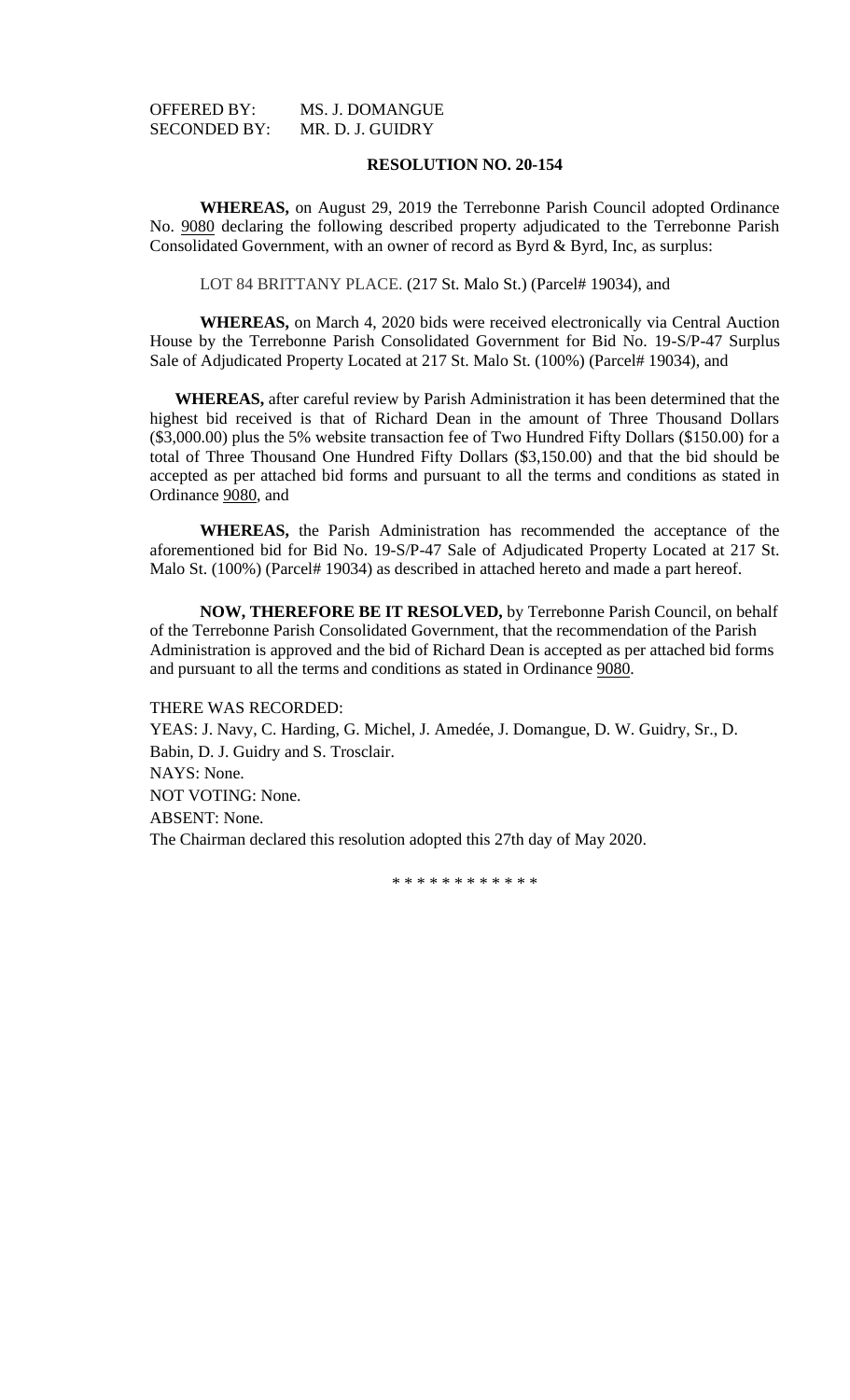**WHEREAS,** on August 29, 2019 the Terrebonne Parish Council adopted Ordinance No. 9080 declaring the following described property adjudicated to the Terrebonne Parish Consolidated Government, with an owner of record as Wallace J. Smith, Sr, as surplus:

ON THE RIGHT DESCENDING BANK OF BAYOU GRAND CAILLOU BOUNDED ABOVE BY MRS. GEORGE LANDRY. BOUNDED BELOW BY CLAUDE BOUDREAUX. 48' FRONT ON WEST SIDE PUBLIC ROAD LOT ON BATTURE. LOCATED IN SECTION 10, T18S-R17E. (4710 Grand Caillou Rd.) (Parcel# 28312), and

**WHEREAS,** on March 4, 2020 bids were received electronically via Central Auction House by the Terrebonne Parish Consolidated Government for Bid No. 18-S/P-53 (Re-Bid) Surplus Sale of Adjudicated Property Located at 4710 Grand Caillou Rd. (100%) (Parcel# 28312), and

**WHEREAS,** after careful review by Parish Administration it has been determined that the highest bid received is that of Phillip Fanguy in the amount of Seven Hundred Sixty-Seven Dollars (\$767.00) plus the 5% website transaction fee of Thirty-Eight and 35/100 Dollars (\$38.35) for a total of Eight Hundred Five and 35/100 Dollars (\$805.35) and that the bid should be accepted as per attached bid forms and pursuant to all the terms and conditions as stated in Ordinance 9080, and

**WHEREAS,** the Parish Administration has recommended the acceptance of the aforementioned bid for Bid No. 18-S/P-53 (Re-Bid) Surplus Sale of Adjudicated Property Located at 4710 Grand Caillou Rd. (100%) (Parcel# 28312) as described in attached hereto and made a part hereof.

**NOW, THEREFORE BE IT RESOLVED,** by Terrebonne Parish Council, on behalf of the Terrebonne Parish Consolidated Government, that the recommendation of the Parish Administration is approved and the bid of Phillip Fanguy is accepted as per attached bid forms and pursuant to all the terms and conditions as stated in Ordinance 9080.

#### THERE WAS RECORDED:

YEAS: J. Navy, C. Harding, G. Michel, J. Amedée, J. Domangue, D. W. Guidry, Sr., D. Babin, D. J. Guidry and S. Trosclair. NAYS: None. NOT VOTING: None. ABSENT: None. The Chairman declared this resolution adopted this 27th day of May 2020.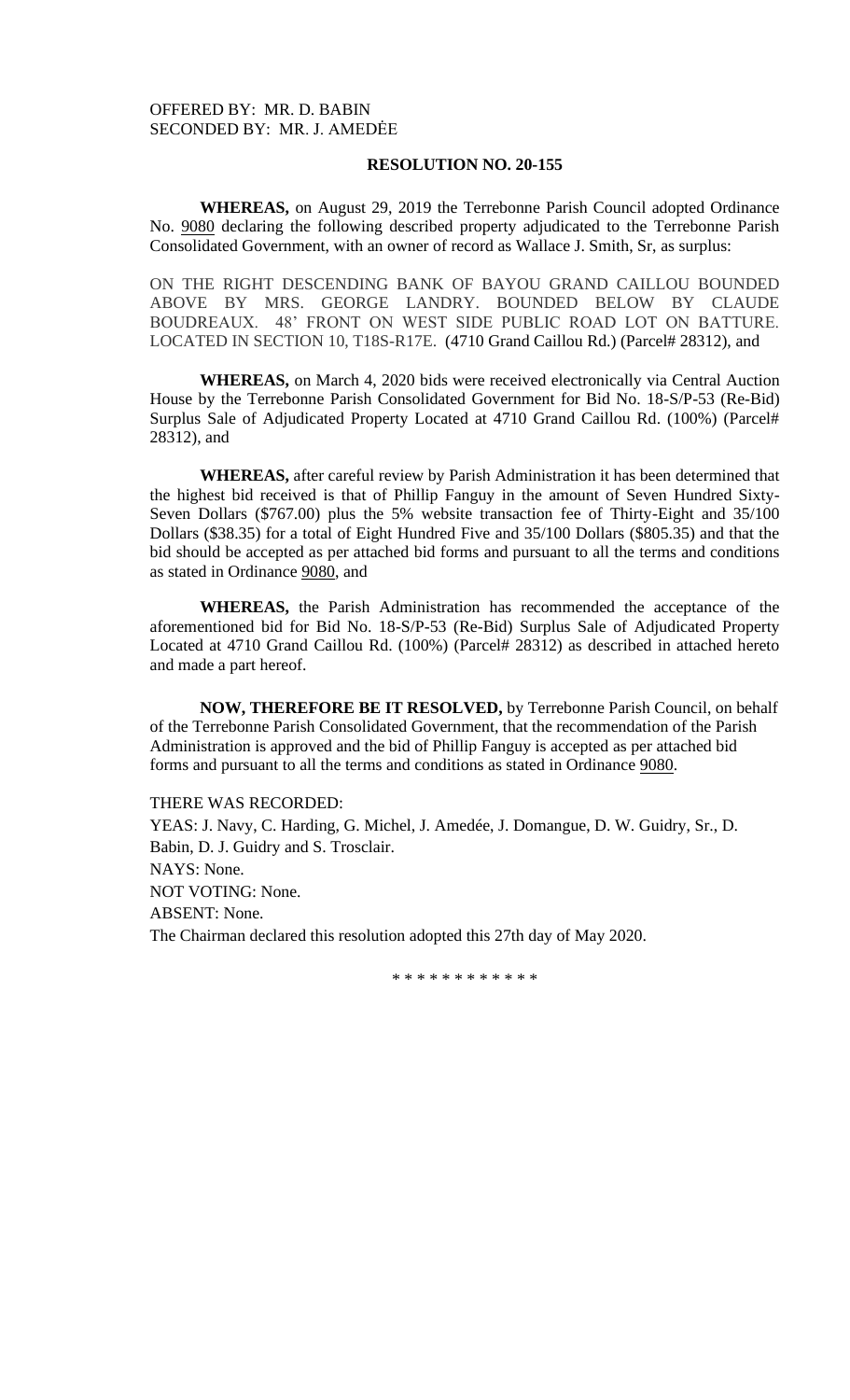**WHEREAS,** on August 29, 2019 the Terrebonne Parish Council adopted Ordinance No. 9080 declaring the following described property adjudicated to the Terrebonne Parish Consolidated Government, with an owner of record as Tanya Luke, as surplus:

ON THE RIGHT DESCENDING BANK OF BAYOU LITTLE CAILLOU. BOUNDED ABOVE BY THEOPHILE BABIN. BOUNDED BELOW BY LINDA T. PELLEGRIN ETAL 80' FRONT, LOT ON BATTURE. (5591 Hwy 56) (Parcel# 36305), and

**WHEREAS,** on March 4, 2020 bids were received electronically via Central Auction House by the Terrebonne Parish Consolidated Government for Bid No. 19-S/P-60 (Re-Bid) Surplus Sale of Adjudicated Property Located at 5591 Hwy 56 (100%) (Parcel# 36305), and

**WHEREAS,** after careful review by Parish Administration it has been determined that the highest bid received is that of Rickey Guidry in the amount of Six Thousand Four Hundred Dollars (\$6,400.00) plus the 5% website transaction fee of Three Hundred Twenty Dollars (\$320.00) for a total of Six Thousand Seven Hundred Twenty Dollars (\$6.720.00) and that the bid should be accepted as per attached bid forms and pursuant to all the terms and conditions as stated in Ordinance 9080, and

**WHEREAS,** the Parish Administration has recommended the acceptance of the aforementioned bid for Bid No. 19-S/P-60 (Re-Bid) Surplus Sale of Adjudicated Property Located at 5591 Hwy 56 (100%) (Parcel# 36305) as described in attached hereto and made a part hereof.

**NOW, THEREFORE BE IT RESOLVED,** by Terrebonne Parish Council, on behalf of the Terrebonne Parish Consolidated Government, that the recommendation of the Parish Administration is approved and the bid of Rickey Guidry is accepted as per attached bid forms and pursuant to all the terms and conditions as stated in Ordinance 9080.

#### THERE WAS RECORDED:

YEAS: J. Navy, C. Harding, G. Michel, J. Amedée, J. Domangue, D. W. Guidry, Sr., D. Babin, D. J. Guidry and S. Trosclair. NAYS: None. NOT VOTING: None. ABSENT: None. The Chairman declared this resolution adopted this 27th day of May 2020.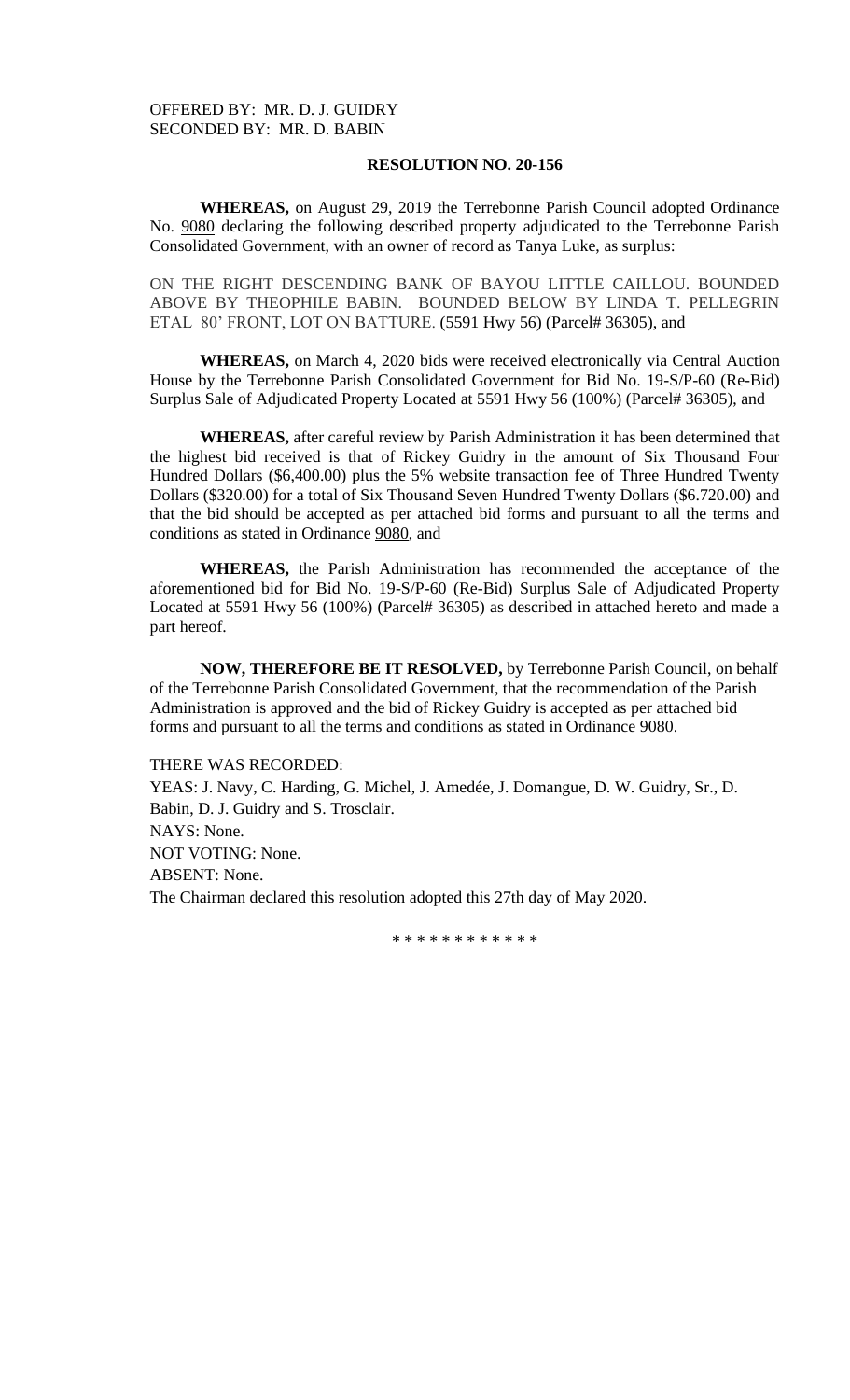## AWARD BID #20-FUEL-20 BULK FUEL REQUIREMENTS CONTRACT FOR GASOLINE, ON AND OFF ROAD DIESEL FOR THE TERREBONNE PARISH CONSOLIDATED GOVERNMENT VARIOUS DEPARTMENT/DIVISIONS.

**WHEREAS**, on April 30, 2020, bids were received by the Terrebonne Parish Consolidated Government, Purchasing Division for Bid # 20-FUEL-20 Bulk Fuel Requirements Contract for Gasoline, On and Off Road Diesel, and

**WHEREAS**, after careful review by the Purchasing Division it has been determined that the bid from Gulf Coast and Fuel and Lube, LLC should be accepted as per the attached documents, and

**WHEREAS,** quantities stated are given as a general guide for bidding, Terrebonne Parish Consolidated Government reserves the right to increase or decrease quantities as needed at the same unit prices, and

**WHEREAS,** the terms of the contract shall be effective from the date of the contract for a period of two (2) years. The contract may be extended at TPCG's option for one (1) additional year provided there is no change in the terms, conditions, specifications and pricing structure unless mutually agreed upon by both parties, and

**WHEREAS,** the Parish Administration has concurred with the recommendation that the bid of Gulf Coast Fuel and Lube, LLC is the lowest responsive bid for Bid #20-FUEL-20 Bulk Fuel as per the attached bid forms, and

**NOW THEREFORE BE IT RESOLVED**, that the Terrebonne Parish Council on behalf of the Terrebonne Parish Consolidated Government, awards the above mentioned to Gulf Coast Fuel and Lube, LLC. and that the Parish President and all other appropriate parties be and they are hereby, authorized to execute any and all contract documents associated therewith.

THERE WAS RECORDED: YEAS: J. Navy, C. Harding, G. Michel, J. Amedée, J. Domangue, D. W. Guidry, Sr., D. Babin, D. J. Guidry and S. Trosclair. NAYS: None. NOT VOTING: None. ABSENT: None. The Chairman declared this resolution adopted this 27th day of May 2020.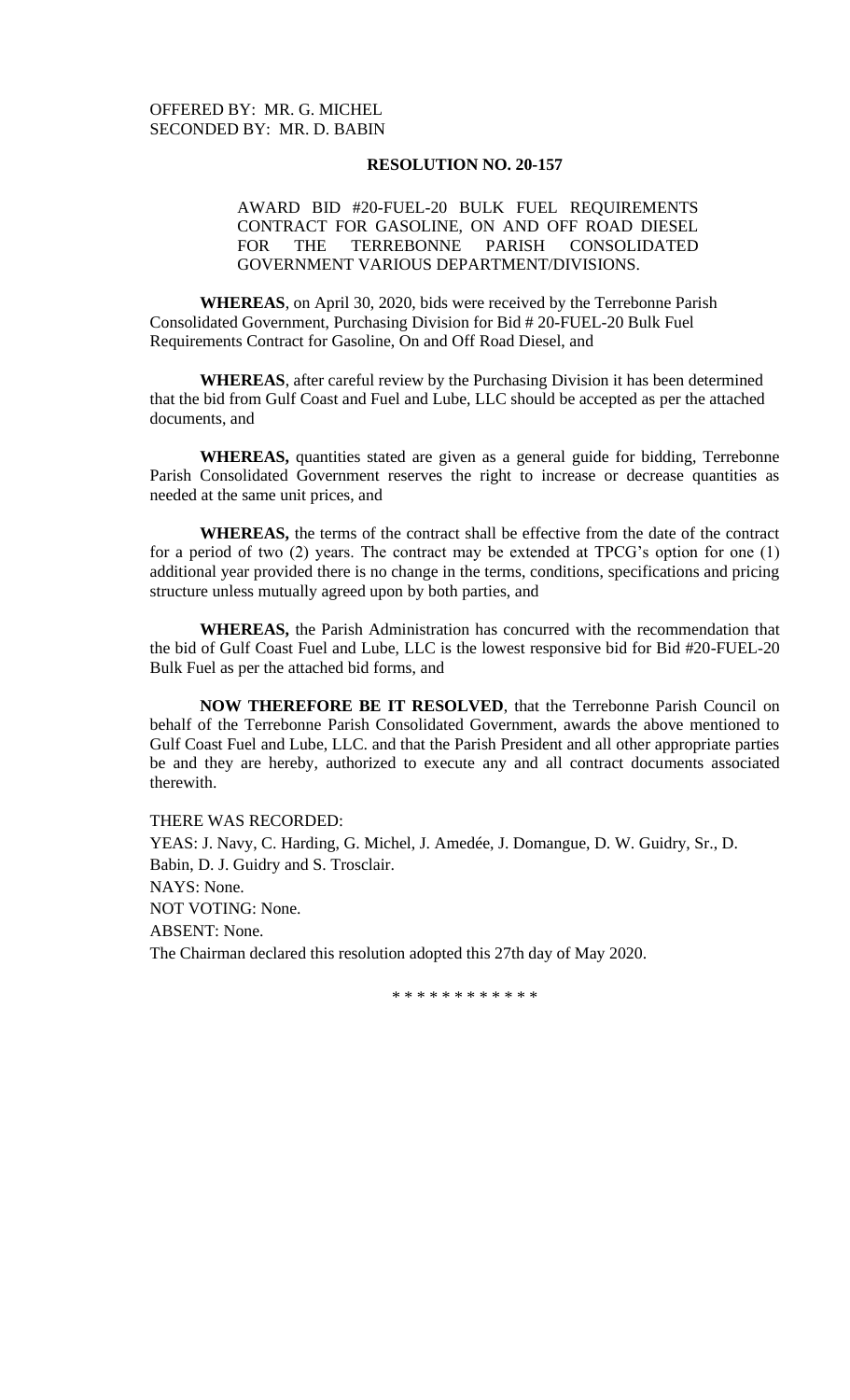AWARD THE REQUEST FOR PROPOSAL (RFP) # 20-VEG-17 VEGETATION MAINTENANCE CONTRACT TO PROVIDE VEGETATION MAINTENANCE AND CONTROL OF EMERGENT AQUATIC VEGETATION FOR THE TERREBONNE PARISH CONSOLIDATED GOVERNMENT, PUBLIC WORKS/R&B AND VEGETATION DIVISION.

**WHEREAS,** on April 21, 2020, proposals were received by the Terrebonne Parish Consolidated Government, for RFP # 20-VEG-17 Vegetation Maintenance Contract for Vegetation Maintenance and Control of Emergent Aquatic Vegetation, and

**WHEREAS,** after careful review by the Purchasing-Warehouse Manager and Public Works/R&B and Vegetation Division it has been determined that the proposal from Norris & Boudreaux Contractors, LLC should be accepted as per the attached documents, and

**WHEREAS,** quantities stated are given as a general guide for bidding, Terrebonne Parish Consolidated Government reserves the right to increase or decrease quantities as needed at the same unit prices, and

**WHEREAS,** the contract period shall begin upon execution of the contract. The contract shall be for a two (2) year period beginning on the effective date, and ending two (2) years thereafter, or the completion of work orders given. The initial two (2) year term of this contract may be extended for an additional one (1) year term provided there is no change in the terms, conditions, specifications and pricing structure, and

**WHEREAS,** the Parish Administration has concurred with the recommendation that the bid of Norris & Boudreaux, LLC is the lowest responsive bid for RFP #20-VEG-17 Vegetation Maintenance Contract as per the attached bid forms, and

**NOW THEREFORE BE IT RESOLVED,** that the Terrebonne Parish Council on behalf of the Terrebonne Parish Consolidated Government, awards the above mentioned to Norris & Boudreaux Contractors, LLC and that the Parish President and all other appropriate parties be and they are hereby, authorized to execute any and all contract documents associated therewith.

THERE WAS RECORDED:

YEAS: J, Navy, C. Harding, G. Michel, J. Amedée, J. Domangue, D. W. Guidry, Sr., D. Babin, D. J. Guidry and S. Trosclair. NAYS: None. NOT VOTING: None. ABSENT: None. The Chairman declared this resolution adopted this 27th day of May 2020.

\* \* \* \* \* \* \* \* \* \* \* \*

Upon Council Member J. Domangue's request, the Chairman recognized Mr. Mike Toups, Parish Manager, who clarified that the grant was applied for by HPD Captain Bobbie O'Bryan with the assistance of the Parish. He then shared that funding provided by the grant would assist with the purchase of multiple thermal imaging stations for Parish facilities and for personal protective equipment to be used by HPD.

Council Member J. Domangue suggested that the Houma Fire Department investigate if it would qualify for grant funding through the program as well based on the grant's requirements.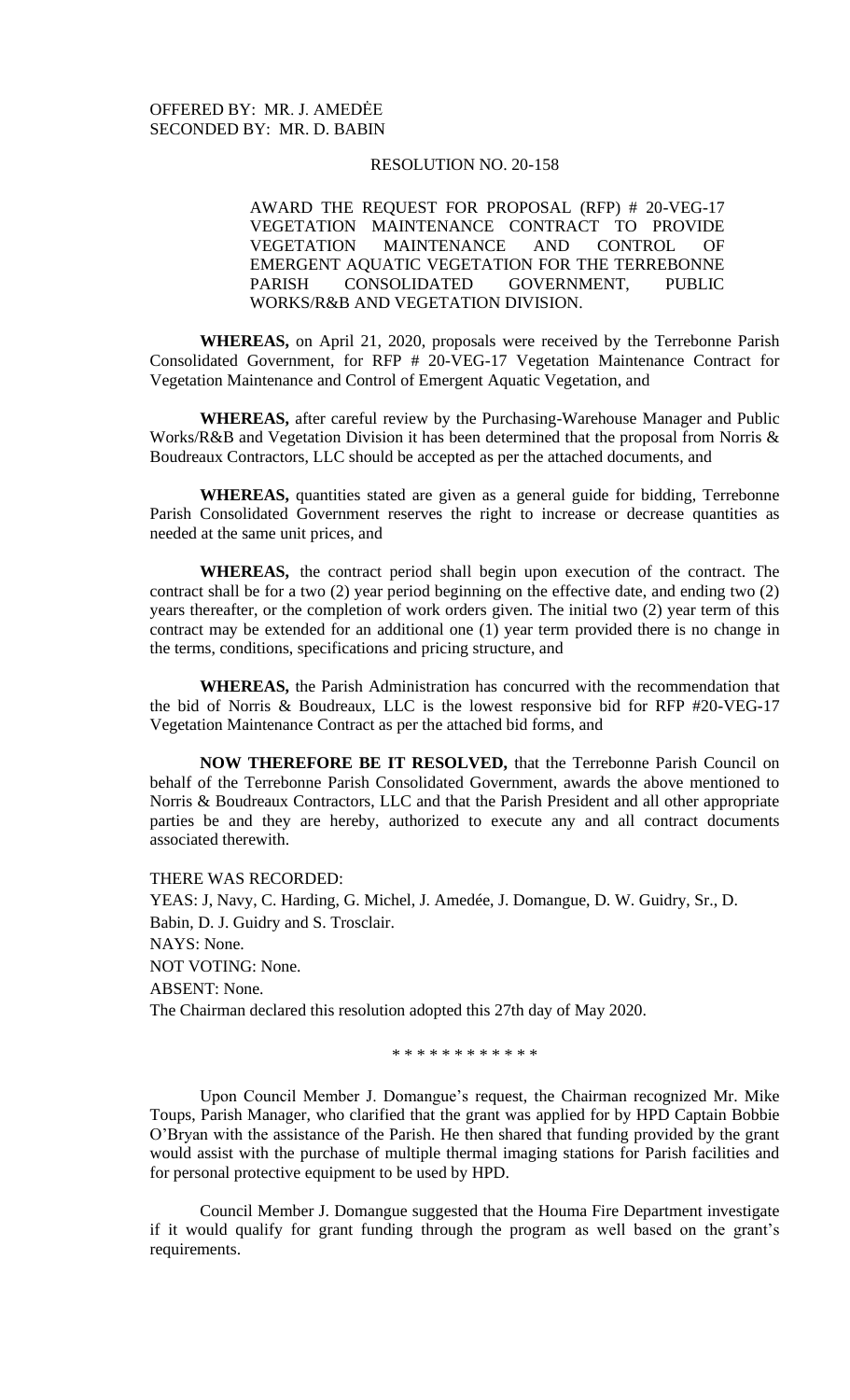## OFFERED BY: MR. J. AMEDĖE<br>SECONDED BY: MR. D. BABIN SECONDED BY:

## **RESOLUTION NO. 20-159**

Authorizing the Parish President to execute an application form to the U.S. Department of Justice, Office of Justice Programs, Bureau of Justice Assistance for the Coronavirus Emergency Supplemental Funding Program Solicitation FY 2020 Formula Grant for the Houma Police Department of the Terrebonne Parish Consolidated Government; and to address other matters relative thereto.

**WHEREAS,** the Houma Police Department of the Terrebonne Parish Consolidated Government has been approved to implement an application for a grant from the U.S. Department of Justice, Office of Justice Programs, Bureau of Justice Assistance for the Coronavirus Emergency Supplemental Funding Program Solicitation FY 2020 Formula Grant in the amount of Thirty eight Thousand, Seven Hundred and Eighteen dollars (\$38,718.00) for the Terrebonne Parish Consolidated Government. The Coronavirus Emergency Supplemental Funding Program Solicitation FY 2020 Formula Grant will provide funding to assist local units of government to purchase PPE gear and Thermal Body Temperature Reader Systems in preventing, preparing for, and responding to the coronavirus,

**WHEREAS,** the Parish Administrative staff and the Parish Finance Department will oversee the application process in the implementation and meeting all the requirements set forth by the United States Department of Justice, Office of Justice Programs, Bureau of Justice and,

**NOW, THEREFORE BE IT RESOLVED,** that the Terrebonne Parish Council on behalf of the Terrebonne Parish Consolidated Government, authorizes the Parish President to execute any and all necessary documents to implement the grant from the United States Department of Justice, Office of Justice Programs, Bureau of Justice and to address other matters relative thereto.

### THERE WAS RECORDED:

YEAS: J. Navy, C. Harding, G. Michel, J. Amedée, J. Domangue, D. W. Guidry, Sr., D. Babin, D. J. Guidry, and S. Trosclair. NAYS: None. NOT VOTING: None. ABSENT: None. The Chairman declared this resolution adopted this 27th day of May 2020.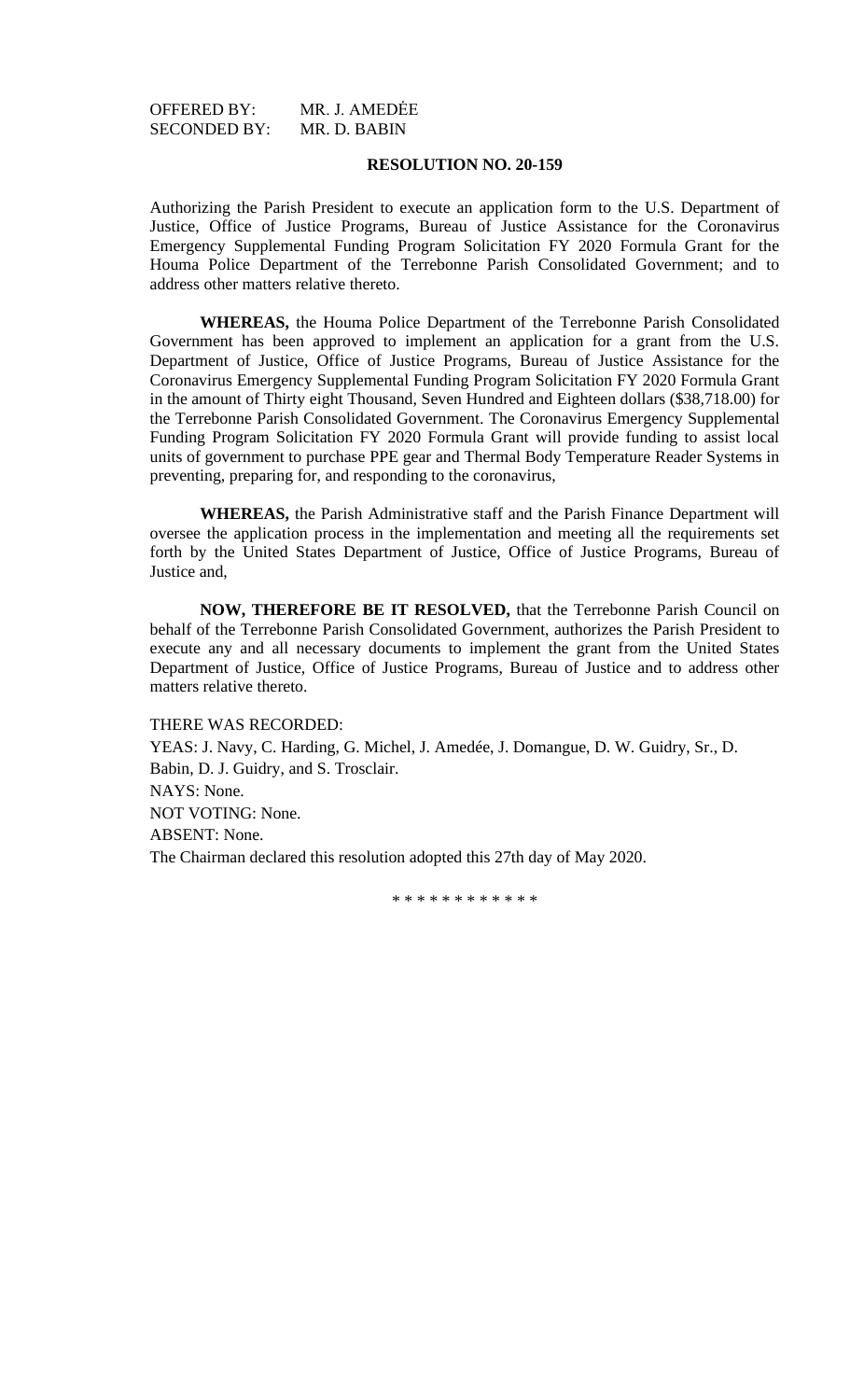SECONDED BY:

OFFERED BY: MS. J. DOMANGUE<br>SECONDED BY: MR. G. MICHEL

## **RESOLUTION NO. 20-160**

## AUTHORIZE THE APPOINTMENT OF UNITED HEALTH CARE INSURANCE TO PROVIDE CERTAIN EMPLOYEE BENEFITS EFFECTIVE APRIL 1, 2020 THRU DECEMBER 31, 2023, AS MORE FULLY DESCRIBED HEREIN.

**WHEREAS,** Terrebonne Parish Consolidated Government (TPCG) is authorized to provide Employee Benefits insurance coverage through its Department of Risk Management; and

**WHEREAS,** a review of estimated 2020 thru 2023 projections was completed for change in Carrier from Prudential Insurance to United Health Care for employee benefits (short term disability, long term disability, basic life and voluntary life including, also all administrative costs) for an effective date of April 1, 2020 thru December 31, 2023; and

**WHEREAS,** Administration and the Risk Management Department recommends Terrebonne Parish Consolidated Government recommends a change in Carrier from Prudential Insurance to United Health Care for our Short Term Disability, Long Term Disability, Basic Life and Voluntary Life Insurance per the attached documents effective April 1, 2020 thru December 31, 2023; and

**WHEREAS,** Administration and the Risk Management Department recommends accepting the attached rates and administrative cost scheduled for the effective dates of April 1, 2020 thru December 31, 2020,

**NOW THEREFORE BE IT RESOLVED**, by the Terrebonne Parish Consolidated Government on behalf of the Terrebonne Parish Consolidated Government that the recommendation of Administration and the Risk Management Department is to accept the attached rates and administrative contract for the Short Term, Long Term Disability, Life Insurance and Voluntary Life Insurance change from Prudential Insurance to United Health Care effective April 1, 2020 thru December 31, 2023.

THERE WAS RECORDED:

YEAS: J. Navy, C. Harding, G. Michel, J. Amedée, J. Domangue, D. W. Guidry, Sr., D. Babin, D. J. Guidry and S. Trosclair. NAYS: None. NOT VOTING: None. ABSENT: None. The Chairman declared this resolution adopted this 27th day of May 2020.

\* \* \* \* \* \* \* \* \* \* \* \*

Mr. D. J. Guidry moved, seconded by Mr. D. Babin, "THAT the Council introduce an ordinance to amend the 2020 Adopted Operating Budget and 5-Year Capital Outlay Budget of the Terrebonne Parish Consolidated Government for the following items and to provide for related matters:

- I. Section 8 Voucher, \$49,508
- II. Lake Boudreaux Living Mitigation, \$3,600,000
- III. Houma Downtown Marina, \$5,339
- IV. Animal Shelter, \$3,000
- 
- V. General Fund-Beautification Program, \$6,240<br>VI. Montegut Fire District #6-generator, \$80,850 Montegut Fire District #6-generator, \$80,850
- VII. Sewerage -generators, \$1,109,953
- VIII. Bayou Black Pump Station, \$366,000
- IX. 1-1A Drainage, \$205,000

and calling a public hearing on said matter on June 10, 2020 at 6:30 p.m."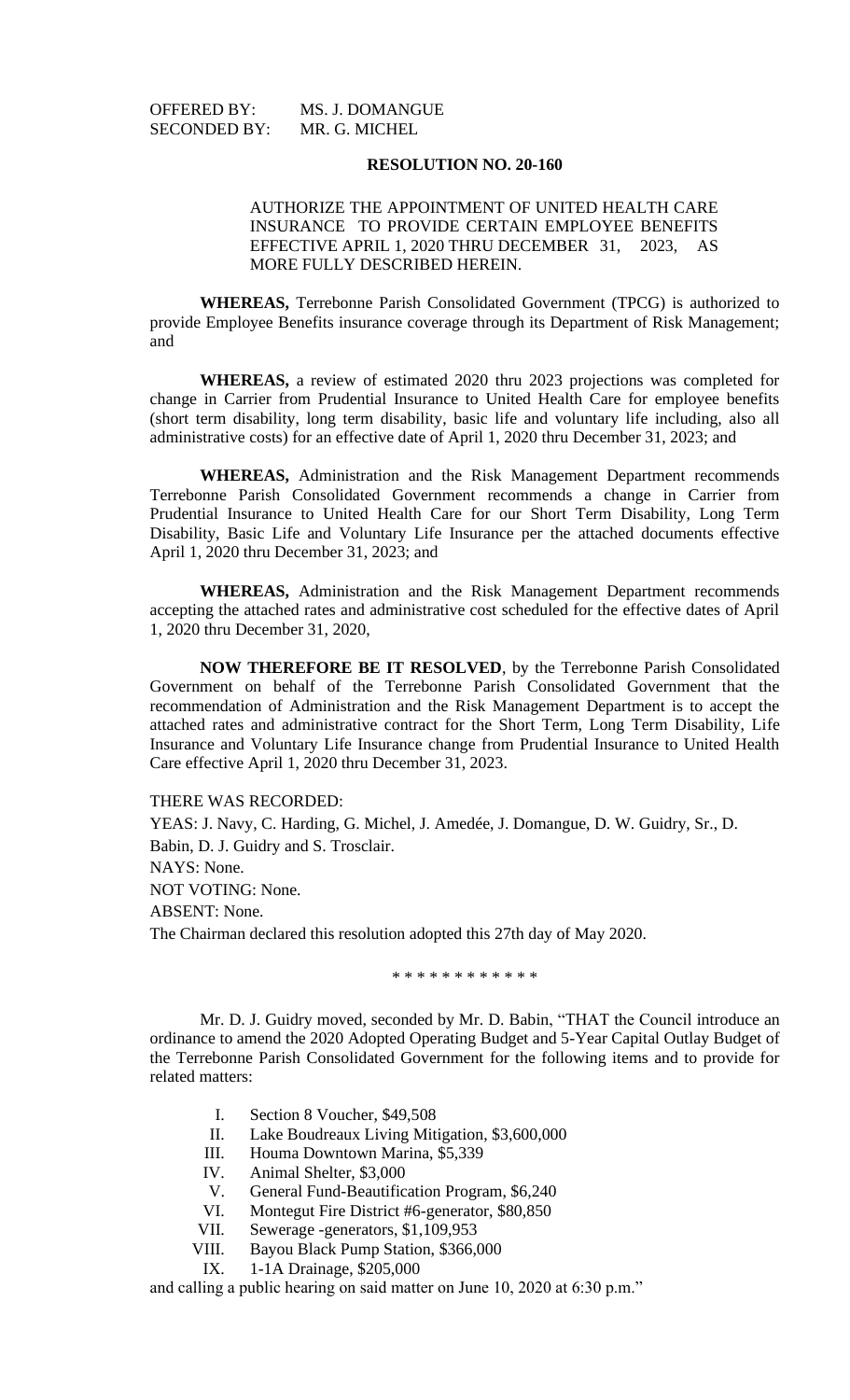The Chairman called for a vote on the motion offered by Mr. D. J. Guidry. THERE WAS RECORDED: YEAS: J. Navy, C. Harding, G. Michel, J. Amedée, J. Domangue, D. W. Guidry, Sr., D. Babin, D. J. Guidry, and S. Trosclair. NAYS: None. ABSENT: None. The Chairman declared the motion adopted.

Mr. D. Babin moved, seconded by Mr. D. J. Guidry, "THAT, it now being 6:30 p.m., the Council open public hearings at this time."

The Chairman called for a vote on the motion offered by Mr. D. Babin. THERE WAS RECORDED: YEAS: J. Navy, C. Harding, G. Michel, J. Amedée, J. Domangue, D. W. Guidry, Sr., D. Babin, D. J. Guidry, and S. Trosclair. NAYS: None. ABSENT: None. The Chairman declared the motion adopted.

The Chairman recognized the public for comments on the following:

A. A proposed ordinance to authorize the lease of office space located at 8026 Main Street, Suite 404, Houma, LA, to the Louisiana Workforce Commission and authorize the Parish President to execute any and all documents necessary to lease office space to the Louisiana Workforce Commission.

There were no comments from the public on the proposed ordinance.

Mr. G. Michel moved, seconded by Mr. D. Babin, "THAT the Council close the aforementioned public hearing."

The Chairman called for a vote on the motion offered by Mr. G. Michel. THERE WAS RECORDED: YEAS: J. Navy, C. Harding, G. Michel, J. Amedée, J. Domangue, D. W. Guidry, Sr., D. Babin, D. J. Guidry, and S. Trosclair. NAYS: None. ABSENT: None. The Chairman declared the motion adopted.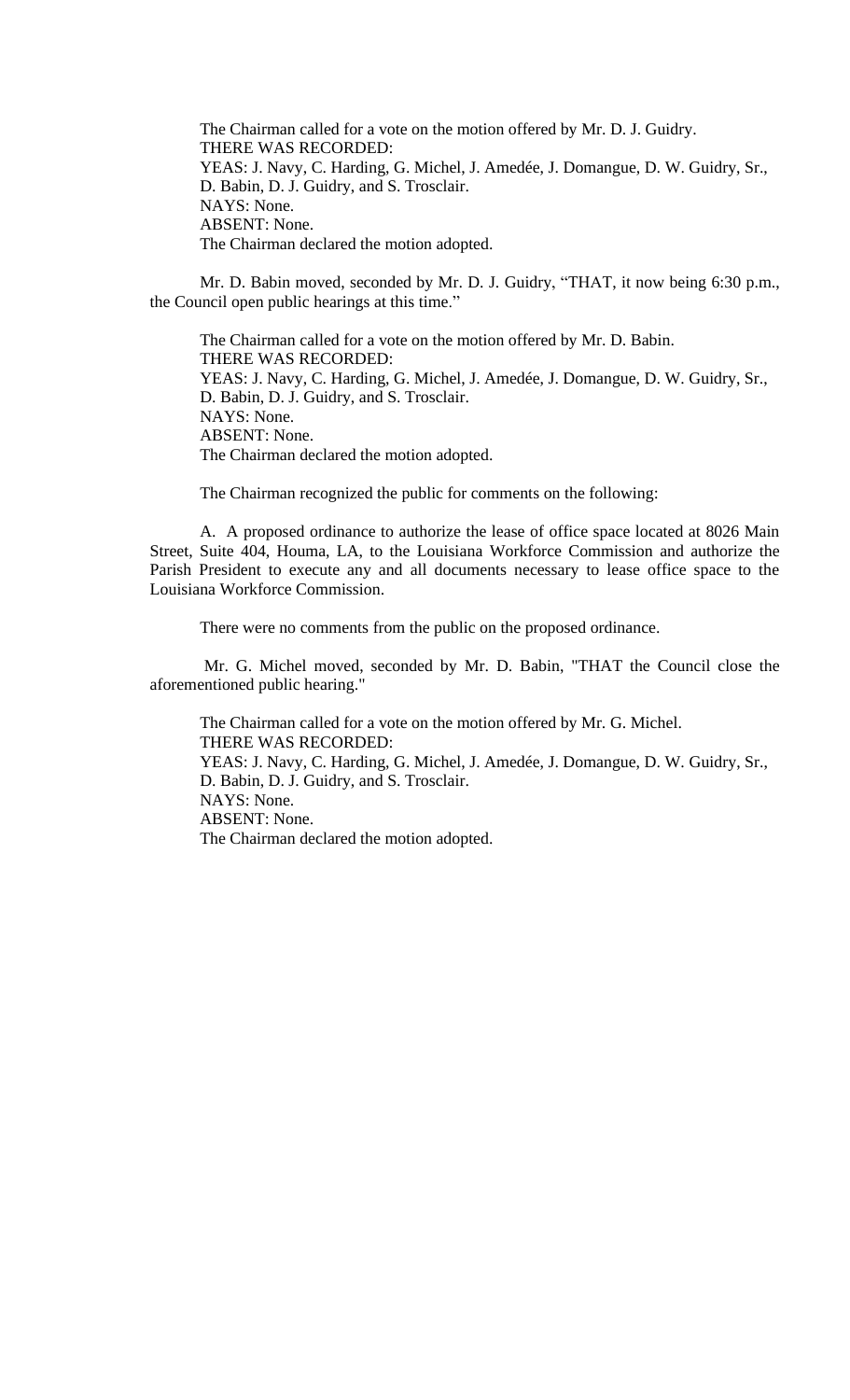OFFERED BY: MR. D. BABIN SECONDED BY: MR. C. HARDING

## **ORDINANCE NO. 9145**

AN ORDINANCE TO AUTHORIZE THE LEASE OF OFFICE SPACE LOCATED AT 8026 EAST MAIN STREET (A/K/A MAIN STREET), SUITE 404, HOUMA, LOUISIANA, TO LOUISIANA WORKFORCE COMMISSION; AUTHORIZE THE PARISH PRESIDENT TO EXECUTE ANY AND ALL DOCUMENTS NECESSARY TO LEASE OFFICE SPACE TO LOUISIANA WORKFORCE COMMISSION; AND TO PROVIDE FOR OTHER MATTERS RELATIVE THERETO.

**WHEREAS**, Section 2-11 (11) of the Terrebonne Parish Charter requires an ordinance to lease any land or property on behalf of the Parish Government; and

**WHEREAS**, the lease with the State of Louisiana, Louisiana Workforce Commission of the space located at 8026 East Main Street, Suite 404, Houma, Louisiana, has expired by its term and TPCG Administration recommends that the lease continue; and

**WHEREAS**, the Terrebonne Parish Consolidated Government Administration recommends to the Terrebonne Parish Council to execute a new lease to the State of Louisiana, Louisiana Workforce Commission for a period of one (1) year, commencing on January 1, 2020, and ending on December 31, 2020, for the sum of \$42,784.36 payable in four equal installments of \$3,558.75 for the period of January 1, 2020 through April 30, 2020, and eight equal installments of \$3,568.67 for the period of May 1, 2020 through December 31, 2020, the first monthly rental payment being due and payable on the  $1<sup>st</sup>$  day of January, 2020, and the remaining monthly rental payments being due and payable respectively on the  $1<sup>st</sup>$  day of each month thereafter the following described property, to-wit:

2,414 square feet of usable space located at 8026 East Main Street (A/K/A Main Street), Suite 404, Houma, Louisiana, to be used by the Office of Workers' Compensation Administration for the purposes related to the operations of workers' compensation proceedings, filings, courtroom and/or judge's office at the rate of \$17.6906 per square foot per annum for the period of January 1, 2020 through April 30, 2020 and thereafter at the rate of \$17.739867 per square foot per annum with seven (7) parking garage spaces provided. (hereinafter referred to as "Leased Premises")

## **SECTION I**

**BE IT ORDAINED** by the Terrebonne Parish Council, in due, regular and legal sessions convened, that the Parish Administration is hereby authorized to lease the afore described property to the State of Louisiana, Louisiana Workforce Commission; that the Parish President, Gordon E. Dove, is hereby authorized and empowered for and on behalf of the Terrebonne Parish Consolidated Government to execute documents necessary to lease the afore described property to the State of Louisiana, Louisiana Workforce Commission for the above stated purpose for the sum of \$42,784.36 payable in four equal installments of \$3,558.75 for the period of January 1, 2020 through April 30, 2020, and eight equal installments of \$3,568.67 for the period of May 1, 2020 through December 31, 2020, the first monthly rental payment being due and payable on the  $1<sup>st</sup>$  day of January, 2020, and the remaining monthly rental payments being due and payable

respectively on the  $1<sup>st</sup>$  day of each month thereafter, to contain substantially the same terms as those contained within the aforementioned proposed Lease attached hereto and made a part hereof as Exhibit "A".

# **SECTION II**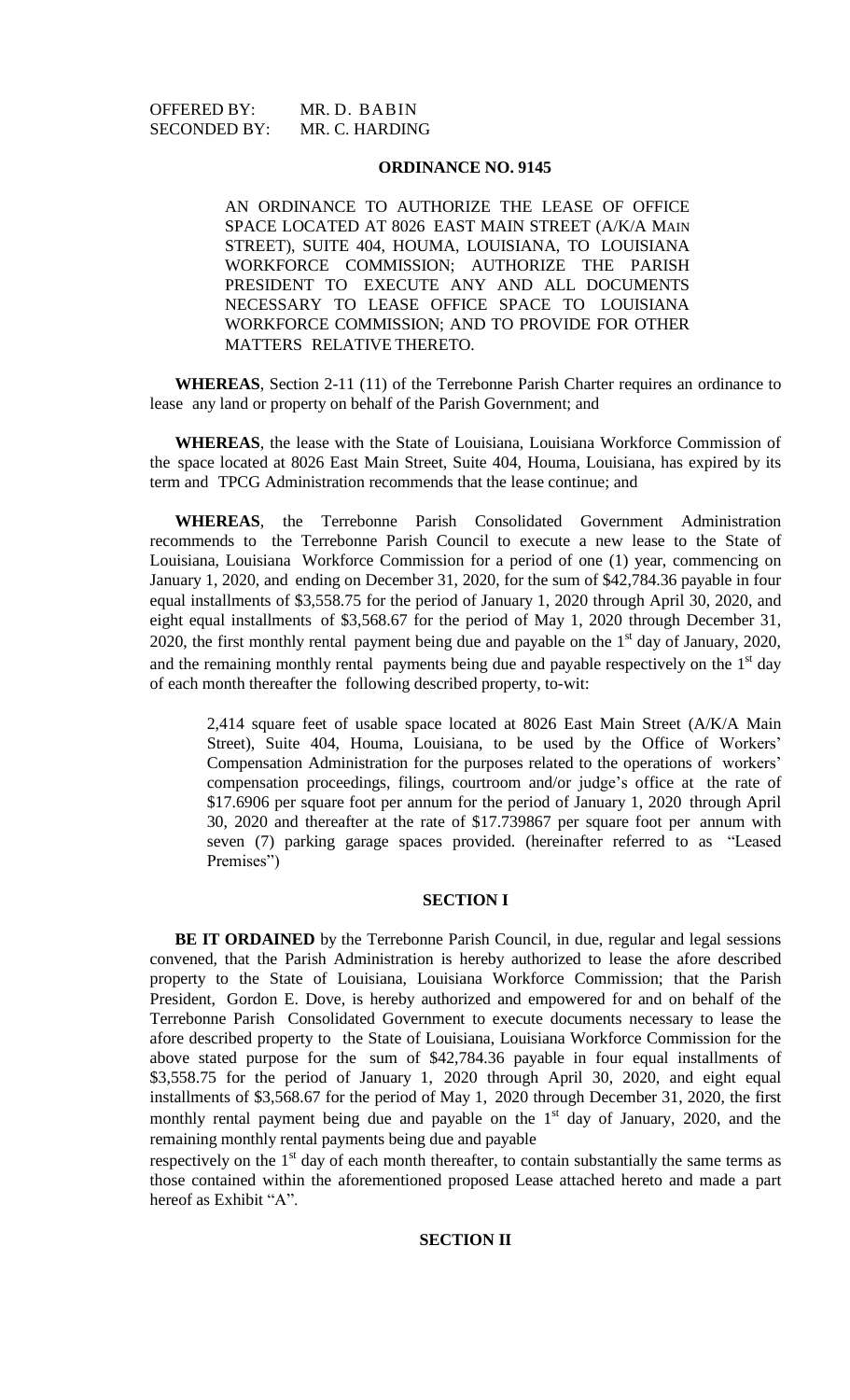The afore described lease will be conducive to the public interest, convenience and safety and will enable Terrebonne Parish Consolidated Government (TPCG) to properly fulfill the functions imposed upon it by law.

#### **SECTION III**

If any word, clause, phrase, section or other portion of this ordinance shall be declared null, void, invalid, illegal, or unconstitutional, the remaining words, clauses, phrases, sections and other portions of this ordinance shall remain in full force and effect, the provisions of this ordinance hereby being declared to be severable.

### **SECTION IV**

This ordinance shall become effective upon approval by the Parish President or as otherwise provided in Section 2-13(b) of the Home Rule Charter for a Consolidated Government for Terrebonne Parish, whichever occurs sooner.

This ordinance, having been introduced and laid on the table for at least two weeks, was voted upon as follows:

THERE WAS RECORDED: YEAS: J. Navy C. Harding, G. Michel, J. Amedee, J. Domangue, D. W. Guidry, Sr., D. Babin: D. J. Guidry, S, and Trosclair. NAYS: None. NOT VOTING: None. ABSTAINING: None. ABSENT: None. The Chairman declared the ordinance adopted on this, the 27th day of May 2020.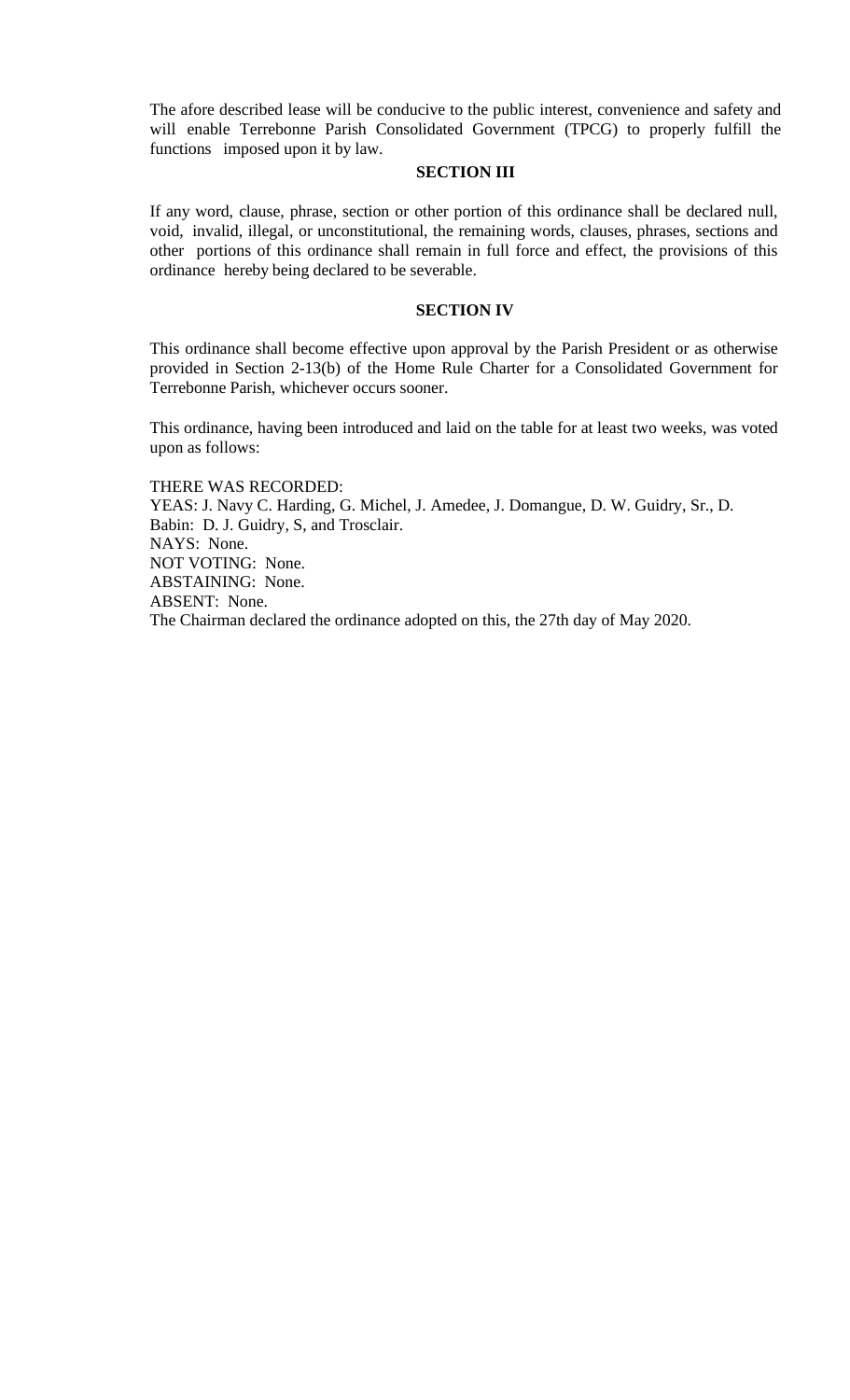# **EXHIBIT "A"**

### **STATE OF LOUISIANA**

## **PARISH OF TERREBONNE R.S. 9:2742**

## **EXTRACT OF LEASE/OPTION/AMENDMENT**

| <b>LESSOR'S NAME:</b>                      | <b>TERREBONNE PARISH</b><br><b>CONSOLIDATED GOVERNMENT</b> |  |  |
|--------------------------------------------|------------------------------------------------------------|--|--|
| <b>LESSEE'S NAME:</b><br><b>COMMISSION</b> | <b>LOUISIANA WORKFORCE</b>                                 |  |  |
| <b>LEASE NUMBER:</b>                       | 14-5317                                                    |  |  |
| <b>LEASE TERM:</b>                         | 01/01/2020 THROUGH 12/31/2020                              |  |  |

## **BRIEF DESCRIPTION OF PROPERTY:**

**"2,414 square feet of usable space located at 8026 East Main Street (A/K/A Main Street), Suite 404, Houma, Louisiana, to be used by the Office of Workers' Compensation Administration, as an office, with Seven (7) parking garage spaces provided."**

| <b>WITNESS:</b>                                                                                                                                                                                                                      | <b>LESSOR: TERREBONNE</b><br><b>PARISH CONSOLIDATED</b> |  |  |
|--------------------------------------------------------------------------------------------------------------------------------------------------------------------------------------------------------------------------------------|---------------------------------------------------------|--|--|
|                                                                                                                                                                                                                                      | <b>GOVERNMENT</b>                                       |  |  |
| the control of the control of the control of the control of the control of the control of                                                                                                                                            | BY:                                                     |  |  |
|                                                                                                                                                                                                                                      | Date:                                                   |  |  |
|                                                                                                                                                                                                                                      |                                                         |  |  |
|                                                                                                                                                                                                                                      | LESSEE: LOUISIANA<br><b>WORKFORCE COMMISSION</b>        |  |  |
| <u> 1989 - Andrea Stadt British Stadt British Stadt British Stadt British Stadt British Stadt British Stadt British Stadt British Stadt British Stadt British Stadt British Stadt British Stadt British Stadt British Stadt Brit</u> |                                                         |  |  |
|                                                                                                                                                                                                                                      | <b>DEJOIE, SECRETARY</b>                                |  |  |
| <u> 1989 - Johann John Stein, mars an deus Amerikaansk kommunister (</u>                                                                                                                                                             |                                                         |  |  |
|                                                                                                                                                                                                                                      | <b>APPROVED:</b>                                        |  |  |
| This day of 3020.                                                                                                                                                                                                                    |                                                         |  |  |
| <b>Office of the Governor</b>                                                                                                                                                                                                        |                                                         |  |  |
| <b>Division of</b><br><b>Administration</b>                                                                                                                                                                                          |                                                         |  |  |
| BY:                                                                                                                                                                                                                                  |                                                         |  |  |

**Mark A. Moses, Director Facility Planning and Control**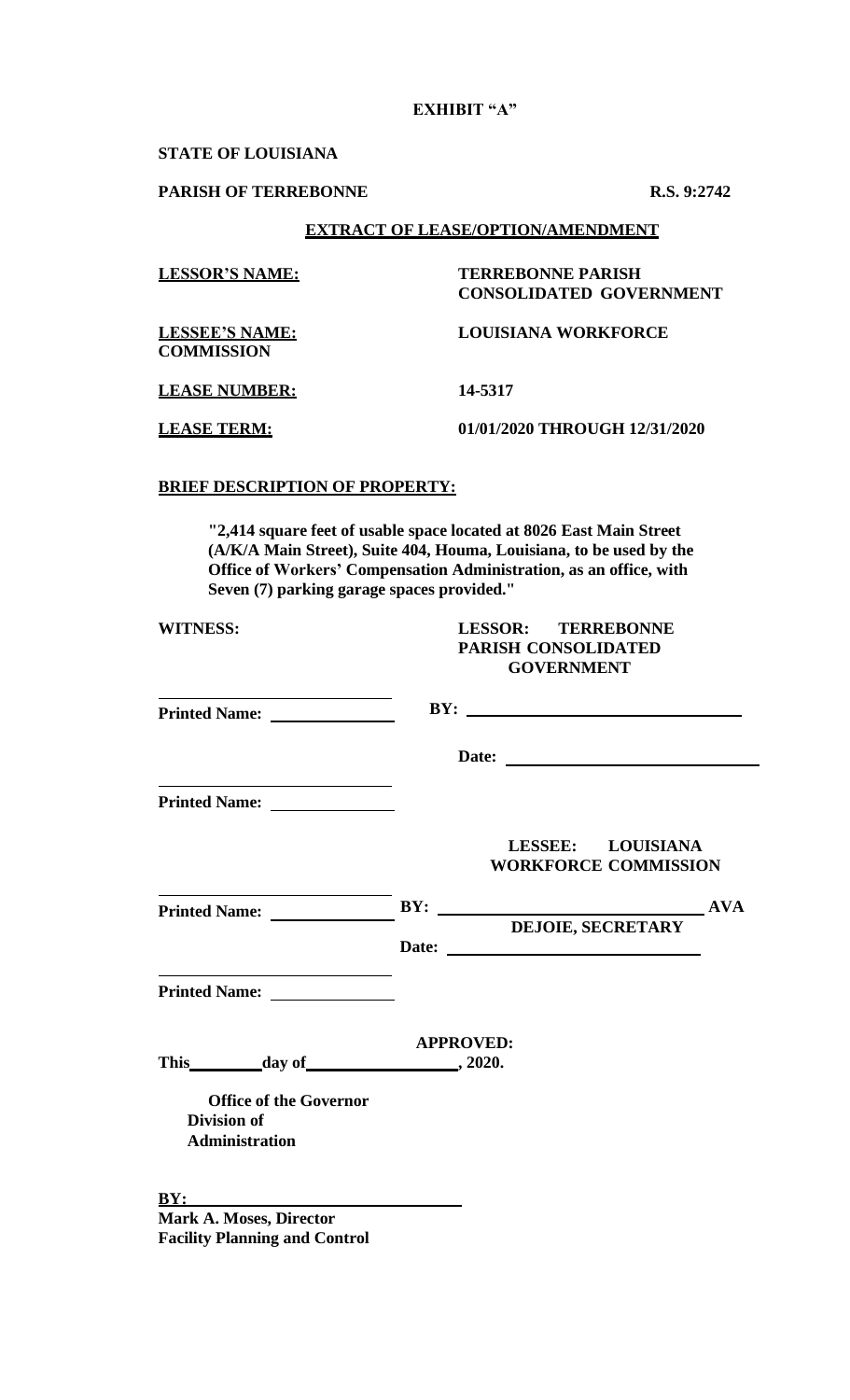#### **LEASE**

### **STATE OF LOUISIANA**

## **PARISH OF TERREBONNE**

The following contract of lease is made and entered into this  $17<sup>th</sup>$  day of March, 2020, by and between Terrebonne Parish Consolidated Government, hereinafter referred to as "Lessor", and the State of Louisiana, Louisiana Workforce Commission, herein represented by the undersigned, hereinafter referred to as "Lessee".

1.

For the consideration and upon the term and conditions hereinafter, the Lessor has this day rented, let and leased unto Lessee, here present and accepting the same, for a period of One (1) year, commencing January 1, 2020, and ending December 31, 2020, the following described property:

> "2,414 square feet of usable space located at 8026 East Main Street (A/K/A Main Street), Suite 404, Houma, Louisiana, to be used by the Office of Workers' Compensation Administration as an office, at the rate of \$17.6906 per square foot per annum for the period of January 1, 2020 through April 30, 2020 and at the rate of \$17.739867 per square foot per annum with Seven (7) parking garage spaces provided."

> > 2.

The consideration of this lease is the payment by Lessee to Lessor of the sum of FORTY-TWO THOUSAND, SEVEN HUNDRED EIGHTY-FOUR AND 36/100 (\$42,784.36) in payments as follows:

FOUR (4) equal installments of THREE THOUSAND, FIVE HUNDRED FIFTY- EIGHT AND 75/100 (\$3,558.75) DOLLARS for the period of January 1, 2020 through April 30 2020

EIGHT (8) equal installments of THREE THOUSAND, FIVE HUNDRED SIXTY- EIGHT AND 67/100 (\$3,568.67) DOLLARS for the period of May 1, 2020 through December 31, 2020, the first monthly rental payment being due and payable on the  $1<sup>st</sup>$  day of January, 2020, and the remaining monthly rental payments being due and payable, respectively on the  $1<sup>st</sup>$  day of each month thereafter.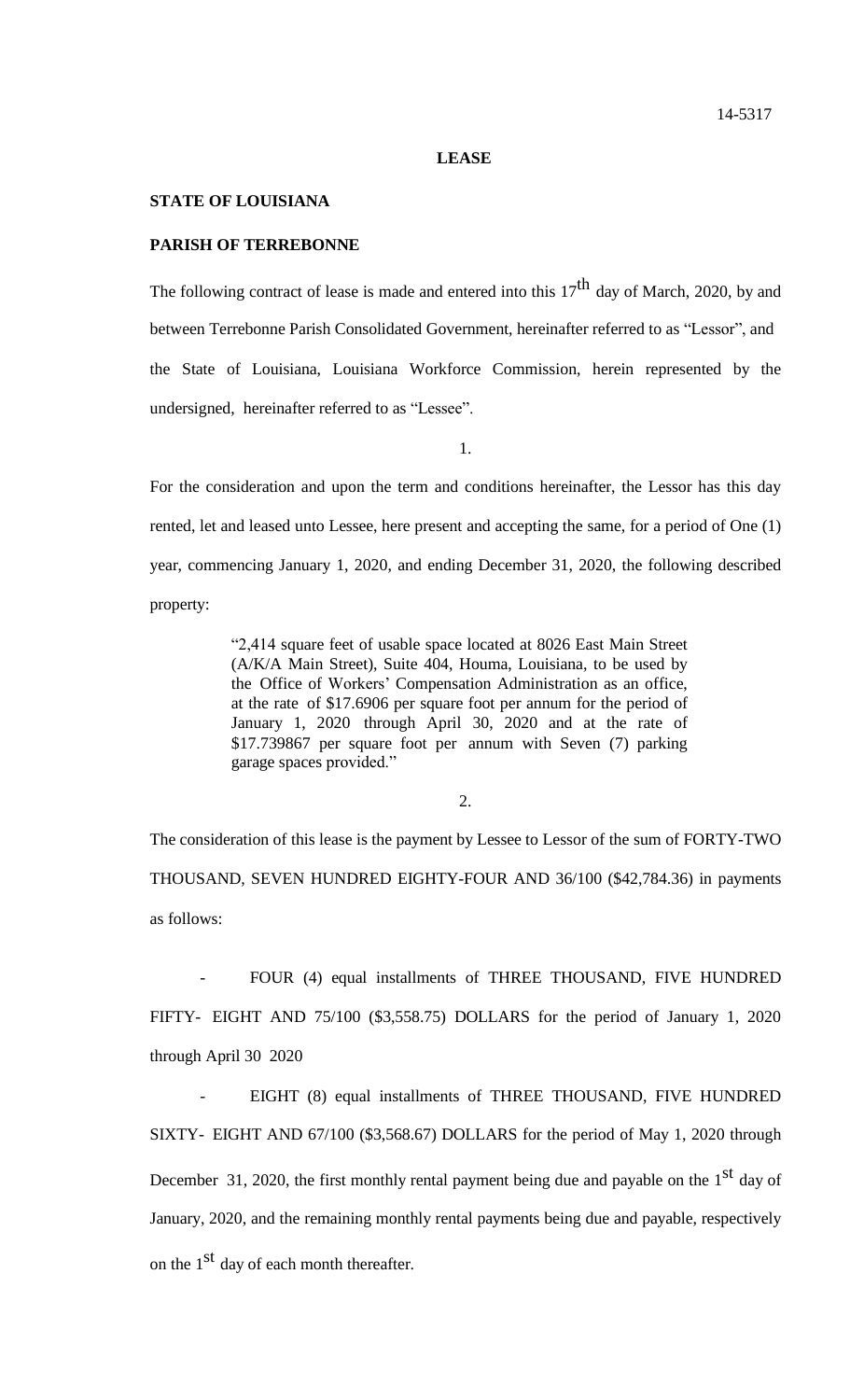Should Lessor cause the Lessee to be unable, for whatever reason, to maintain possession of the leased premises in accordance with the terms set forth herein, the Lessee shall be entitled to the remission of rent for such term during which the Lessee is deprived of possession.

> 4 .

All monthly payments of rent as herein fixed shall be paid by Lessee to: **Terrebonne Parish Consolidated Government, 8026 Main Street, Suite 101, Houma, LA 70360**, until notified in writing differently by Lessor.

> 5 .

LESSOR agrees that the building, grounds, and facilities herein leased shall comply with the requirement of La. R.S. 40:Part V. EQUAL ACCESS TO GOVERNMENTAL AND PUBLIC

FACILITIES FOR DISABLED COMMUNITY, specifically Articles La. R.S. 40:1731 through 40:1744.

> 6 .

Lessor at its option, further agrees either to make, at Lessor's own expense, all changes and additions to the leased premises required by reason of any laws, ordinances, orders or regulations of any municipality, parish, state, federal, or other public authority including the furnishing of required sanitary facilities and fire protection facilities, and Lessor shall furnish and maintain all fire extinguishers and equipment necessary to comply with the order of the Louisiana State Fire Marshal, or Lessor may exercise its option to terminate this lease without further obligations of Lessor, with giving Lessee 60 days notice to vacate. Lessor shall be responsible for all costs associated with any required periodic inspections and servicing of fire extinguishers and equipment.

> 7 .

Lessor must provide written evidence of compliance with all requirements of the State Fire Marshal's Office. Lessor further agrees to comply with any order issued during the lease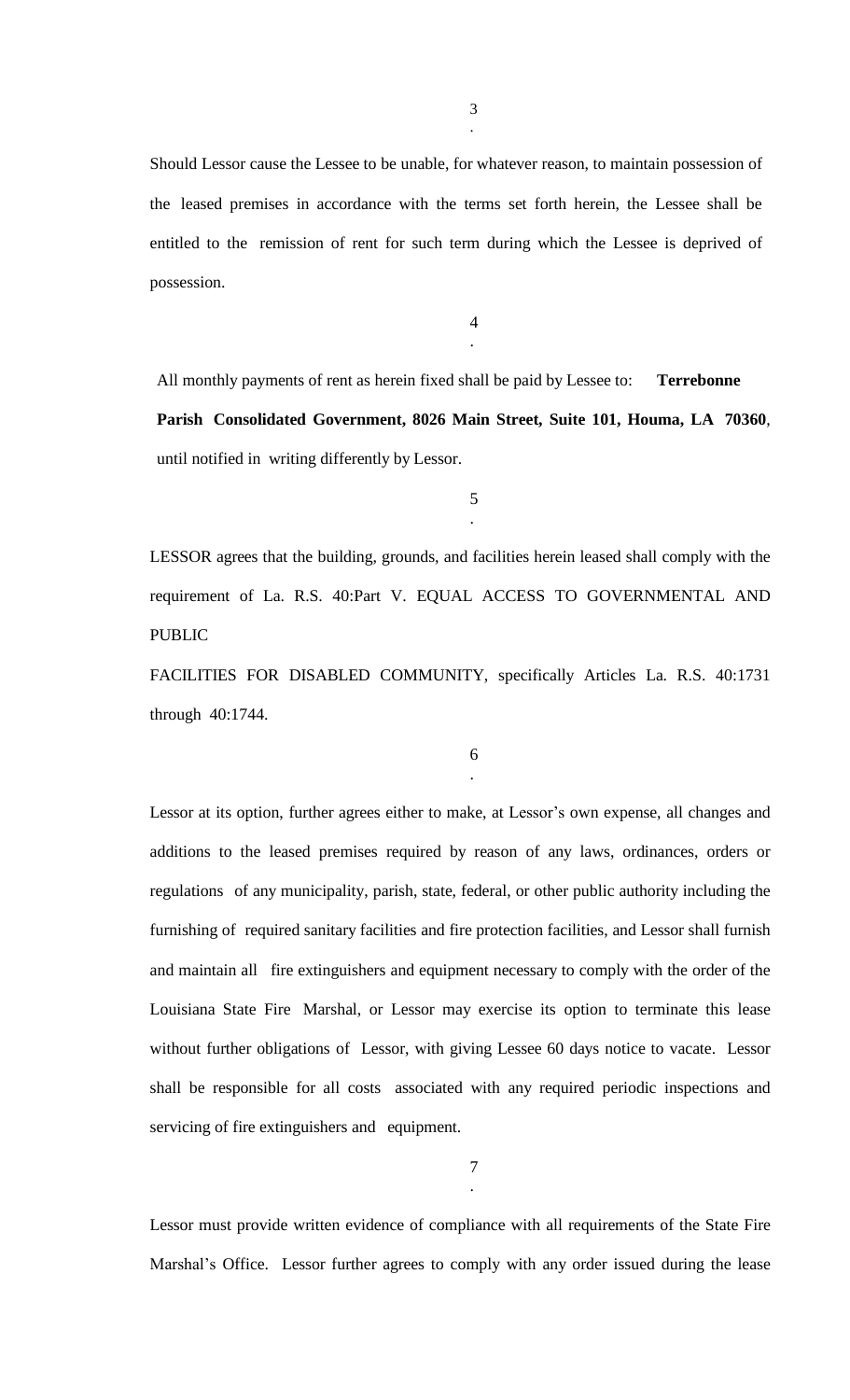term by the State Fire Marshal's Office within the timeframe mandated by that office. Failure to do so will constitute a breach of the terms of said lease.

> 8 .

Lessor shall deliver the leased premises to the Lessee at the beginning of this lease in a thoroughly sanitary and tenantable condition, and, by assuming possession, Lessee admits that it has examined the leased premises and found them to be in good, safe, and acceptable condition. Provided, however, that Lessee shall provide to Lessor, no later than fifteen (15) days after occupancy, a list of all deficiencies in need of correction in order to bring the leased premises into compliance with the terms of the lease. Where Lessee already occupies these premises under a prior lease, possession and occupancy under this lease shall not be deemed to occur until Lessee inspects the premises and certifies in writing to the Division of Administration that all requirements have been satisfied which Lessee shall do within 15 days of execution of this lease.

> 9 .

Should Lessor fail to keep the leased premises in good and tenantable condition, and should Lessor fail to commence to make any of such repairs, replacements or changes, or to do painting or wall covering or commence correcting any other breaches of this lease within thirty (30) days after written notice from Lessee of the necessity therefore and Lessor does not diligently continue to make said repairs or remedy said breaches until completed, and subject to the foregoing, should Lessor commit any other breach of the lease terms and conditions, the Lessee may at its option, with approval of the Division of Administration, correct the same and deduct the cost thereof from the rental payments, or Lessee may, with approval of the Division of Administration, quit and surrender possession of the premises without further liability to Lessor hereunder, upon sixty (60) days written notice. Provided, however, that in the event of conditions requiring immediate maintenance and/or repair, including but not limited to flooding, roof leaks, failure of electrical system, etc., Lessee may at its option, and with notice to the Division of Administration, correct the same and deduct the cost thereof from the rental payments after reasonable attempts to contact the Lessor and Lessor's failure to immediately remedy the afore stated maintenance and/or repairs needed immediately.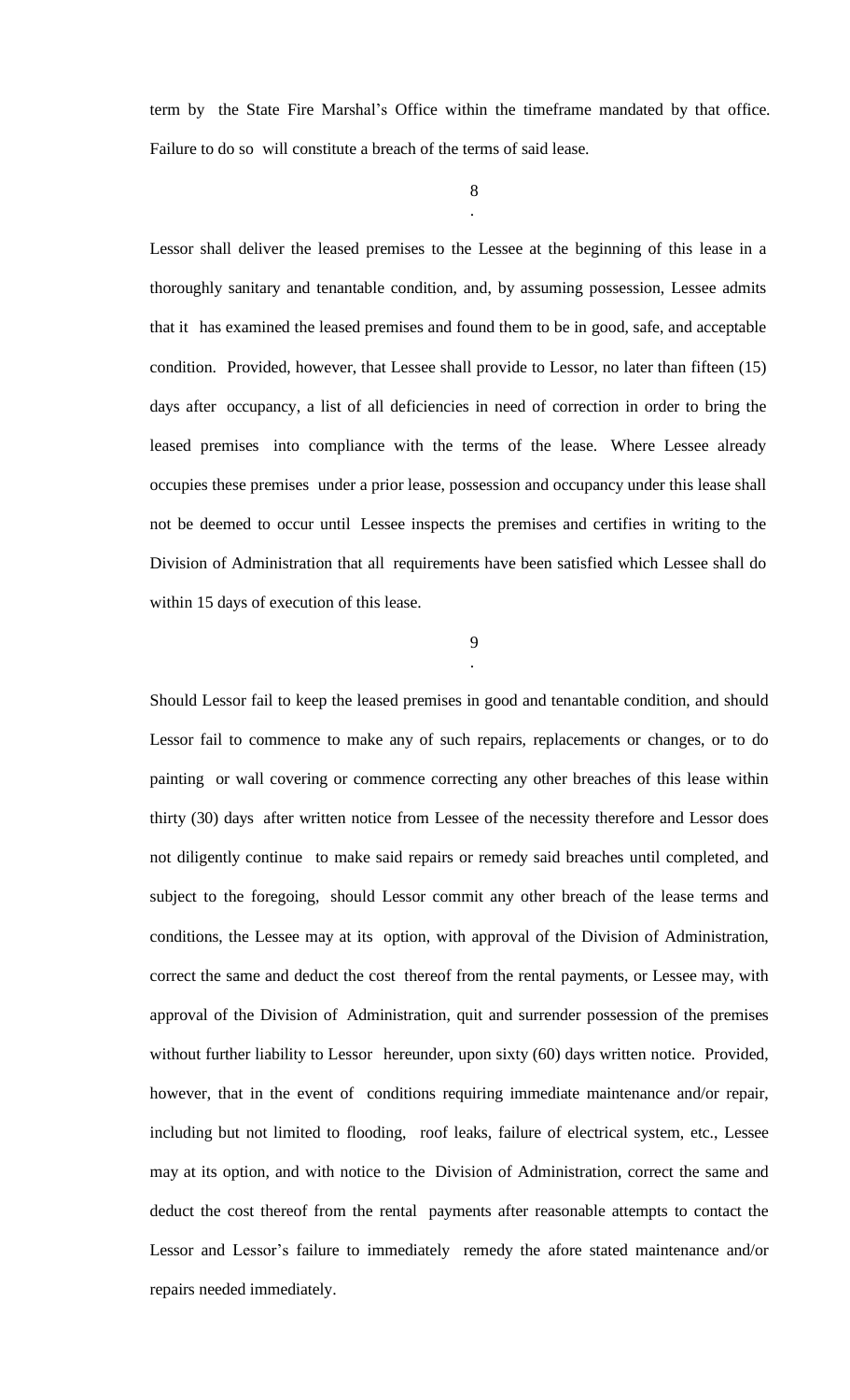Lessor agrees to do at Lessor's expense such painting and other maintenance to the exterior of the building as is necessary to maintain the building in good condition and appearance. Exterior clean-up shall be maintained constantly to insure that areas outside of leased premises, including parking facilities are trash-free. All grass and weeds shall be cut weekly during growing season and otherwise as needed. Shrubberies shall be maintained in a neat condition, with pruning as necessary. Lessor shall have sole responsibility for all maintenance and repair to the heating and air conditioning systems, plumbing systems (including plumbing fixtures), sewerage disposal systems (including septic tanks), electrical systems, light fixtures (including replacement of light bulbs and fluorescent tubes), and all other equipment furnished by the Lessor.

The Lessor shall be responsible for maintaining the entire building and site in good condition throughout the term of the lease. Lessor shall make all such repairs to the premises as may become necessary because of breakage or other damages not attributable to the negligence of the Lessee, its agents, or its employees. Lessor shall be responsible for any damages to Lessee's employees, agents, invitees, visitors, and property and/or equipment that are a result of Lessor's negligence to properly maintain the premises.

> 1 1 .

Any water intrusion in the building will require the following action by the Lessor except if caused by the Lessee, its employees, agents, contractors, invitees, or any person on the leased premises for any matter being handled by Lessee:

Carpet: The following work shall be performed by a restoration contractor that is knowledgeable and experienced in remediation of wet carpet. Excess water shall be immediately vacuumed out of the carpet. The wet carpet shall be sanitized with a chemical approved for indoor use. Area fans shall be installed until the carpet is completely dry. If carpet is not professionally dried and sanitized within 24 hours of notification of the occurrence by Lessee, all areas of wet carpet and padding must be removed and replaced with new carpet and padding to match the existing.

Walls & Ceilings: The following work shall be performed by a restoration contractor that is knowledgeable and experienced in remediation of water damaged sheetrock. All sections of walls, baseboards, insulation and ceilings subjected to water intrusion shall be removed and replaced, within 24 hours of notification of the occurrence from Lessee and finished to match existing wall within 7 calendar days. The restoration contractor shall certify that the interior wall or ceiling cavities were completely dry prior to installing the replacement sheetrock.

.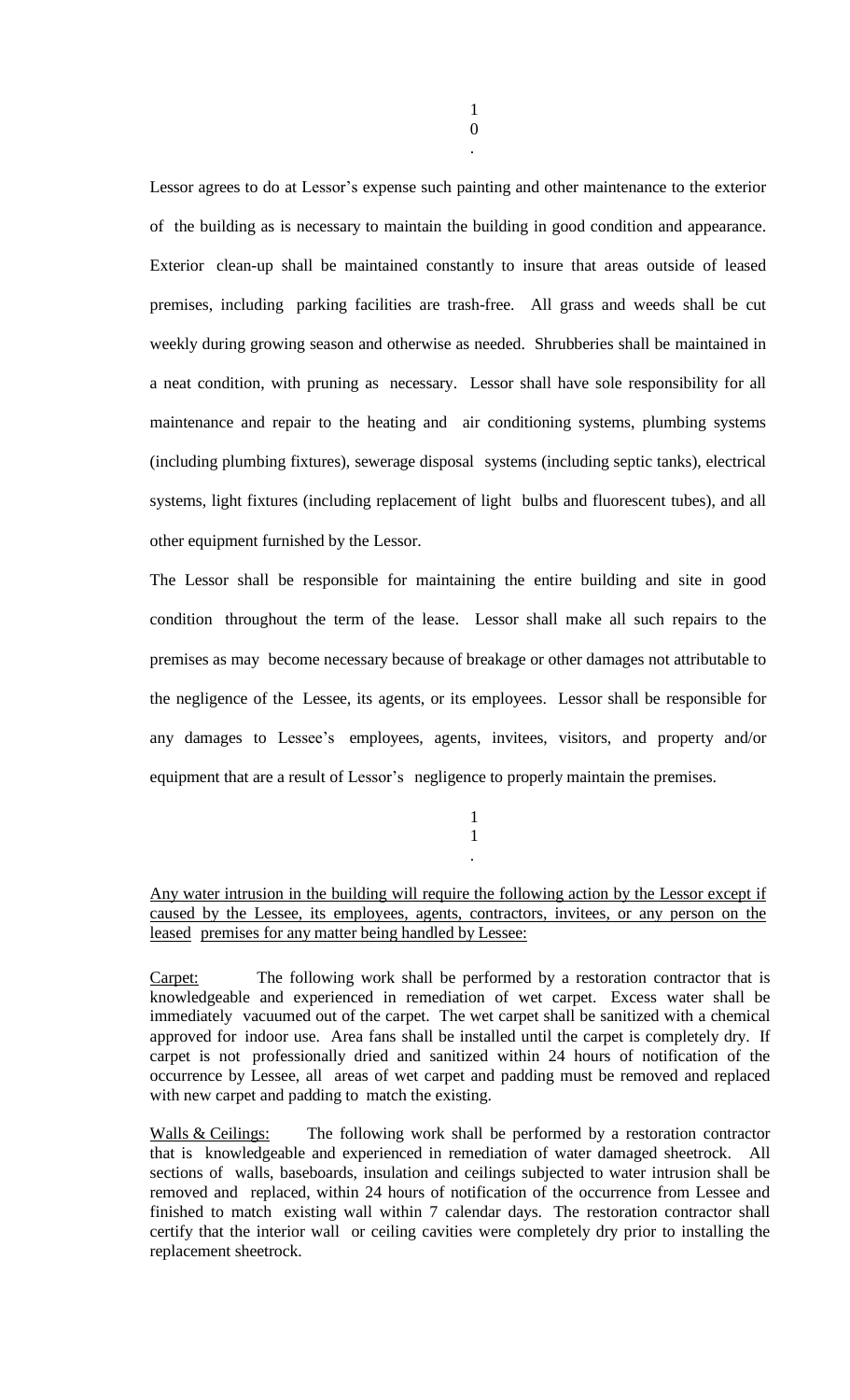Ceiling Tiles: All ceiling tiles subjected to water intrusion shall be removed and replaced within 24 hours of notification of the occurrence from the Lessee. Replacement ceiling tiles shall match existing.

> 1 2 .

All communications desktop devices (intercom/paging instruments, line status indicators, computer terminals, radio/paging consoles, telephone answer-machines/consoles/sets, etc.) will be installed, maintained, and paid for by the Lessee.

Communications cable/wire shall be provided to the lease space by the Lessor. The cable/wire shall conform to a wire plan as specified in the Guideline Requirements, Specification, and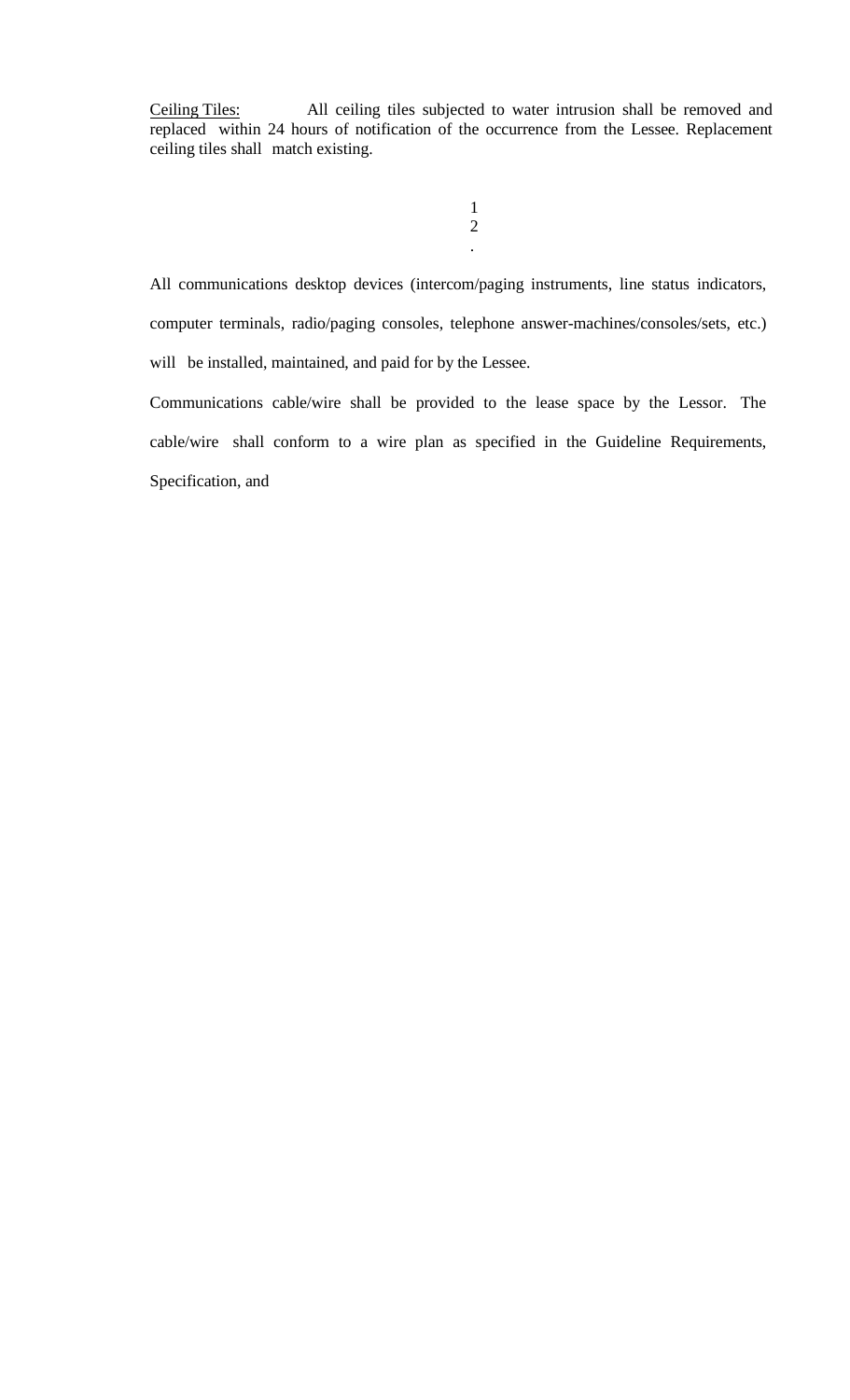Wiring Diagrams and made a part hereof. Lessee hereby acknowledges that Lessor has complied with this provision of this lease.

All communications equipment (computer controllers, modems, multiplexers, telephone system controllers, etc.) will be installed, maintained, and paid for by the Lessee. The Lessee shall utilize space and environment for this equipment within the leased premises according to the Guideline Requirements, Specifications, and Wiring Diagrams and made a part hereof. The Lessor's cable/wire shall terminate in the same space as the Lessee's equipment and will be placed according to said Guidelines requirements, Specifications, and Wiring Diagrams.

The Lessor shall have the local telephone company provide a service entrance cable into the leased space. The telephone company's service cable shall terminate in the same room/space as the Lessor's inside cable/wire and have a minimum capacity of one pair of twisted copper wires per 100 square feet of lease space to be occupied. The Lessor shall provide the pathway(s) (conduit, trench, etc.) for the service cable according to the telephone company's requirements and the Guideline requirements, Specifications, and Wiring Diagrams.

The Lessee will order and pay for, through the Office of Telecommunications Management, dial tone and data services from the telephone company. The Lessor shall provide interconnection between the telephone company's RJ21X demarc and the Lessor's wiring connection demarc.

If the lease space has elevators, the Lessor shall provide each elevator that will be used by Lessee personnel with an emergency telephone as required by building codes. All associated cable/wire shall be as specified in the Guideline Specifications, Specifications and Wiring Diagrams.

Charges for this line(s) (elevator dial tone service) shall be borne by the Lessor.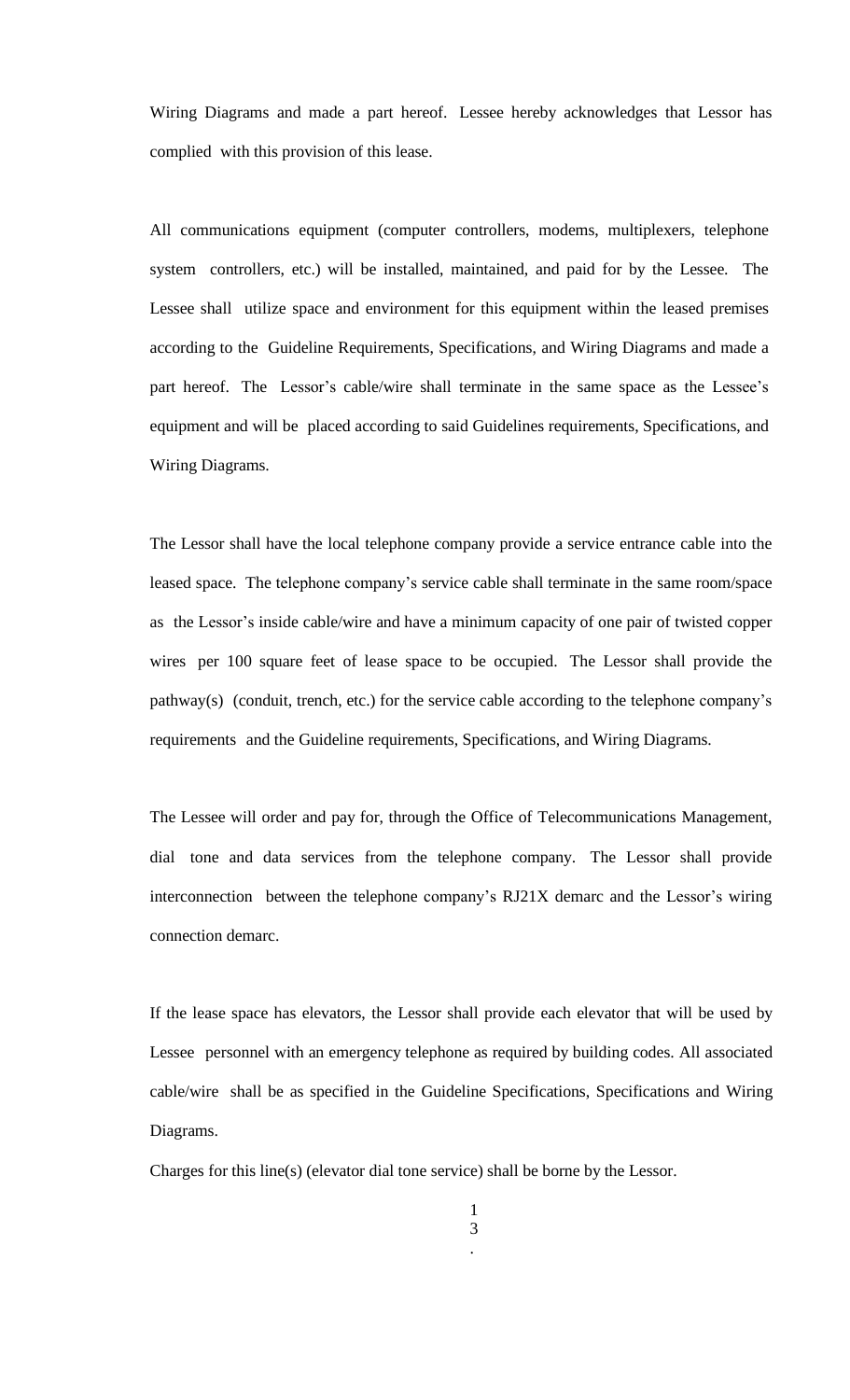LESSOR shall pay for all utilities such as electricity, gas, water, sewer, septic tank service, trash/garbage pickup and disposal.

> 1 4

> > .

Complete janitorial services, including restroom and custodial supplies shall be provided by the LESSOR.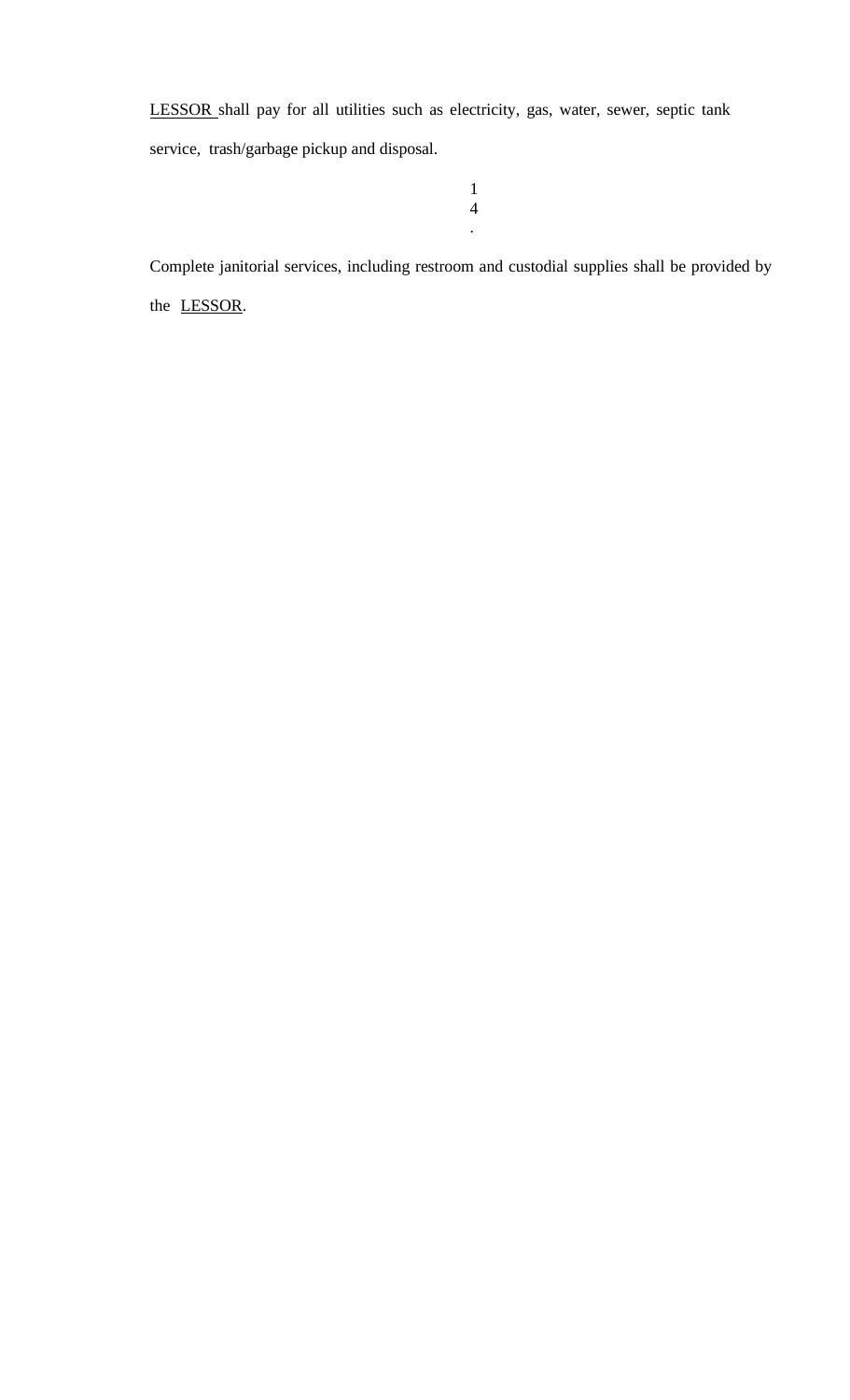LESSOR shall provide pest control services on a monthly basis.

1 5 .

The parties hereto agree that no expense incurred as a result of Lessor originated changes, renovations or improvements made during the term of the lease shall be borne by the Lessee.

> 1 6 .

Lessor herewith grants Lessee the right to add to or to install in the leased premises at its own expense any fixtures, appurtenances, appliances, coverings, or other such objects as Lessee may desire, provided that the installations and alterations made by Lessee do not diminish the value of the leased premises, and the right to remove at Lessee's expense upon the termination of this lease, all such fixtures, appurtenances, appliances, coverings or other improvements placed in or on the leased premises by Lessee, provided that the Lessee restores the leased premises to substantially the same condition as existed at the time of occupancy by Lessee.

> 1 7

> > .

If, prior to the termination of this lease, through no fault, neglect or design of Lessee, the leased premises and/or said building be destroyed by fire or other casualty, or be unfit for occupancy, then this lease shall be cancelled ipso facto, unless the leased premises can be rendered fit for occupancy within one hundred twenty (120) days from the happening of such fire or other casualty and the Lessor commences the repairs to the damages within thirty (30) days of the occurrence. The Lessee shall be entitled to such reduction or remission of rent as shall be just and proportionate.

If this lease be cancelled for such cause, Lessee shall be entitled to a credit corresponding to the unexpired term of this lease, the unearned proportion of rent shall be annulled and returned to Lessee, and Lessor shall have the right to take possession of the leased premises, discharged of this lease.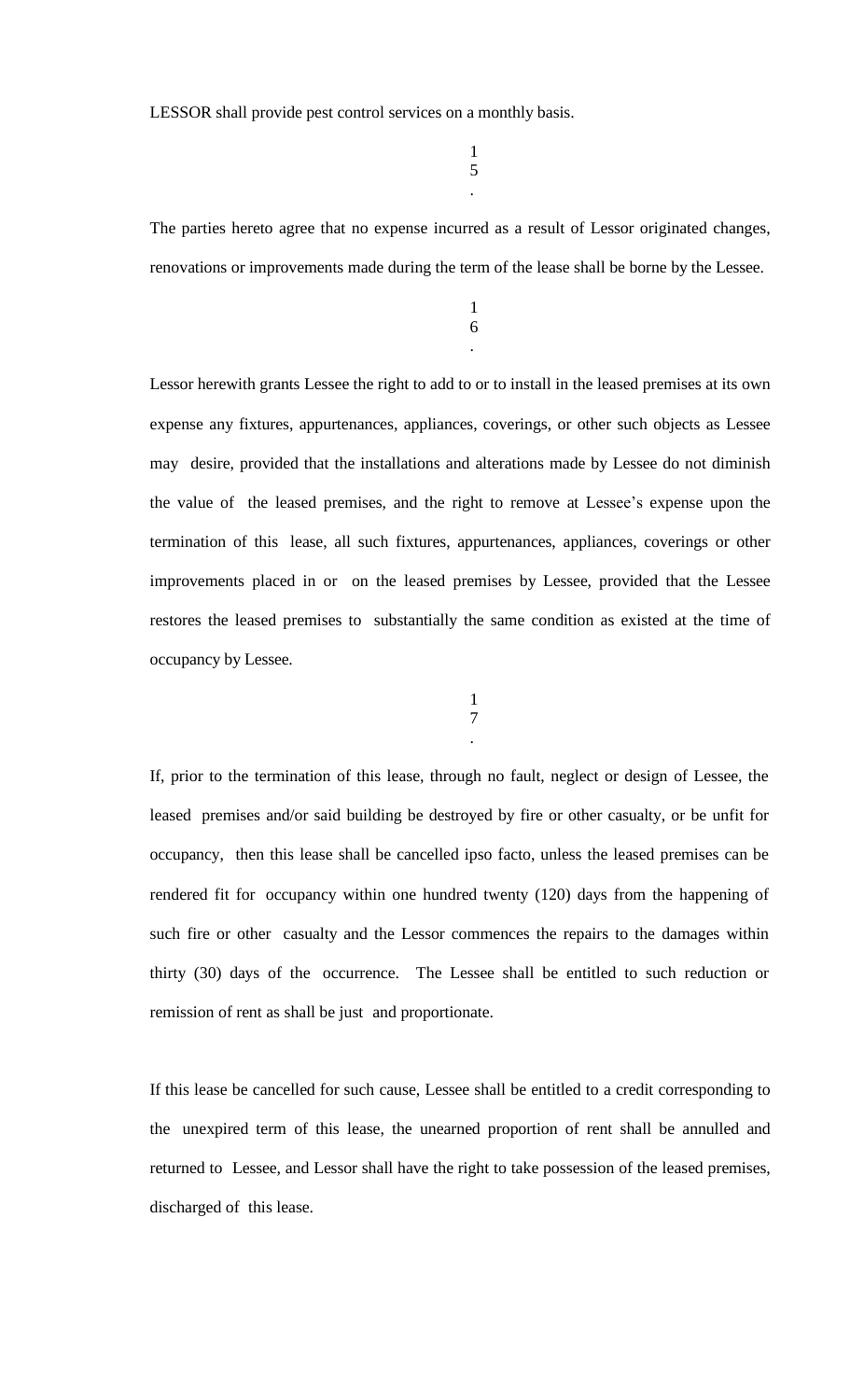If the leased premises and/or said building be only so slightly injured by fire or other casualty as not to render the leased premises unfit for occupancy, Lessor agrees that same shall be repaired with reasonable diligence, in which event Lessee shall not be entitled to any reduction or remission of rent whatever.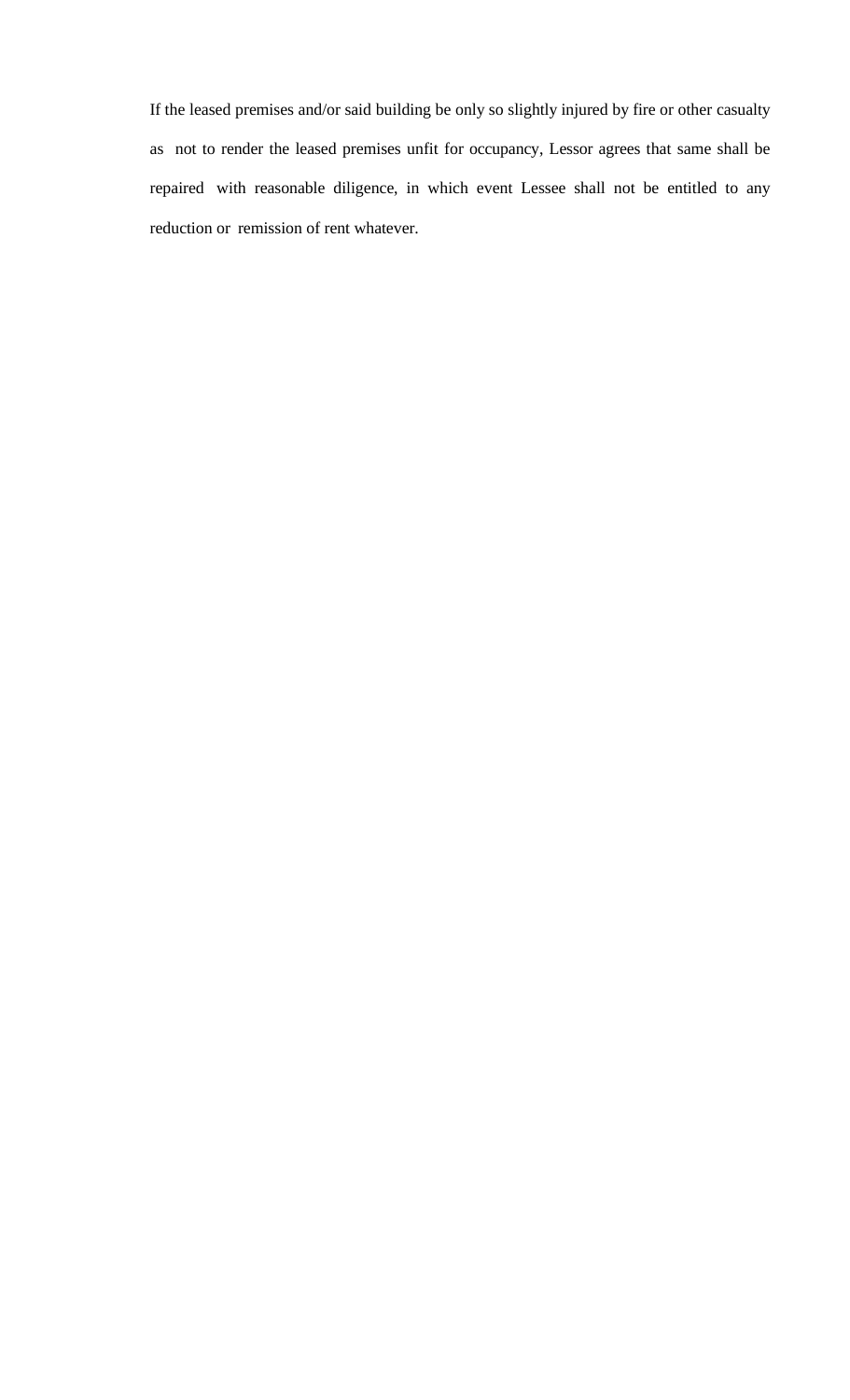Lessor agrees to carry Property Insurance to the replacement cost value of the building structure with such deductibles as Lessor may determine appropriate. Lessee agrees to carry commercial general liability insurance of \$1,000,000 per occurrence for Bodily Injury/Property Damage claims in addition to its self-insurance limits for those incidents in which the occurrence is the result of the negligence of the lessee.

For other than intentional and/or negligent acts or omissions of the Lessee, Lessor agrees to waive rights or claims against the Lessee, its agents, or employees for any loss to the premises that arises due to force majeure, Acts of God, and other conditions outside the control of Lessee.

> 1 9 .

Notwithstanding anything herein to the contrary, it is agreed that any assignment of this lease or the proceeds thereof must be approved in advance of such assignment, in writing, by the appropriate party. If the request to assign is by the Lessee, such assignment must be approved by the Lessor. If the request to assign is by the Lessor, such assignment must be approved by the Commissioner of Administration. Approval of requested assignment shall not be unreasonably or arbitrarily withheld by either party. Provided, however, that the Commissioner or Lessor may condition approval of an assignment of this lease or the proceeds of this lease upon receipt of reasonable assurances from assignee of his ability and willingness to assume responsibility for performance of the terms of the lease in the event of failure of performance by the assignor.

> 2 0 .

It is agreed by both Lessee and Lessor that in the event the Lessee requires adjacent additional space which could not reasonably have been foreseen at the time of execution of the lease or of the exercise of Lessee's option to extend, it shall promptly notify Lessor in writing of such requirement. Lessor shall respond in writing within fifteen (15) days of receipt of such notification whether such additional space is available.

1 8

.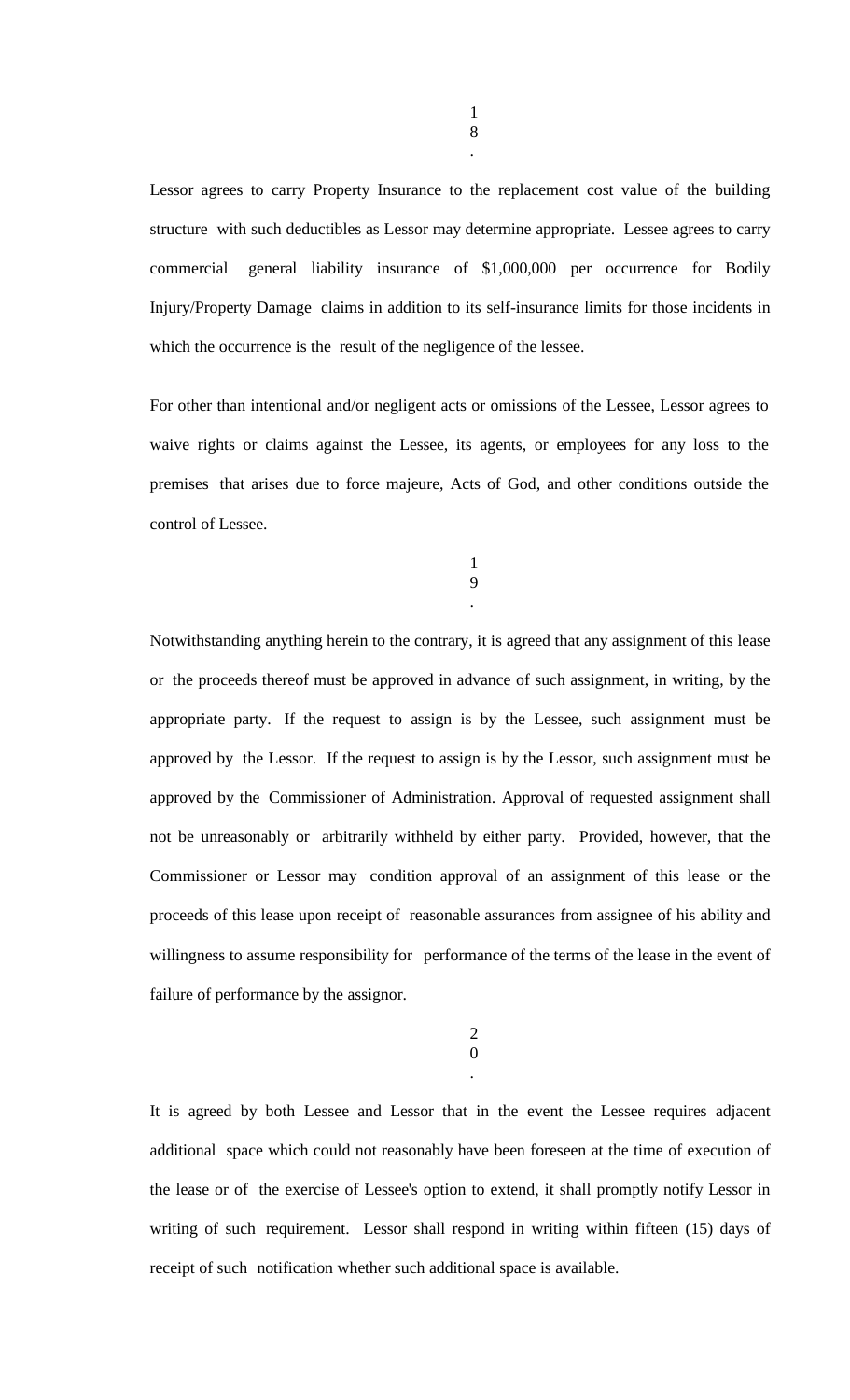In the event such additional space is available, the Lessor shall provide such additional space on the same basis and at the same rate as for such comparable space under the then current lease.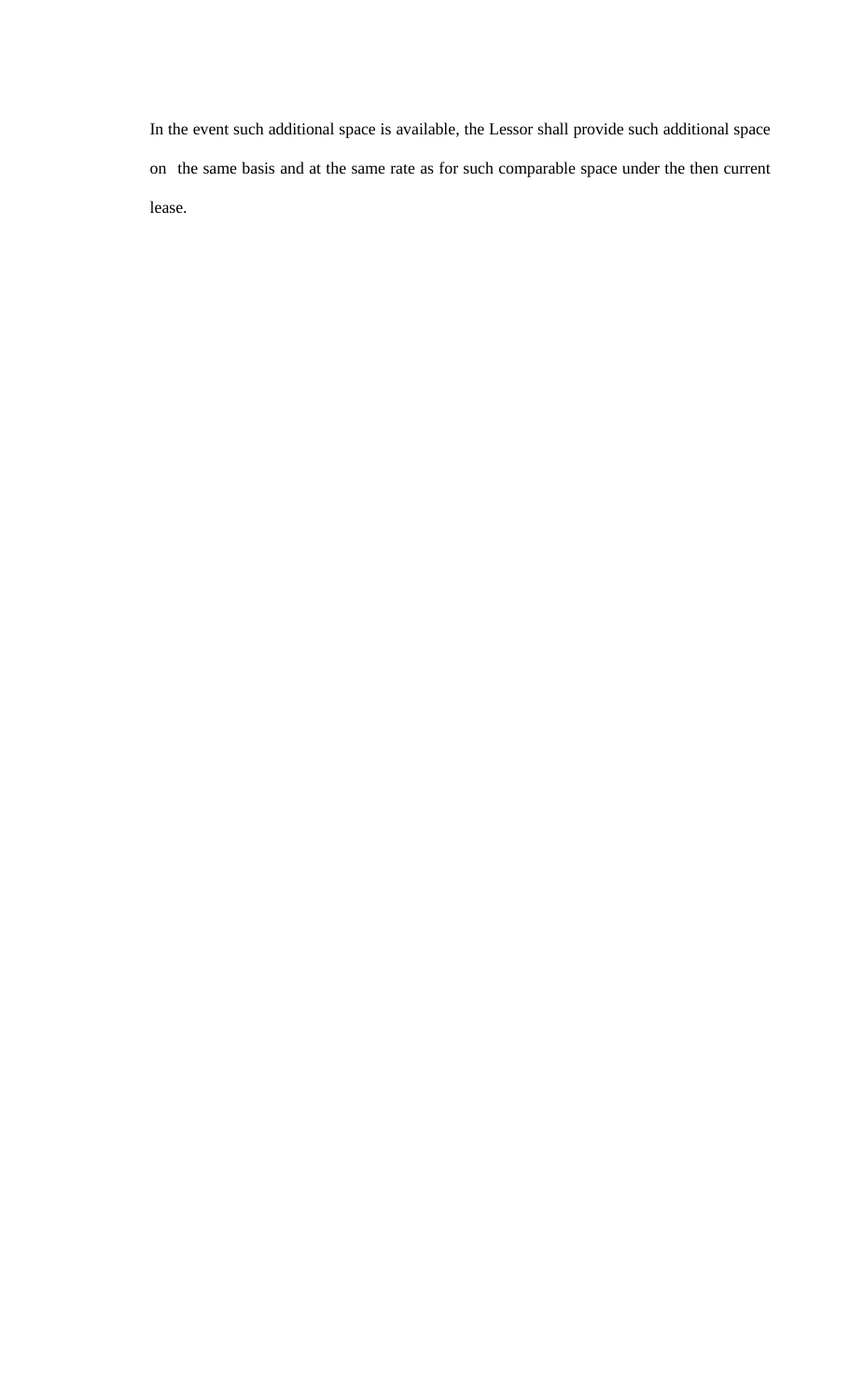.

In the event the State of Louisiana provides the Lessee with adequate space in a building owned by the state or owned or leased by the Office Facilities Corporation established by LA R.S.

39:1798 et seq, the Lessor agrees to terminate said lease after sixty (60) days notice.

2 2

.

In the event that public funding for Lessee becomes inadequate to meet the obligations of this lease, Lessee may, with the approval of the Division of Administration, terminate the lease or reduce the space provided and the rental due by giving sixty (60) days written notice to Lessor. The rental payment due when such a reduction in space is exercised shall be on the same terms and at the same rate per square foot as for the original space under the then current lease.

> 2 3 .

All notices required under this lease shall be in writing and shall be sent by United States Mail and in the case of notices to the Lessor shall be addressed as follows or in such manner as the Lessor shall from time to time make notification to the Lessee:

Mr. Gordon Dove, Parish President Division of Administration Terrebonne Parish Consolidated Government Facility Planning and Control 8026 West Main Street, Suite 101 Real Estate Leasing Section Houma, LA 70360 P.O. Box 94095, Capitol Station 985/868-5050 Baton Rouge, LA 70804-9095

> 2 4 .

Upon execution and approval of the lease, it will be the responsibility of the Lessor to have the lease or extract of lease recorded in the office of the parish recorder of the parish where the property herein leased is located.

Before any payments can be made on the lease, the Lessor must provide a certified copy of the recorded lease or extract of lease to the Real Estate Leasing Section of Facility Planning and Control.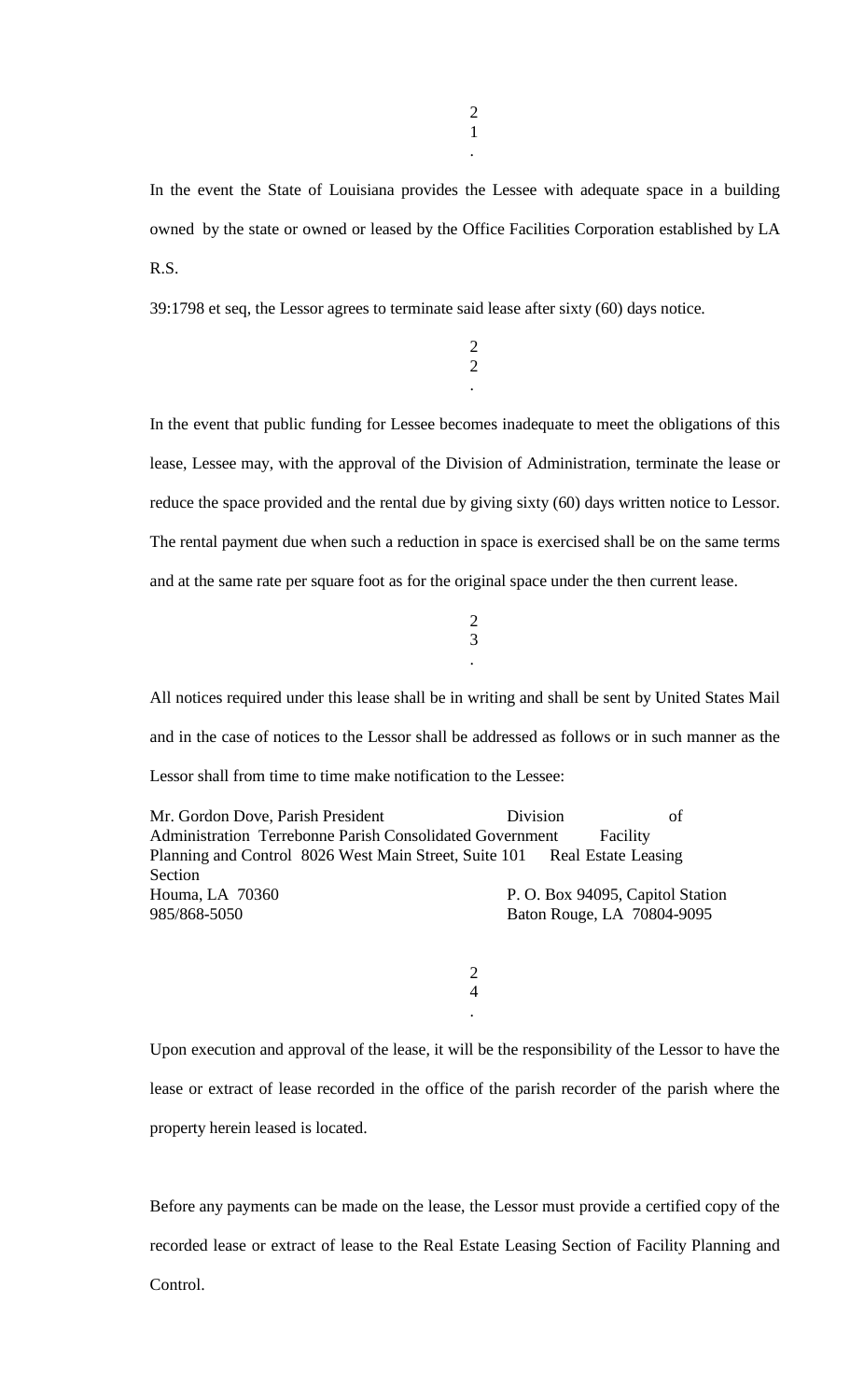All requirements of this section shall be in accordance with the Louisiana Administrative Code, Title 33, Part III, Chapter 27, and regulations promulgated pursuant thereto.

.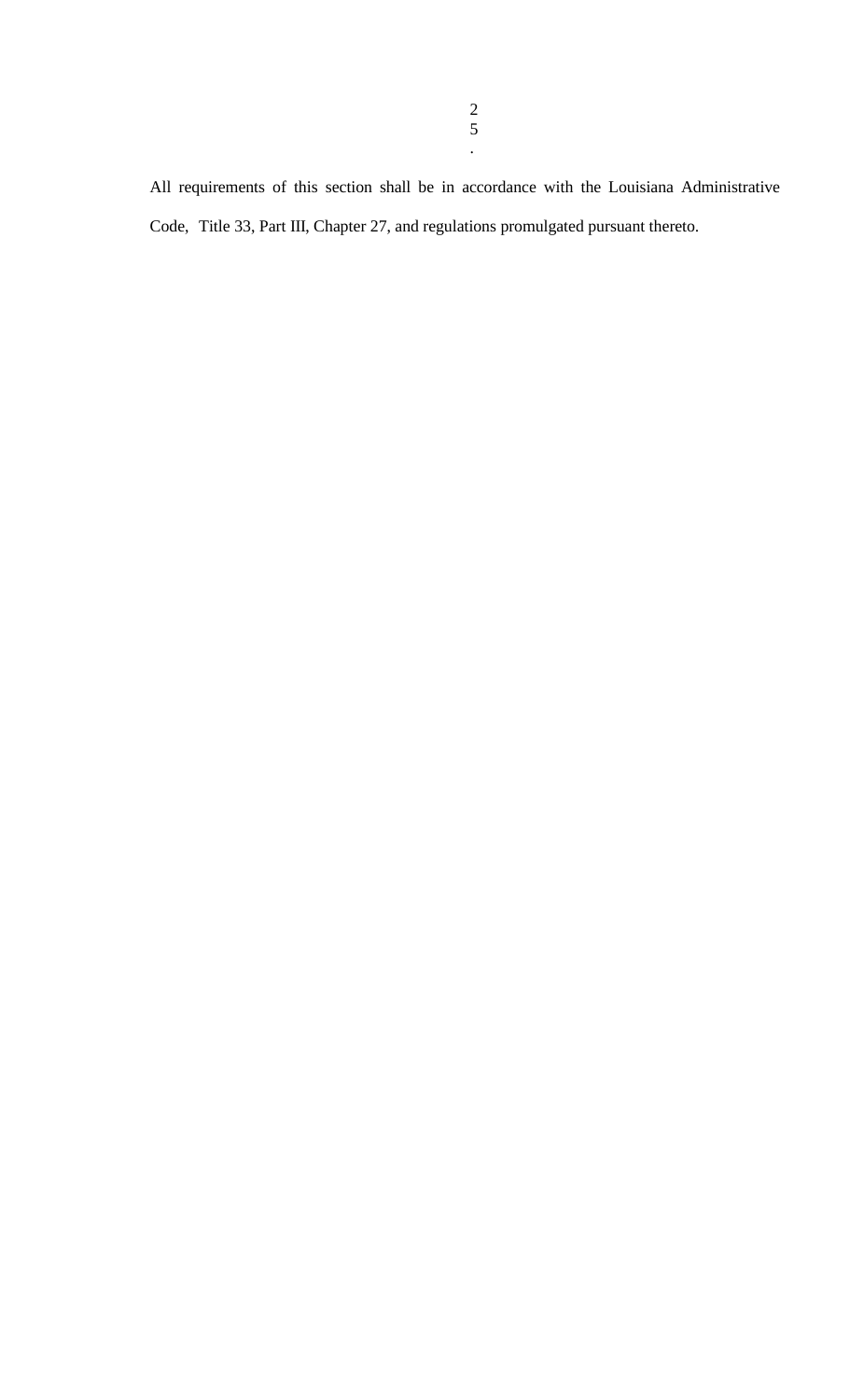The Lessor must provide appropriate documentation from the Architect, Engineer, or Contractor of Record of the proposed leased space that no asbestos containing building material was specified in any construction documents for the building, or, to the best of his or her knowledge, no asbestos containing building material was used in the building. This documentation must be submitted to the Office of Facility Planning and Control, Real Estate Leasing Section for submittal to the Department of Environmental Quality, Air Quality Division for review and approval. If the documentation as mentioned above cannot be obtained, the Lessor shall conduct an asbestos inspection in accordance with LAC 33:III.2707.A of the building indicating therein locations of all materials containing more than one (1) percent asbestos, as determined by Polarized Light Microscopy. This inspection shall be performed by a Louisiana Department of Environmental Quality accredited Inspector with current accreditation. If any asbestos is detected (friable or nonfriable) and allowed to remain while the building is occupied, the Lessor shall also provide an ASBESTOS MANAGEMENT PLAN WHICH HAS BEEN APPROVED BY THE DEPARTMENT OF ENVIRONMENTAL QUALITY.

All Management Plans must be developed by a Louisiana Department of Environmental Quality accredited Management Planner and must be submitted in the format as outlined in the Department of Environmental Quality's document "Required Elements for LEA and LSPBA Management Plans". The Lessor must maintain, update, and comply with the Management Plan to keep it current with ongoing operations and maintenance, periodic surveillance, inspections, re-inspections, response action activities, and training of maintenance and custodial personnel. Any updates to the Management Plan shall be submitted to the Division of Administration for record purposes as well as updating the Management Plan located at the facility that is being leased. Failure by the Lessor to maintain, update, and comply with any required Management Plans will cause automatic termination of the lease effective three (3) months after the anniversary date of the lease.

All documentation required under this section shall be forwarded to the Division of Administration, Facility Planning and Control, Real Estate Leasing Section by the Lessor PRIOR TO OCCUPANCY OF THE LEASED SPACE BY THE STATE OF LOUISIANA.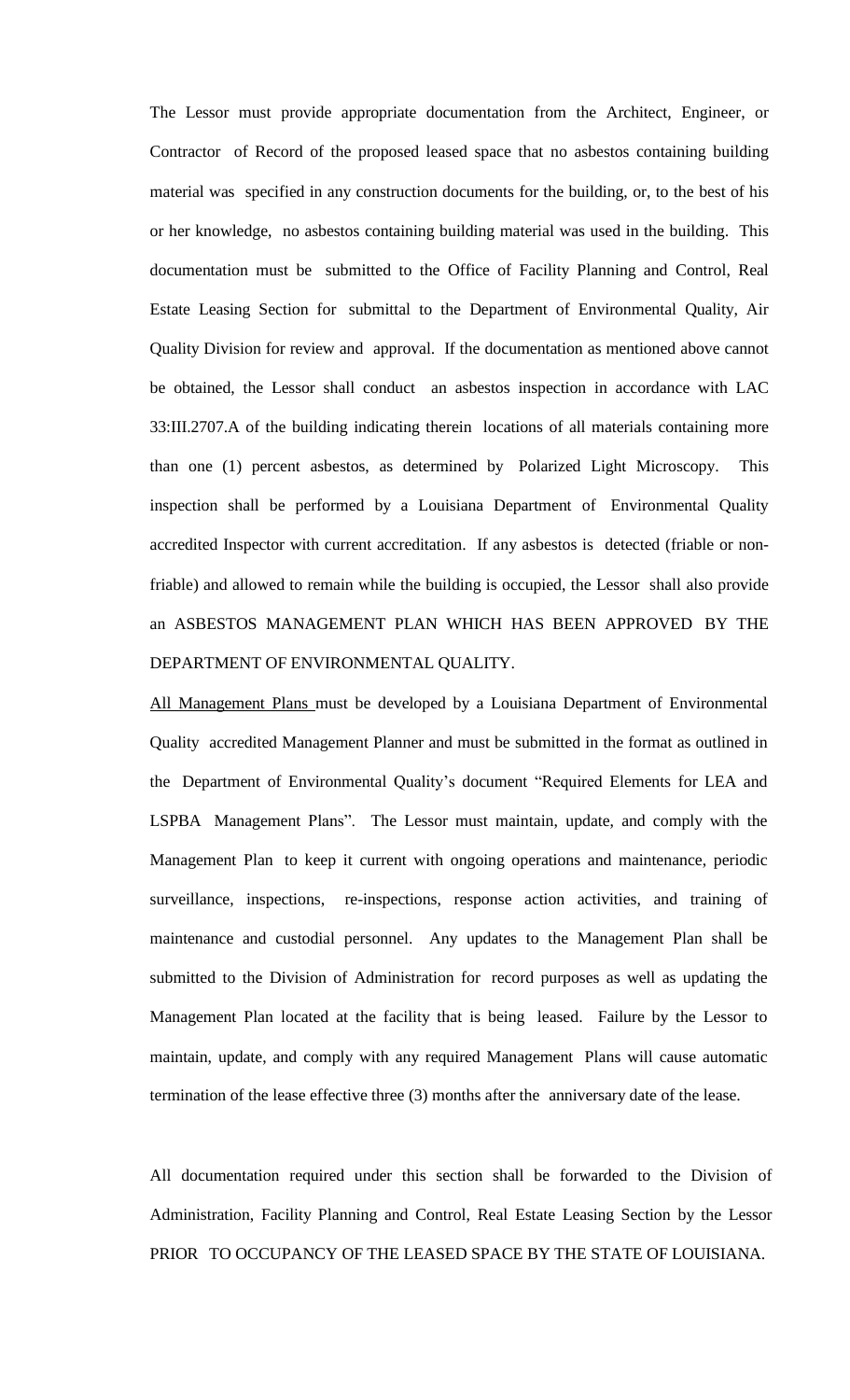The State is not liable for any costs incurred by any Lessor prior to the statutory approval of a lease by the Commissioner of Administration in accordance with LA R.S. 39:1641(A).

> 2 7 .

Lessee will occupy and use the Leased Premises for purposes related to the operations of workman's compensation proceedings, filings, courtroom and/or judge's office and it shall not be used for any unlawful purpose.

$$
\begin{array}{c} 2 \\ 8 \end{array}
$$

.

This lease is made upon the express conditions that should the Lessee fail to keep and perform any of the terms, conditions or agreements contained herein, this lease shall terminate at the option of the Lessor, providing that the Lessor shall first give Lessee at least fifteen (15) days written notice, as hereinafter provided, of its intention to terminate the lease and set forth therein a specific breach of this lease. This notice shall be mailed to the Lessee as hereinafter provided, and after the expiration of ten (10) days from the receipt of said notice by Lessee, the Lease shall terminate, providing that Lessee has not by then paid all rentals due and commenced to remedy all the other defaults and breaches complained of and diligently continues to correct such defects within thirty

(30) days of the receipt aforedescribed notice. It is understood, however, that failure to pay rents as set forth hereinabove, is not the exclusive cause for termination of this lease, a breach of any of the other terms hereof also being grounds for termination after notice as set out herein. Should the Lessee fail to remedy any default under the provisions of this Lease within the number of days and after written notice to Lessee, as herein set out, or should it be judicially determined that Lessee has violated any of the terms of this Lease, Lessor may, at its option, declare the Lease null and void, and terminated and forfeited as aforedescribed, reserving unto Lessor any and all other rights and claims allowed by law or granted in this Lease, including but not limited to any and all claims for past due rents and other sums owed to Lessor under this Lease.

.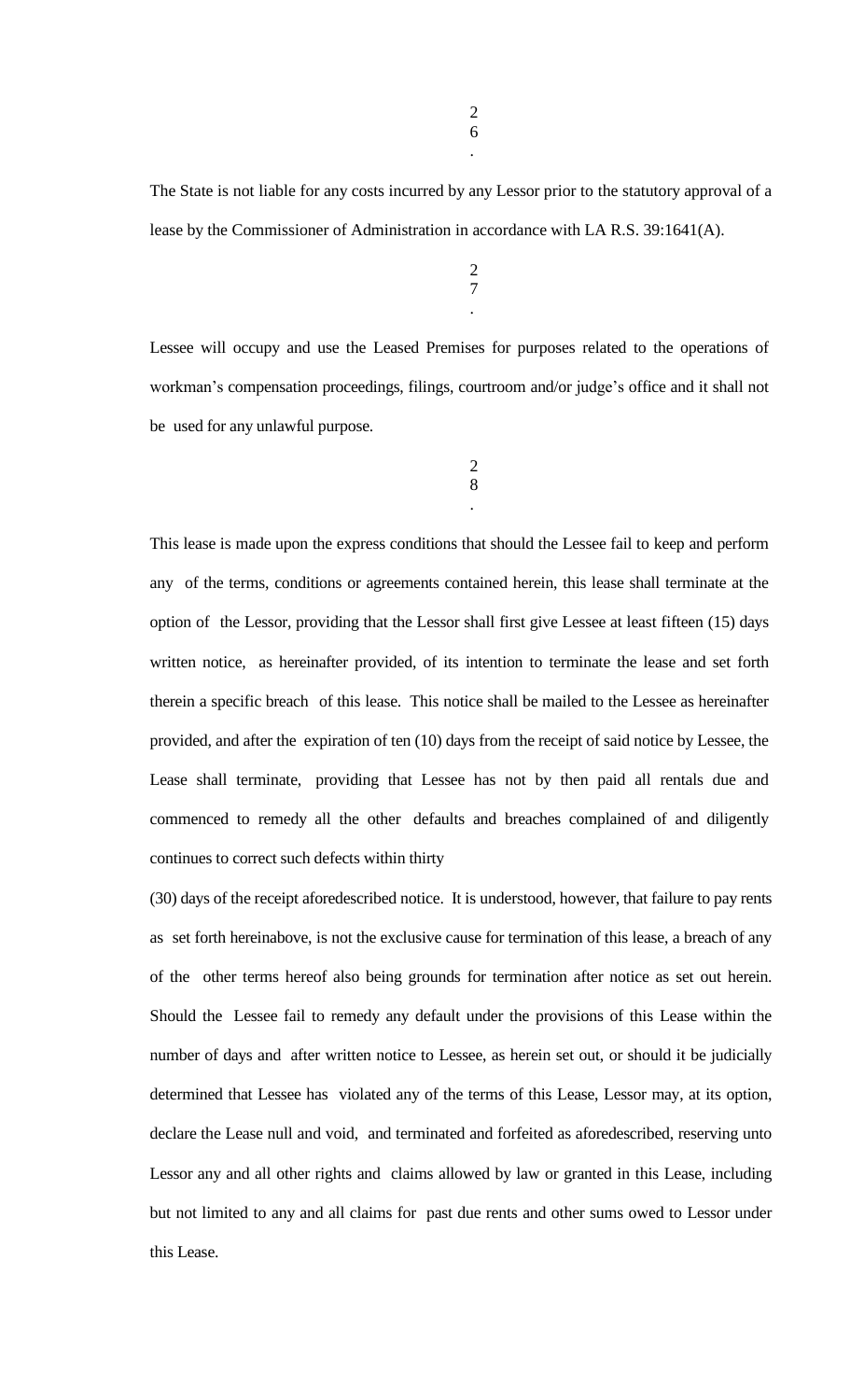When requested by the State, Lessor shall execute a Subordination of Lessor's Lien with respect to equipment in favor of a third party, whenever the third party is financing the acquisition of the equipment. The State will supply the document to be executed.

.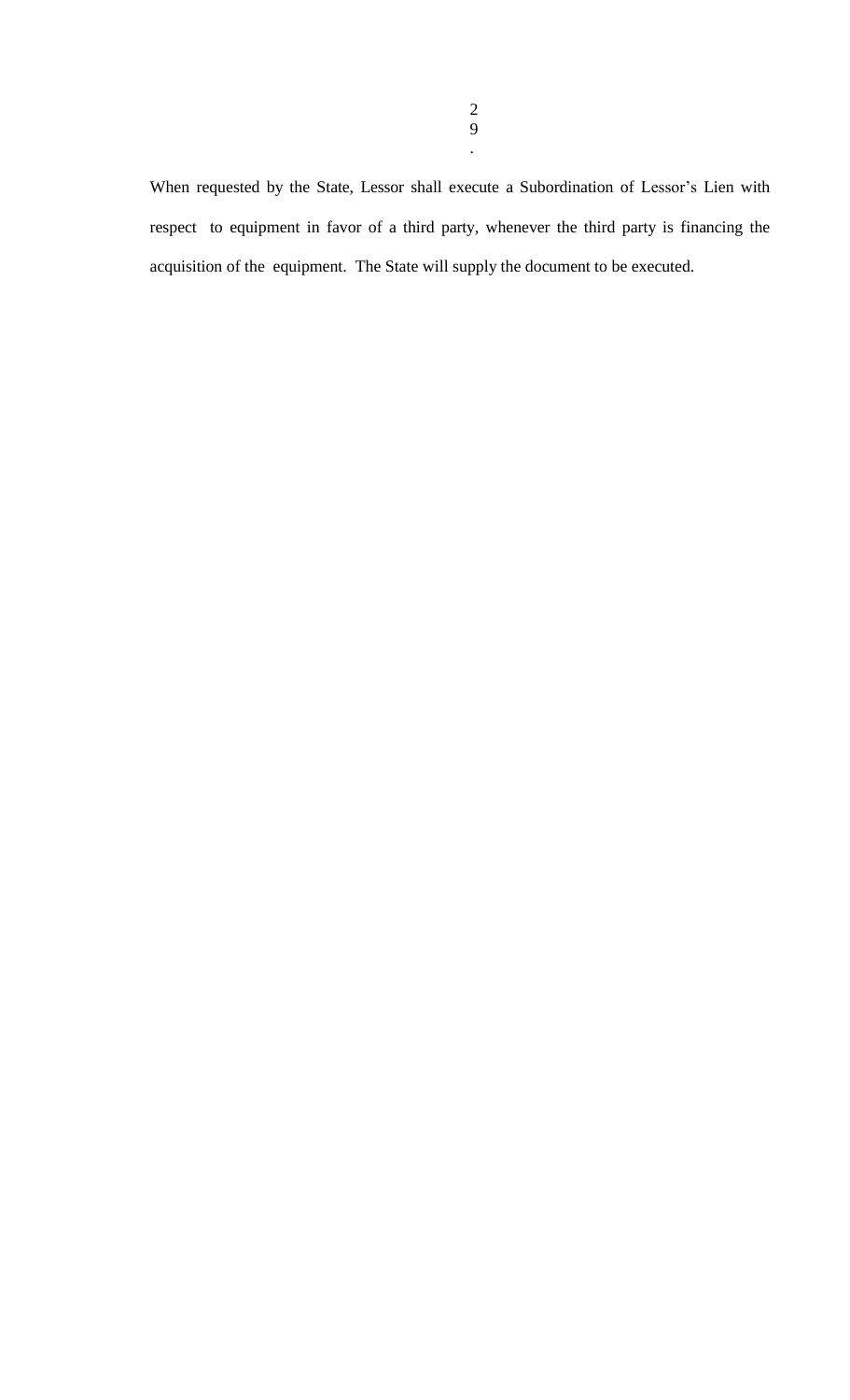**IN WITNESS WHEREOF,** the parties hereto have signed their names on the

dates listed below, in the presence of the undersigned competent witnesses:

# **WITNESS: LESSOR: TERREBONNE PARISH CONSOLIDATED GOVERNMENT**

| <b>Printed Name:</b> |       |                                            |            |
|----------------------|-------|--------------------------------------------|------------|
|                      |       | BY: GORDON E. DOVE, Parish President Date: |            |
|                      |       |                                            |            |
|                      |       |                                            |            |
|                      |       | LESSEE: LOUISIANA                          |            |
|                      |       | <b>WORKFORCE COMMISSION</b>                |            |
| <b>Printed Name:</b> | BY:   |                                            | <b>AVA</b> |
|                      |       | <b>DEJOIE, SECRETARY</b>                   |            |
|                      | Date: |                                            |            |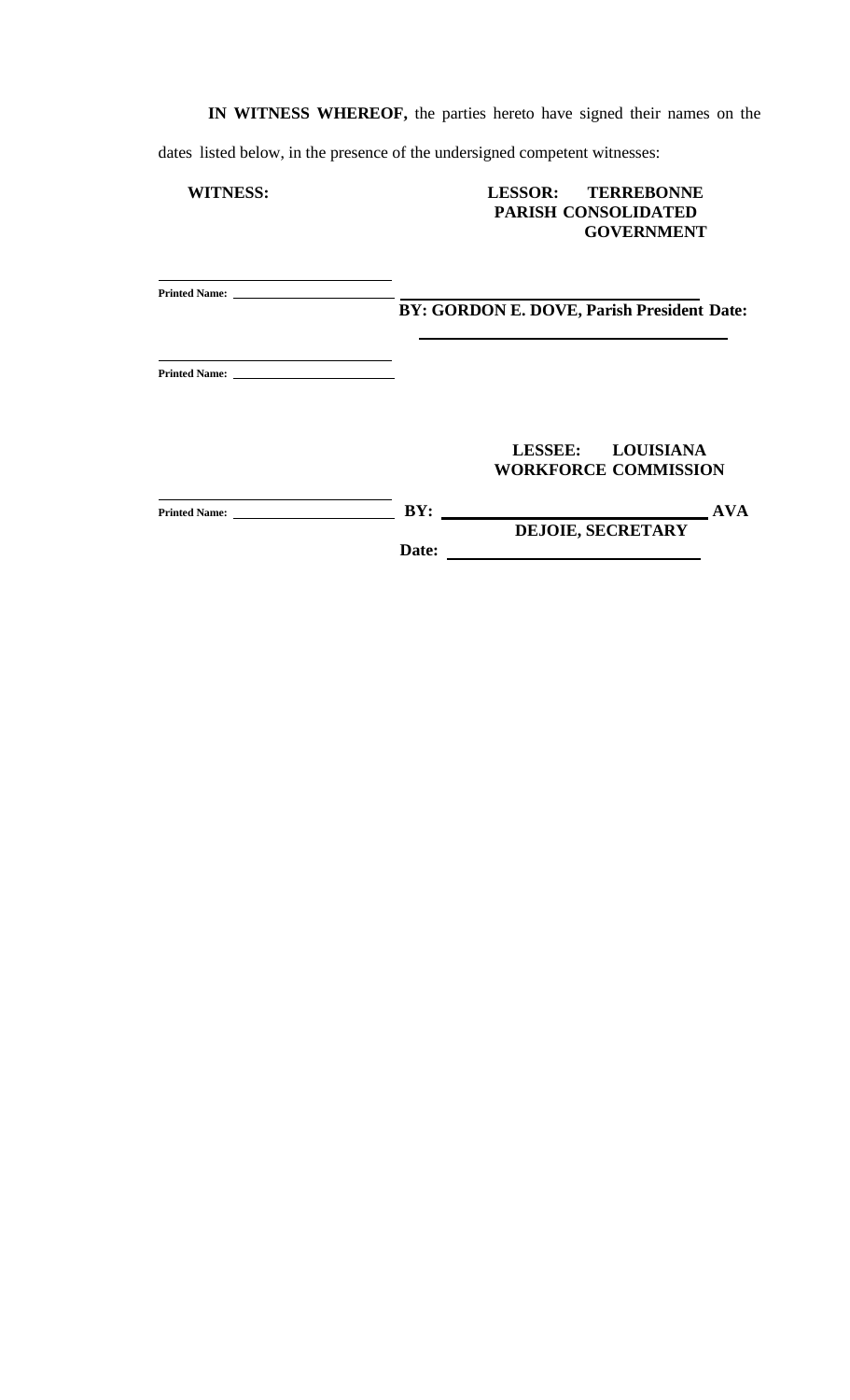**Printed Name:**

## **APPROVED:**

This day of 3020.

**Office of the Governor Division of Administration**

**BY:** 

**Mark A. Moses, Director Facility Planning and Control**

The Chairman recognized the public for comments on the following:

B. A proposed ordinance to authorize the Parish President to accept and execute on the behalf of the Terrebonne Parish Consolidated Government a Cooperative Endeavor Agreement for the installation of gas main facilities and statement of servitudes and rights-ofways for Cameron Isles Business Park Unit 1 and to address other matters relative thereto.

There were no comments from the public on the proposed ordinance.

Mr. D. W. Guidry, Sr. moved, seconded by Mr. G. Michel, "THAT the Council close the aforementioned public hearing."

The Chairman called for a vote on the motion offered by Mr. D. W. Guidry, Sr. THERE WAS RECORDED: YEAS: J. Navy, C. Harding, G. Michel, J. Amedée, J. Domangue, D. W. Guidry, Sr., D. Babin, D. J. Guidry, and S. Trosclair. NAYS: None. ABSENT: None. The Chairman declared the motion adopted.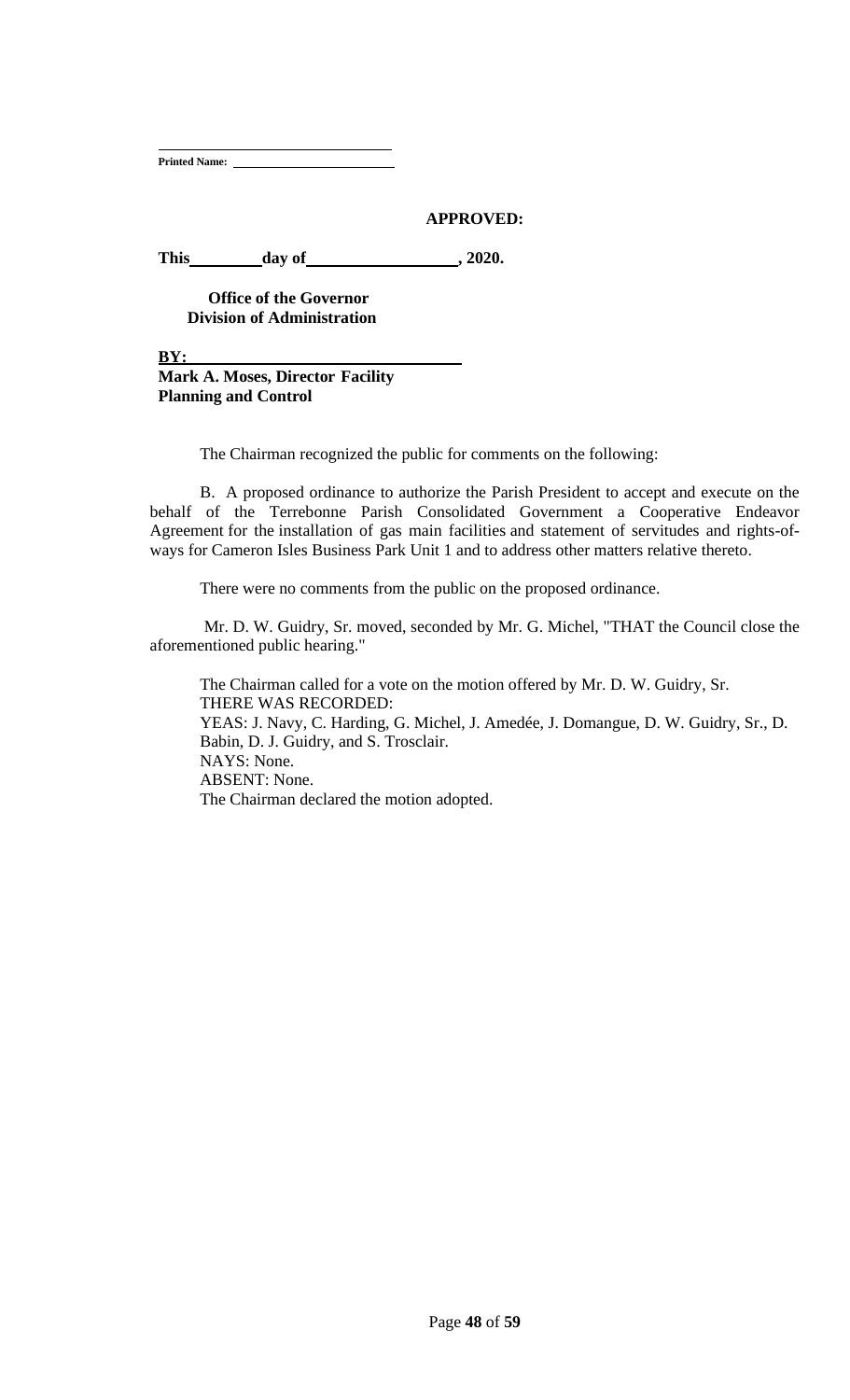OFFERED BY: MR. D. W. GUIDRY, SR. SECONDED BY: MR. G. MICHEL

#### **ORDINANCE NO. 9146**

AN ORDINANCE TO AUTHORIZE THE PARISH PRESIDENT TO ACCEPT AND EXECUTE ON BEHALF OF THE TERREBONNE PARISH CONSOLIDATED GOVERNMENT, A COOPERATIVE ENDEAVOR AGREEMENT FOR INSTALLATION OF GAS MAIN FACILITIES AND STATEMENT OF SERVITUDES AND RIGHTS-OF-WAYS FOR CAMERON ISLES BUSINESS PARK UNIT 1, AND TO ADDRESS OTHER MATTERS RELATIVE THERETO.

#### **SECTION I**

**WHEREAS**, Terrebonne Parish Charter Section 2-11 requires the Terrebonne Parish Consolidated Government to acquire real property by ordinance; and

**WHEREAS**, Terrebonne Parish Consolidated Government operates the City of Houma Utilities Department, which offers gas services in certain areas of Terrebonne Parish, Louisiana; and

**WHEREAS**, in order to install gas facilities for services to landowners, the Terrebonne Parish Consolidated Government must obtain land rights in the form of servitudes and rights of way; and

**WHEREAS**, Linton Road, LLC, Ortho-LA Holdings, LLC, and Louisiana Extended Care Centers, LLC, as developers of the Cameron Isles Business Park, Unit 1, have requested that the TPCG install gas main facilities and provide gas service to the Development; and

**WHEREAS**, the necessary utilities servitudes have been dedicated to the TPCG by virtue of a final approved plat filed for record with the Terrebonne Parish Recorder of Mortgages and Conveyances at COB No. 1565889; and

**WHEREAS**, TPCG has agreed to do so provided the developers grants additional rights within these servitudes to TPCG to facilitate the installation and provision of services, at the cost of developers; and

**WHEREAS**, the Terrebonne Parish Council, on behalf of the TPCG, wishes to accept the expanded rights under the servitudes dedicated to TPCG by the developers in consideration for costs of installation and the exclusive opportunity to provide gas facilities and services to the Development; and

### **SECTION II**

**NOW THEREFORE BE IT ORDAINED** that the Terrebonne Parish Council, on behalf of the Terrebonne Parish Consolidated Government, hereby accepts the additional rights granted to TPCG over, under, across, and above the servitudes and rights of ways dedicated to the TPCG in Terrebonne Parish, Louisiana COB No. 1565889 owned by the developers, as referenced in the attached Agreement; and

**BE IT FURTHER ORDAINED** that the Parish President is hereby authorized to execute a Cooperative Endeavor Agreement for Installation of Gas Main Facilities and Statement of Servitudes and Rights-of-Ways For Cameron Isles Business Park Unit 1 on behalf of the Terrebonne Parish Consolidated Government containing terms and conditions not materially different than those in the attached agreement, and any other document necessary in order to provide gas services to the said location by the City of Houma, all subject to final approval by the Legal Department.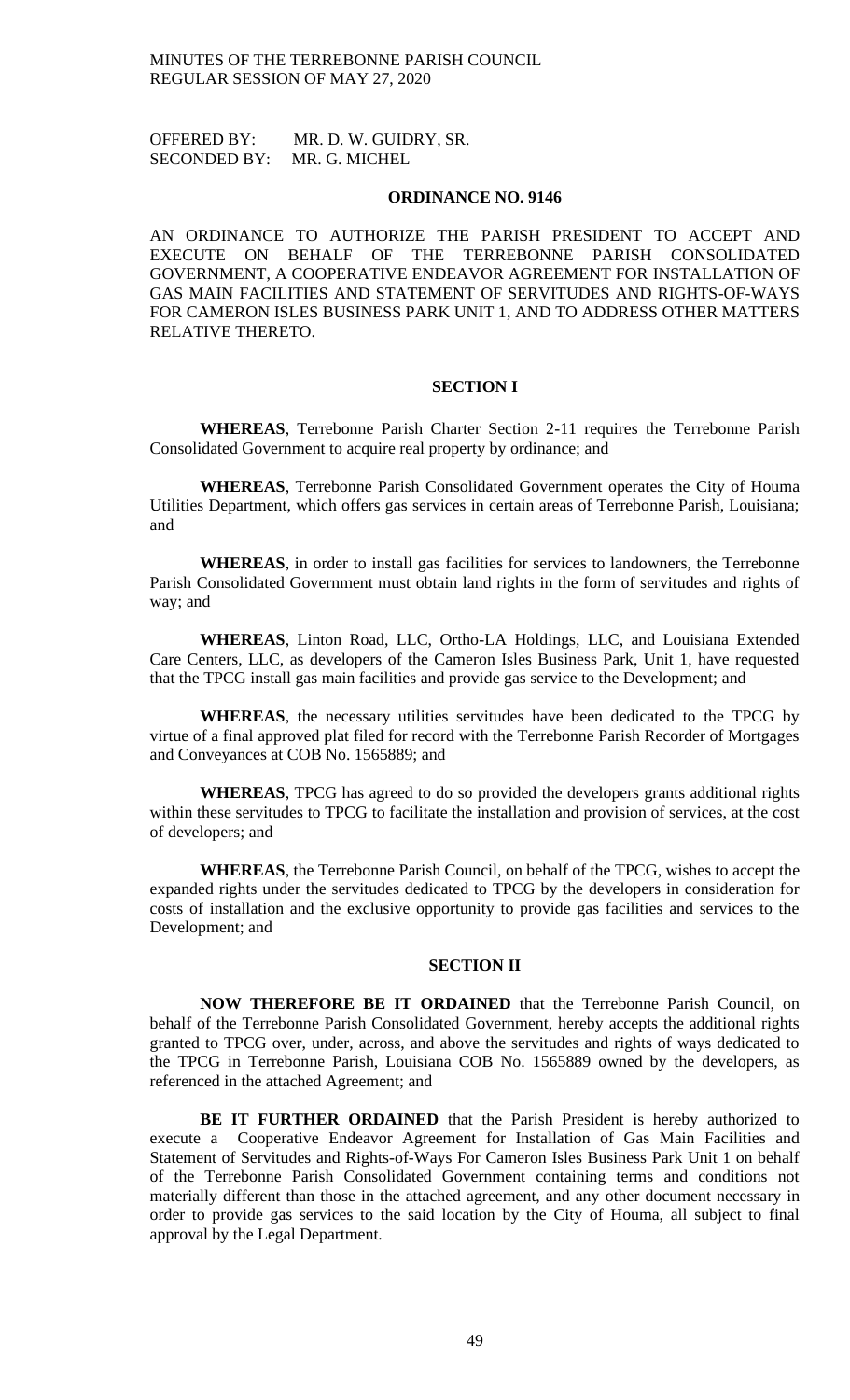## **SECTION III**

If any word, clause, phrase, section or other portion of this ordinance shall be declared null, void, invalid, illegal, or unconstitutional, the remaining words, clauses, phrases, sections and other portions of this ordinance shall remain in force and effect, the provisions of this ordinance hereby being declared to be severable.

#### **SECTION IV**

This ordinance shall become effective upon approval by the Parish President or as otherwise provided in Section 2-13 (b) of the Home Rule Charter for a Consolidated Government for Terrebonne Parish, whichever occurs sooner.

This ordinance, having been introduced and laid on the table for two weeks, was voted upon as follows:

THERE WAS RECORDED:

YEAS: J. Navy C. Harding, G. Michel, J. Amedee, J. Domangue, D. W. Guidry, Sr., D. Babin: D. J. Guidry, S, and Trosclair. NAYS: None. NOT VOTING: None. ABSTAINING: None. ABSENT: None. The Chairman declared the ordinance adopted on this, the 27th day of May 2020.

The Chairman recognized the public for comments on the following:

C. A proposed ordinance to amend the 2020 Adopted Operating Budget and 5-Year Capital Outlay Budget of the Terrebonne Parish Consolidated Government for the following items and to provide for related matters.

I. Martin Luther King Sewer Project, \$381,297.

There were no comments from the public on the proposed ordinance.

Mr. G. Michel moved, seconded by Mr. D. Babin, "THAT the Council close the aforementioned public hearing."

The Chairman called for a vote on the motion offered by Mr. G. Michel. THERE WAS RECORDED: YEAS: J. Navy, C. Harding, G. Michel, J. Amedée, J. Domangue, D. W. Guidry, Sr., D. Babin, D. J. Guidry, and S. Trosclair. NAYS: None. ABSENT: None. The Chairman declared the motion adopted.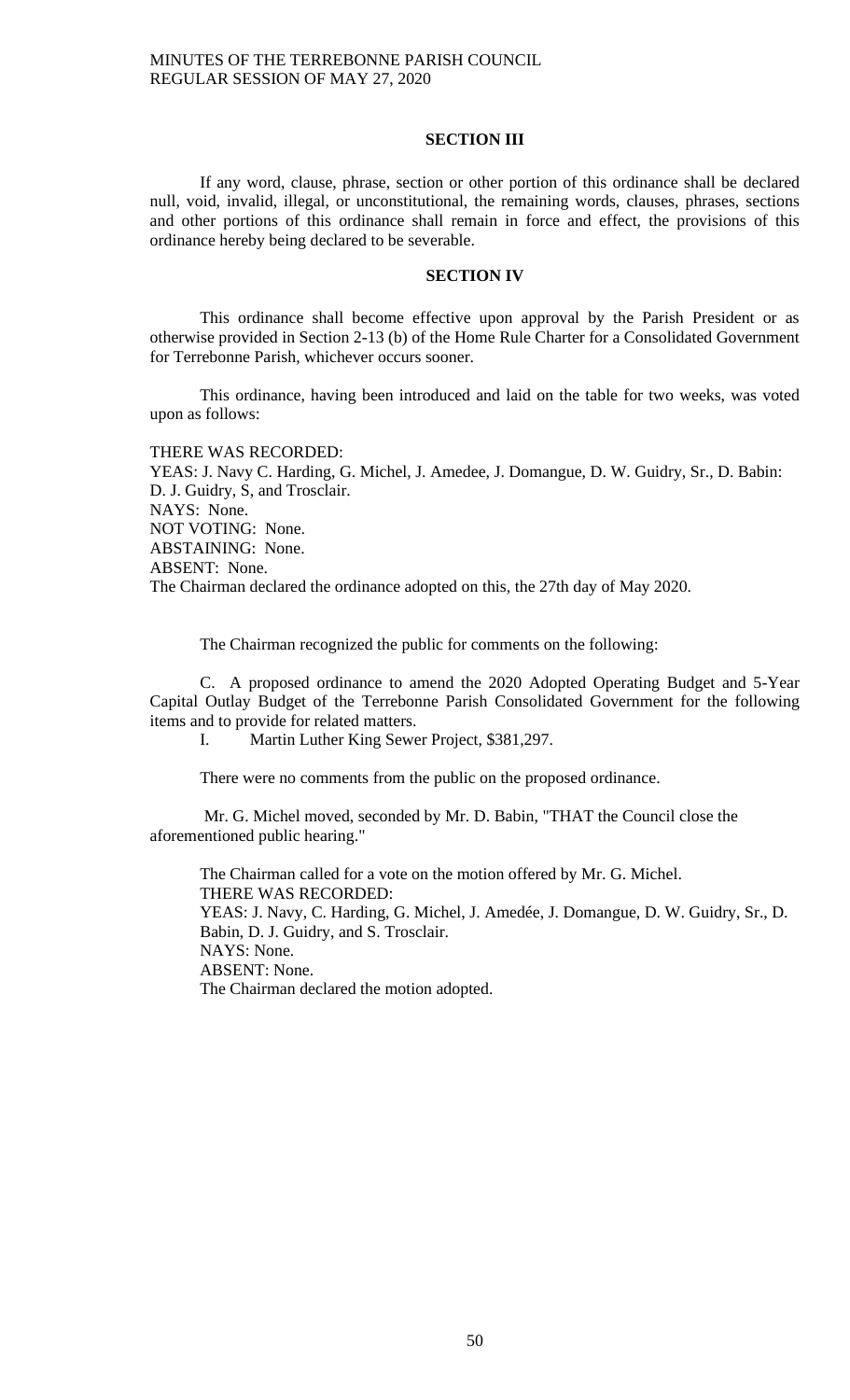OFFERED BY: MR. G. MICHEL SECONDED BY: MR. D. BABIN

#### **ORDINANCE NO.** 9147

AN ORDINANCE TO AMEND THE 2020 ADOPTED OPERATING BUDGET AND 5-YEAR CAPITAL OUTLAY BUDGET OF THE TERREBONNE PARISH CONSOLIDATED GOVERNMENT FOR THE FOLLOWING ITEMS AND TO PROVIDE FOR RELATED MATTERS.

I. Martin Luther King Sewer Project, \$381,297

### **SECTION I**

**WHEREAS**, Administration is requesting additional funding for the Martin Luther King Sewer Project, and

**WHEREAS**, the funding source is from the Parishwide Sewerage Construction Fund Balance for \$381,297.

**NOW, THEREFORE BE IT ORDAINED**, by the Terrebonne Parish Council, on behalf of the Terrebonne Parish Consolidated Government, that the 2020 Adopted Operating Budget and 5-Year Capital Outlay Budget of the Terrebonne Parish Consolidated Government be amended to recognize the funding for the Martin Luther King Sewer Project. (Attachment A)

## **SECTION II**

If any word, clause, phrase, section or other portion of this ordinance shall be declared null, void, invalid, illegal, or unconstitutional, the remaining words, clauses, phrases, sections and other portions of this ordinance shall remain in full force and effect, the provisions of this ordinance hereby being declared to be severable.

### **SECTION III**

This ordinance shall become effective upon approval by the Parish President or as otherwise provided in Section 2-13(b) of the Home Rule Charter for a Consolidated Government for Terrebonne Parish, whichever occurs sooner.

This ordinance, having been introduced and laid on the table for at least two weeks, was voted upon as follows:

THERE WAS RECORDED: YEAS: J. Navy C. Harding, G. Michel, J. Amedee, J. Domangue, D. W. Guidry, Sr., D. Babin: D. J. Guidry, S, and Trosclair. NAYS: None. NOT VOTING: None. ABSTAINING: None. ABSENT: None. The Chairman declared the ordinance adopted on this, the 27th day of May 2020.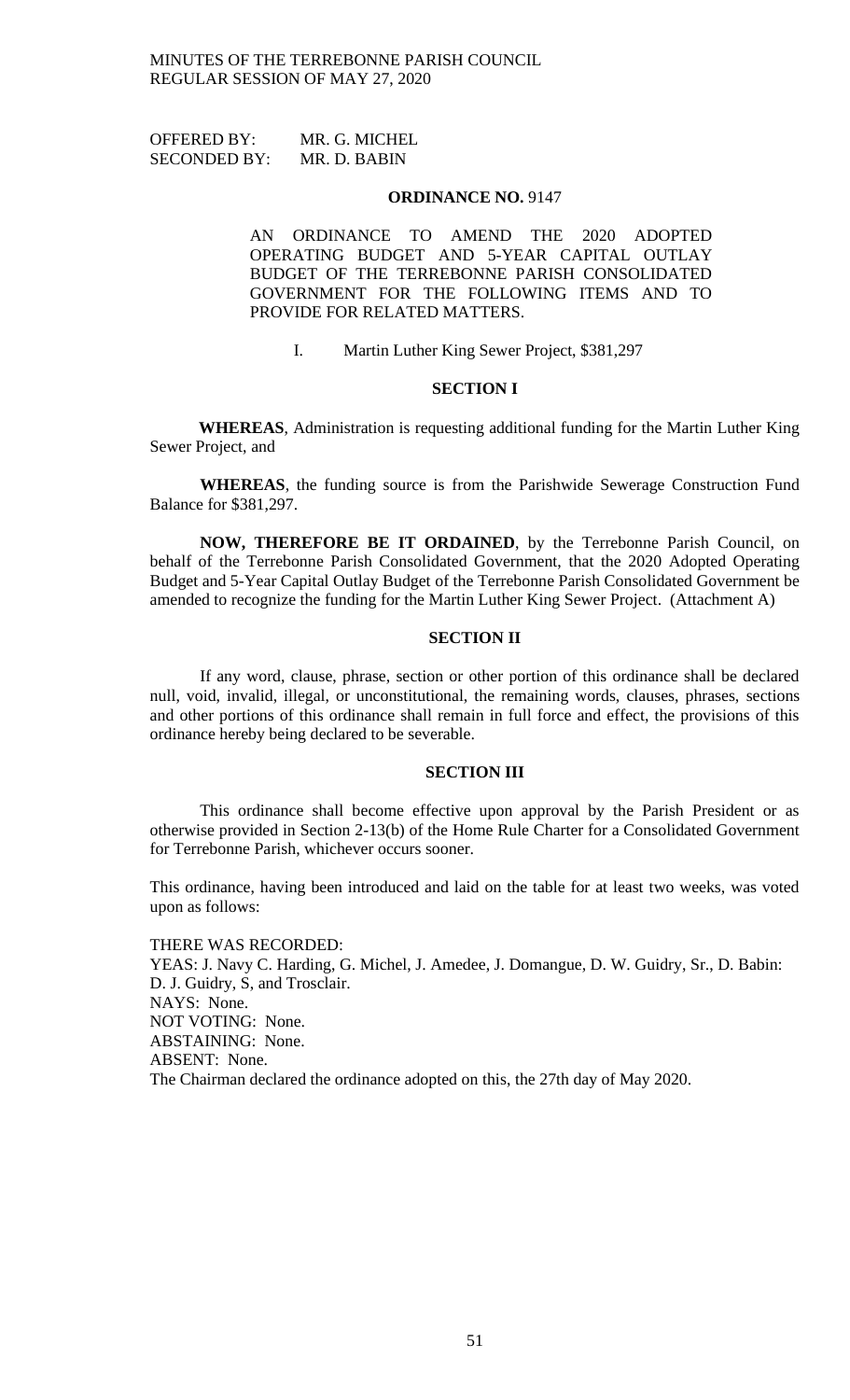The Chairman recognized the public for comments on the following:

D. A proposed ordinance to authorize the lease of usable space located on the 8th Floor and certain positions on the rooftop of the building located at 8026 Main Street, Houma, LA, to New Cingular Wireless PCS, LLC and authorize the Parish President to execute any and all documents necessary to lease space to New Cingular Wireless PCS, LLC.

There were no comments from the public on the proposed ordinance.

Mr. D. Babin moved, seconded by Mr. D. J. Guidry, "THAT the Council close the aforementioned public hearing."

The Chairman called for a vote on the motion offered by Mr. D. Babin. THERE WAS RECORDED: YEAS: J. Navy, C. Harding, G. Michel, J. Amedée, J. Domangue, D. W. Guidry, Sr., D. Babin, D. J. Guidry, and S. Trosclair. NAYS: None. ABSENT: None. The Chairman declared the motion adopted.

OFFERED BY: MR. D. BABIN SECONDED BY: MR. D. W. GUIDRY, SR.

# **ORDINANCE NO. 9148**

AN ORDINANCE TO AUTHORIZE THE LEASE OF USABLE SPACE LOCATED ON THE 8TH FLOOR AND CERTAIN POSITIONS ON THE ROOFTOP OF THE BUILDING LOCATED AT 8026 MAIN STREET, HOUMA, LOUISIANA, TO NEW CINGULAR WIRELESS PCS, LLC; AUTHORIZE THE PARISH PRESIDENT TO EXECUTE ANY AND ALL DOCUMENTS NECESSARY TO LEASE USABLE SPACE LOCATED ON THE  $8^{\mathrm{TH}}$  FLOOR AND CERTAIN POSITIONS ON THE ROOFTOP TO NEW CINGULAR WIRELESS PCS, LLC; AND TO PROVIDE FOR OTHER MATTERS RELATIVE THERETO.

**WHEREAS**, Section 2-11 (11) of the Terrebonne Parish Charter requires an ordinance to lease any land or property on behalf of the Parish Government; and

**WHEREAS**, Lessor and Lessee (or its respective predecessor-in-interest) entered into a Rooftop Option and Lease Agreement dated February 21, 2000, as amended by First Amendment to Lease Agreement dated April 2, 2000, and as further amended by 2nd Amendment to Rooftop Option and Lease Agreement dated November 28, 2000, whereby Lessor leased to Lessee approximately 400 square feet of building space on the eighth floor and certain positions on the rooftop of the building located on 8026 Main Street, Houma, Louisiana.

**WHEREAS**, the lease with the New Cingular Wireless PCS, LLC of the rooftop space and 8th floor space located at 8026 Main Street, Houma, Louisiana, has expired by its term and TPCG Administration recommends that the lease continue; and

**WHEREAS**, the Terrebonne Parish Consolidated Government Administration recommends to the Terrebonne Parish Council to execute a Third Amendment to the Rooftop Option and Lease Agreement to the New Cingular Wireless PCS, LLC for a period of five (5) years each, commencing on April 1, 2020, shall expire on March 31, 2025 ("Current Term"), and commencing on April 1, 2025, will be automatically renewed, upon the same terms and conditions of the Lease, for up to four (4) separate consecutive additional periods of five (5) years each. Each such four (4) year additional period is referred to as "Additional Extended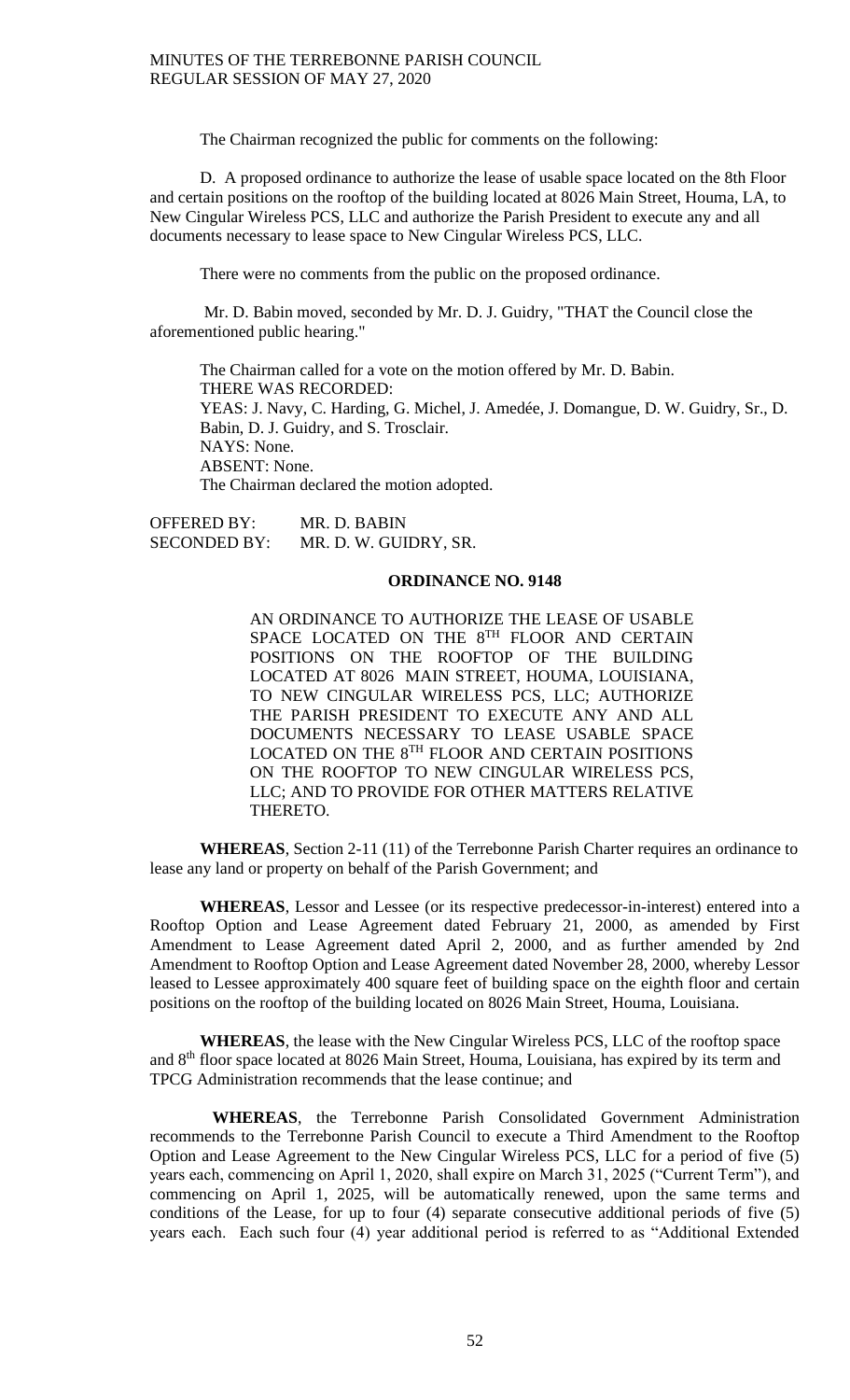Term". Commencing on April 1, 2020, the current rent payable under the Lease shall be Seventeen Thousand Five Hundred Sixty-Nine and 20/100 Dollars (\$17,569.20) per year, and shall continue during the Current Term. Lessee shall pay Rent annually before the 30<sup>th</sup> Day of April with the first payment due April 30, 2020. Commencing on April 1, 2025, and each Additional Extended Term exercised thereafter, the Rent will increase by six percent (6%) over the Rent paid during the previous term as follows:

a.April 1, 2025 to March 31, 2030 - \$18,623.35; b.April 1, 2030 to March 31, 2035 - \$19,740.75; c.April 1, 2035 to March 31, 2040 - \$20,925.20; d.April 1, 2040 to March 31, 2045 - \$22,180.71;

The remaining annual rental payments being due and payable respectively on the 30th day of April each year thereafter the following described property, to-wit:

400 square feet of usable space located on the  $8<sup>th</sup>$  Floor and certain positions on the rooftop of the building located at 8026 Main Street, Houma, Louisiana, to be used by the New Cingular Wireless PCS, LLC for the purposes related to the transmission and reception of any and all communications signals and to modify, supplement, replace, upgrade, expand, including but not limited to the number and type of antennas, or refurbish the equipment and/or improvements thereon, or relocate the same within the property.

## **SECTION I**

**BE IT ORDAINED** by the Terrebonne Parish Council, in due, regular and legal sessions convened, that the Parish Administration is hereby authorized to lease the aforedescribed property to the New Cingular Wireless PCS, LLC; that the Parish President, Gordon E. Dove, is hereby authorized and empowered for and on behalf of the Terrebonne Parish Consolidated Government to execute documents necessary to lease the aforedescribed property to the New Cingular Wireless PCS, LLC for the above stated purpose for the sum of \$17,569.20 payable annually for the period of April 1, 2020 through March 31, 2025; and for the sum of \$18,623.35 payable annually for the period of April 1, 2025 through March 31, 2030; and for the sum of \$19,740.75 payable annually for the period of April 1, 2030 to March 31, 2035; and for the sum of \$20,925.20 payable annually for the period of April 1, 2035 to March 31, 2040; and for the sum of \$22,180.71 payable annually for the period of April 1, 2040 to March 31, 2045.

### **SECTION II**

The aforedescribed lease will be conducive to the public interest, convenience and safety and will enable Terrebonne Parish Consolidated Government (TPCG) to properly fulfill the functions imposed upon it by law.

## **SECTION III**

If any word, clause, phrase, section or other portion of this ordinance shall be declared null, void, invalid, illegal, or unconstitutional, the remaining words, clauses, phrases, sections and other portions of this ordinance shall remain in full force and effect, the provisions of this ordinance hereby being declared to be severable.

## **SECTION IV**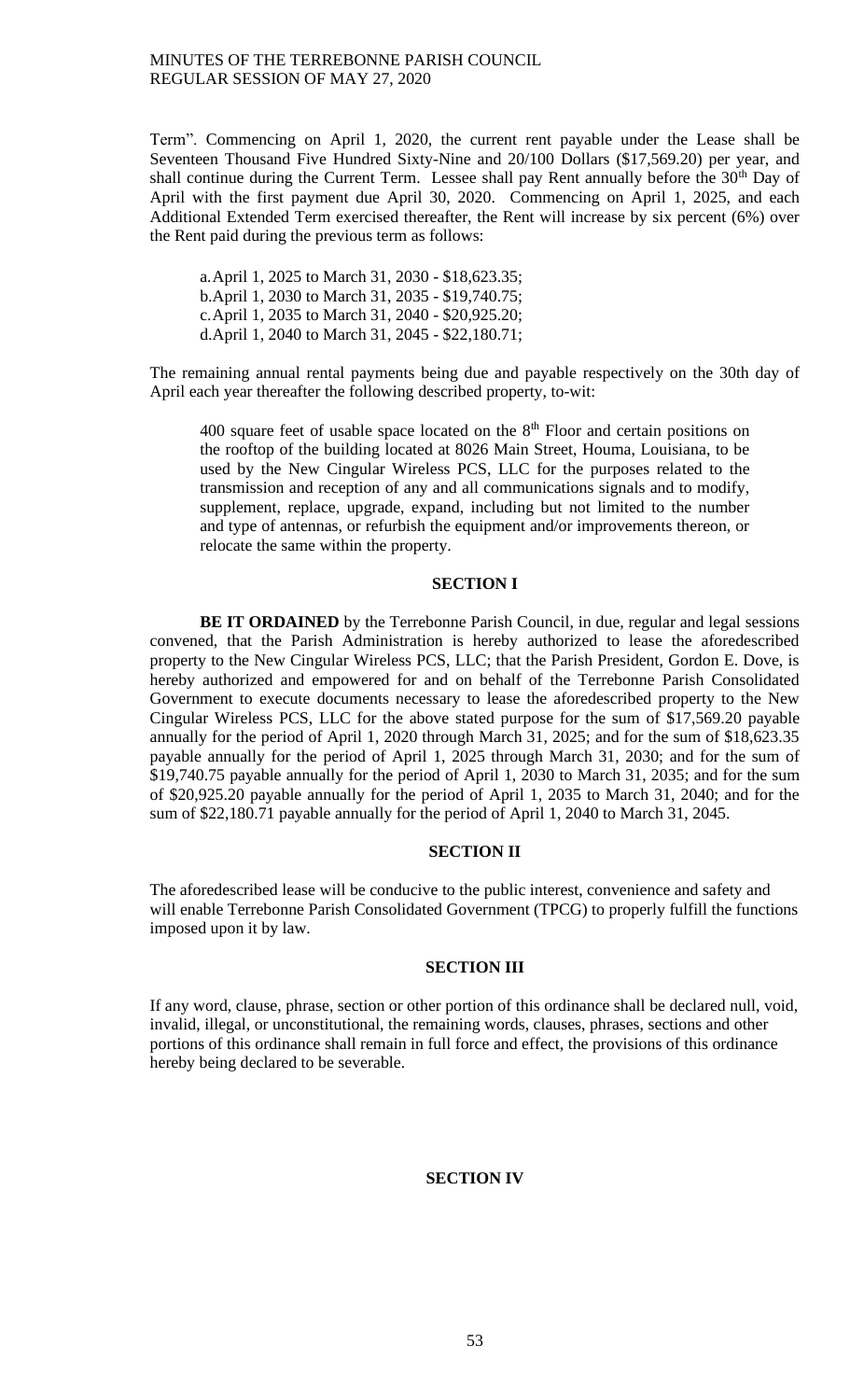This ordinance shall become effective upon approval by the Parish President or as otherwise provided in Section 2-13(b) of the Home Rule Charter for a Consolidated Government for Terrebonne Parish, whichever occurs sooner.

This ordinance, having been introduced and laid on the table for at least two weeks, was voted upon as follows:

#### THERE WAS RECORDED:

YEAS: J. Navy C. Harding, G. Michel, J. Amedee, J. Domangue, D. W. Guidry, Sr., D. Babin: D. J. Guidry, S, and Trosclair. NAYS: None. NOT VOTING: None. ABSTAINING: None. ABSENT: None. The Chairman declared the ordinance adopted on this, the 27th day of May 2020.

Mr. G. Michel moved, seconded by Mr. D. Babin, "THAT the Council return to the regular order of business."

The Chairman called for a vote on the motion offered by Mr. G. Michel. THERE WAS RECORDED: YEAS: J. Navy, C. Harding, G. Michel, J. Amedée, J. Domangue, D. W. Guidry, Sr., D. Babin, D. J. Guidry, and S. Trosclair. NAYS: None. ABSENT: None. The Chairman declared the motion adopted.

Mr. G. Michel moved, seconded by Mr. J. Amedée, "THAT the Council introduce an ordinance to amend the Terrebonne Parish Code of Ordinances by enacting Article IX of Chapter 2, "Administration" to provide for the recovery of costs incurred on adjudicated property; to provide for related matters; to amend Appendix C of the Terrebonne Parish Code of Ordinances by adding Form 3 - "Notice of Lien"; Form 4 - "Statement of Costs"; and Form 5 - "Affidavit of Cancellation; and calling a public hearing on said matter on Wednesday, June 10, 2020 at 6:30 p. m."

The Chairman called for a vote on the motion offered by Mr. G. Michel. THERE WAS RECORDED: YEAS: J. Navy, C. Harding, G. Michel, J. Amedée, J. Domangue, D. W. Guidry, Sr., D. Babin, D. J. Guidry, and S. Trosclair. NAYS: None. ABSENT: None. The Chairman declared the motion adopted.

Council Member G. Michel led a discussion regarding the Council's use of Zoom for future meetings and its plans, if any, for the Council to hold in-person meetings again in the near future.

The Chairman clarified that the current meeting would be the last Zoom meeting held by the Council at this time. He then announced that the June Committee Meetings and Regular Council Session Meetings will be held at the Houma-Terrebonne Civic Center, with Committee Meetings being held on the corresponding Mondays and the Regular Council Sessions being held the corresponding Wednesdays.

Discussion ensued relative to the use of the Civic Center for hosting meetings as compared to using the Council Meeting Room. The Chairman clarified that the Civic Center offered greater space while observing social distancing guidelines so that more members of the public could participate and provide input than would be possible at the Council Meeting Room.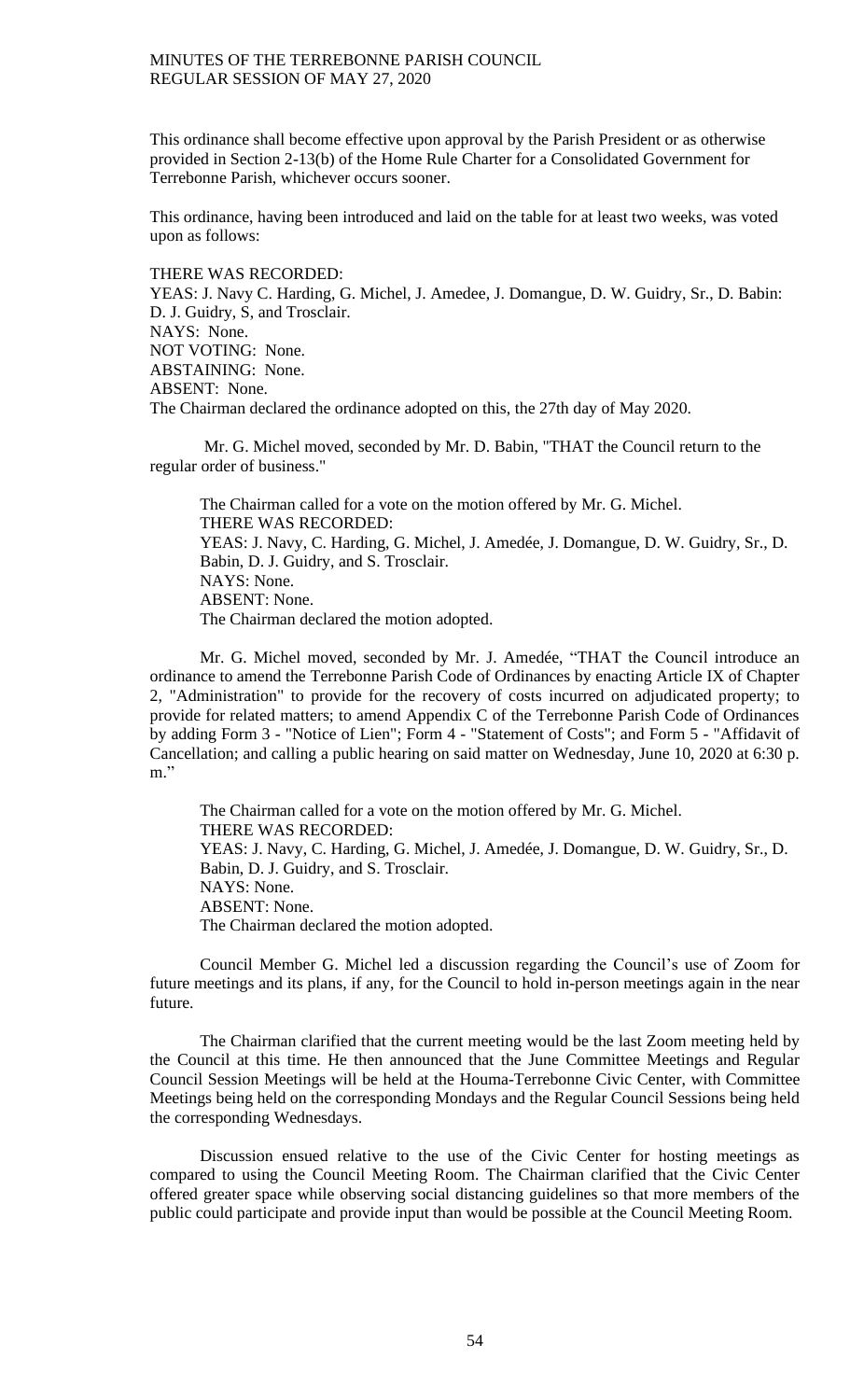Additional discussion continued relative to continued live-streaming and remote participation by the public in a meeting.

The Chairman clarified that the Council's current plans were to continue live-streaming the Council meetings for the public's convenience, but that public comments would only be heard from those individuals attending the actual meeting.

Council Member J. Navy inquired if a variance could be approved for the property at 110 Bank Street to allow them to place an additional structure on the property given the current hardships experienced due to public health concerns.

The Chairman recognized Mr. Chris Pulaski, Planning and Zoning Director, who clarified that the Parish could not allow the additional structure to be placed at the location due to zoning requirements for the property and the local area. He then shared some suggestions for the Council to consider in rezoning the local area to provide all of the local property owners similar allowances. It was suggested that a town hall meeting be held in order for the local community to provide their input. He then clarified that two public hearings were required in the rezoning process which could also allow community input regarding a potential rezoning for the area.

Council Member J. Navy requested Parish Administration begin investigating and initiating the necessary procedures to provide for a rezoning of the local area in question and calling the required public hearings to be held according to appropriate procedures.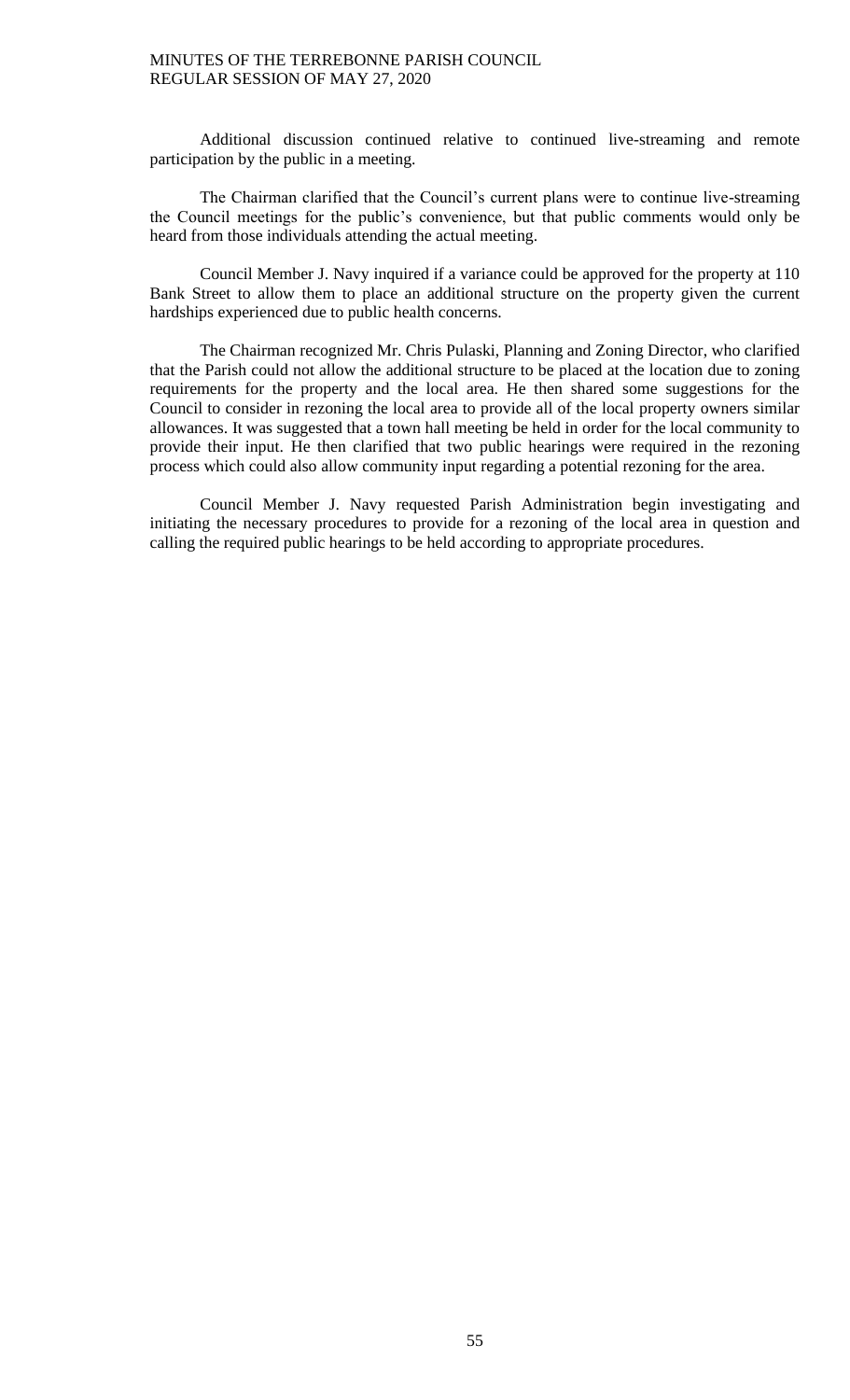## OFFERED BY: MR. D. BABIN SECONDED BY: MR. D. J. GUIDRY

## RESOLUTION NO. 20-161

A Resolution authorizing Parish President to sign the Federal Funding Certification and Agreement to Hold Harmless and Indemnify required to seek reimbursement from the State from the CARES Act.

**WHEREAS,** Congress has recently passed the CARES Act, creating therein the Coronavirus Relief Fund which provides for eligible and qualified reimbursement of payments incurred by State and local governments impacted by the COVID-19 outbreak, and

**WHEREAS**, the State of Louisiana has been awarded \$1.8 billion of which Governor Edwards elected to allocate up to 45% to local government units, and

**WHEREAS**, in order to put in an application a Federal Funding Certification and Agreement to Hold Harmless and Indemnify must be signed.

**NOW THEREFORE BE IT RESOLVED**, that the Terrebonne Parish Council on behalf of the Terrebonne Parish Consolidated Government, authorizes Parish President, Gordon E. Dove to sign the Federal Funding Certification and Agreement to Hold Harmless and Indemnify required to seek reimbursement from the State from the CARES Act.

THERE WAS RECORDED: YEAS: J. Navy, C. Harding, G. Michel, J. Amedée, J. Domangue, D. W. Guidry, Sr., D. Babin, D. J. Guidry and S. Trosclair. NAYS: None. NOT VOTING: None. ABSENT: None.

The Chairman declared this resolution adopted this 27th day of May 2020.

\* \* \* \* \* \* \* \* \* \* \* \*

Mr. D. Babin moved, seconded by Mr. D. W. Guidry, Sr., "THAT the Council approve the following street light listing:

#### **STREET LIGHT LIST 05-27-2020**

INSTALL ONE 150-WATT HPS STREET LIGHT ON AN EXISTING POLE AT 373 ISLAND ROAD, MONTEGUT; ENTERGY, RLD #6; STEVE TROSCLAIR, DISTRICT 9."

The Chairman called for a vote on the motion offered by Mr. D. Babin. THERE WAS RECORDED: YEAS: J. Navy, C. Harding, G. Michel, J. Amedée, J. Domangue, D. W. Guidry, Sr., D. Babin, D. J. Guidry, and S. Trosclair. NAYS: None. ABSENT: None. The Chairman declared the motion adopted.

Mr. G. Michel moved, seconded by Mr. C. Harding, "THAT the Council open nominations for the one expired term on the Recreation District No. 1 Board, nominate Mr. Mark Amedee, close nominations, and re-appoint Mr. Amedee to serve another term on the aforementioned board."

The Chairman called for a vote on the motion offered by Mr. G. Michel. THERE WAS RECORDED: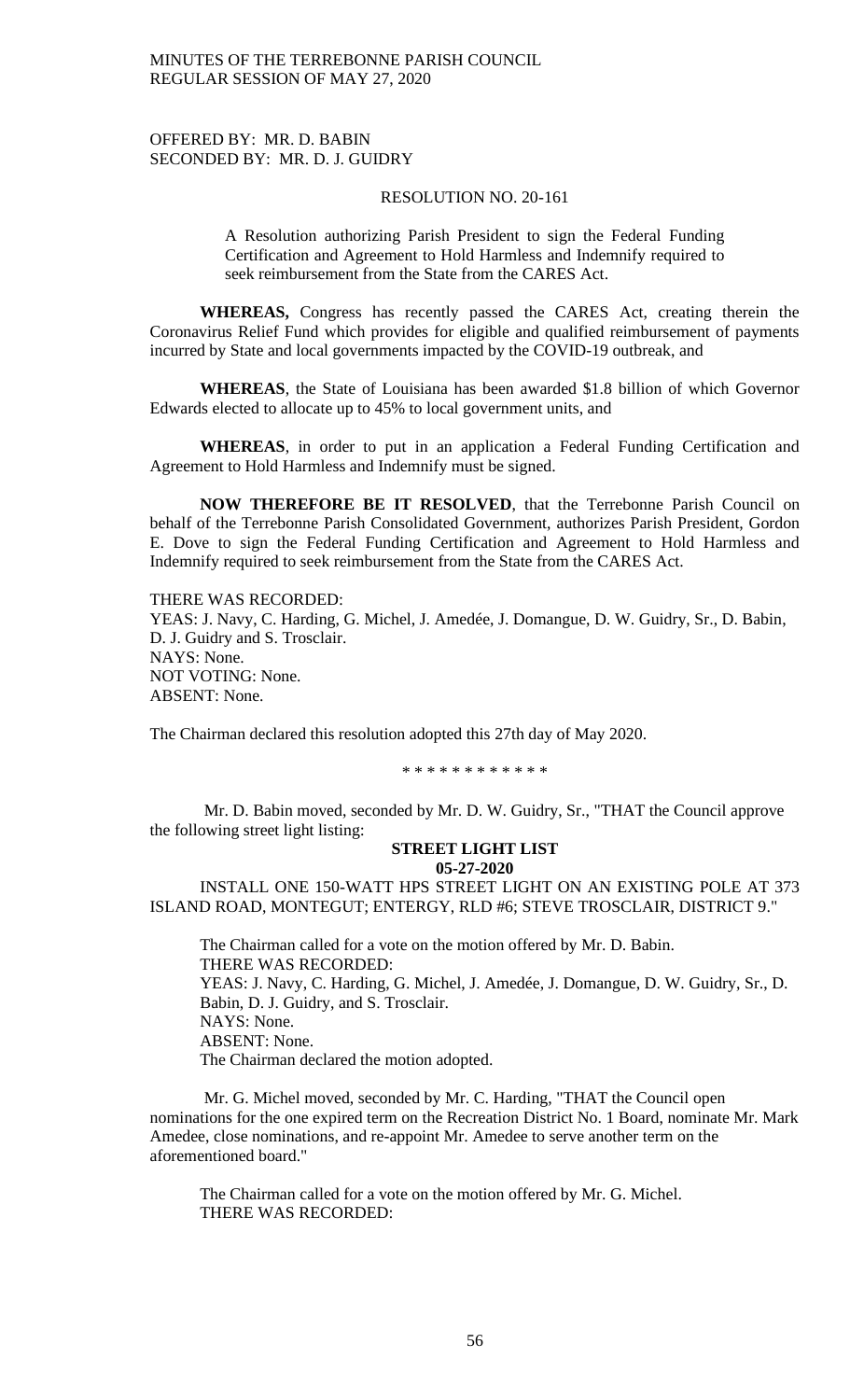YEAS: J. Navy, C. Harding, G. Michel, J. Domangue, D. W. Guidry, Sr., D. Babin, D. J. Guidry, and S. Trosclair. NAYS: None. ABSENT: None. ABSTAINING: J. Amedée. The Chairman declared the motion adopted.

Mr. D. Babin moved, seconded by Mr. G. Michel, "THAT the Council open nominations for the one expired term on the Recreation District No. 10 Board, nominate Mr. John Bascle, close nominations, and re-appoint Mr. Bascle to serve another term on the aforementioned board."

The Chairman called for a vote on the motion offered by Mr. D. Babin. THERE WAS RECORDED: YEAS: J. Navy, C. Harding, G. Michel, J. Amedée, J. Domangue, D. W. Guidry, Sr., D. Babin, D. J. Guidry, and S. Trosclair. NAYS: None. ABSENT: None. The Chairman declared the motion adopted.

Mr. D. Babin moved, seconded by Mr. G. Michel, "THAT the Council hold nominations open for two weeks for the two vacancies due to resignations on the Recreation District No. 11 Board."

The Chairman called for a vote on the motion offered by Mr. D. Babin. THERE WAS RECORDED: YEAS: J. Navy, C. Harding, G. Michel, J. Amedée, J. Domangue, D. W. Guidry, Sr., D. Babin, D. J. Guidry, and S. Trosclair. NAYS: None. ABSENT: None. The Chairman declared the motion adopted.

Mr. D. Babin moved, seconded by Mr. G. Michel, "THAT the Council open nominations for the two expiring terms on the Terrebonne ARC Board, nominate Ms. Donell Donaldson (representing Membership) and Ms. Karen Chauvin (representing Membership), close nominations, and re-appoint Ms. Donaldson and Ms. Chauvin to serve another term on the aforementioned board."

The Chairman called for a vote on the motion offered by Mr. D. Babin. THERE WAS RECORDED: YEAS: J. Navy, C. Harding, G. Michel, J. Amedée, J. Domangue, D. W. Guidry, Sr., D. Babin, D. J. Guidry, and S. Trosclair. NAYS: None. ABSENT: None. The Chairman declared the motion adopted.

Mr. G. Michel moved, seconded by Mr. D. Babin, "THAT the Council open nominations for the three expiring terms on the Recreation District No. 2,3 Board, nominate Mr. Christopher Chaisson, Mr. Shawn Dupre, and Mr. Robbie Liner, close nominations, and re-appoint Mr. Chaisson, Mr. Dupre, and Mr. Liner to serve another term on the aforementioned board."

The Chairman called for a vote on the motion offered by Mr. G. Michel. THERE WAS RECORDED: YEAS: J. Navy, C. Harding, G. Michel, J. Amedée, J. Domangue, D. W. Guidry, Sr., D. Babin, D. J. Guidry, and S. Trosclair. NAYS: None. ABSENT: None. The Chairman declared the motion adopted.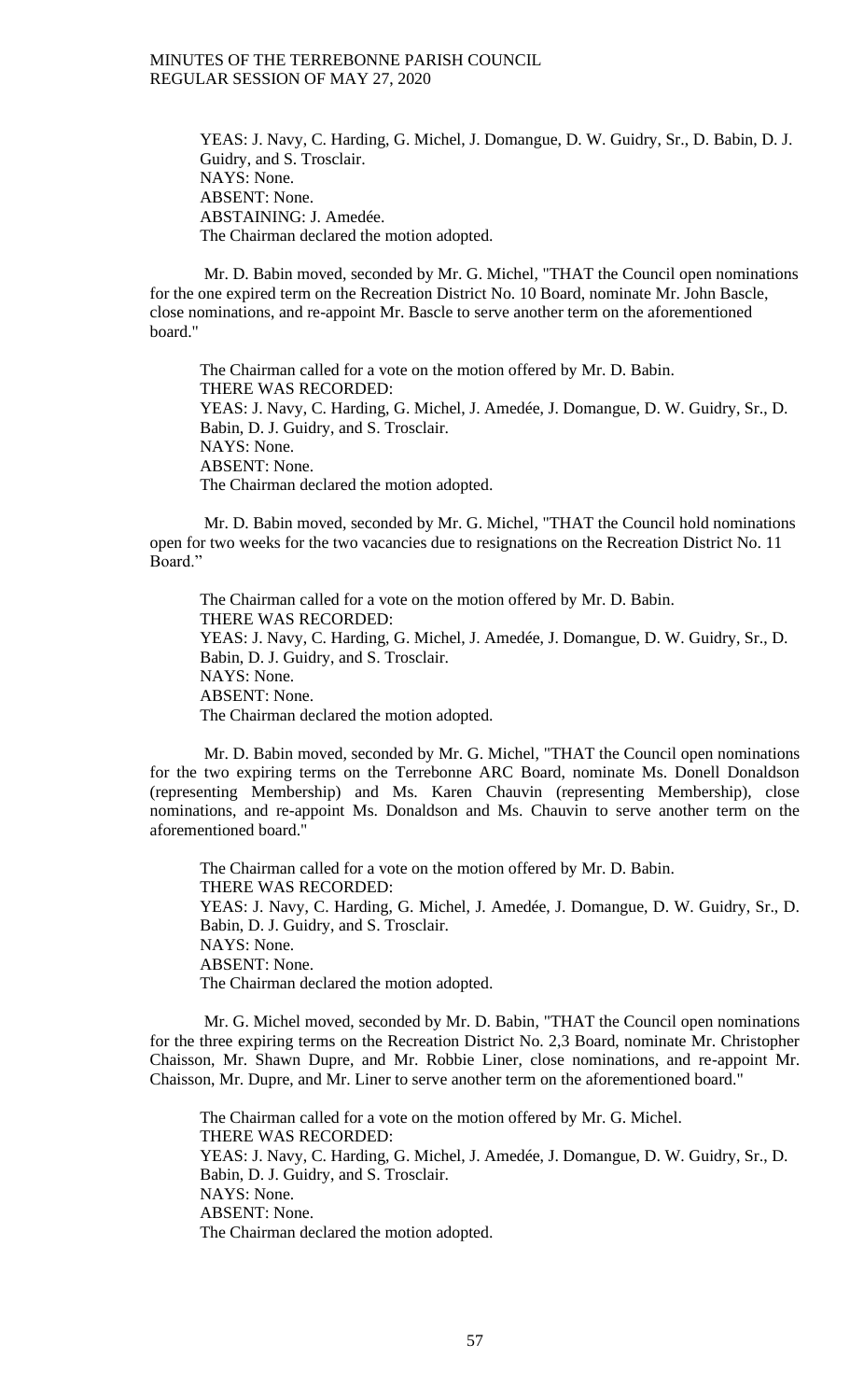The Chairman announced expiring terms on the following boards: one vacancy due to resignation on Recreation District No. 2,3 Board, one expiring term on the Recreation District No. 9 Board, and three expiring terms on the Consolidated Waterworks District No. 1 Board (representing Districts No. 1, 2, and 4).

The Chairman recognized Mr. Gordon Dove, Parish President, who shared his optimism for the parish's continued efforts in addressing public health risks regarding COVID-19 and for efforts to prepare for the upcoming hurricane season and wished for everyone to remain safe.

Council Member D. W. Guidry, Sr. reported that a number of solicitors had been canvassing local neighborhoods without an approved Terrebonne Parish permit which was a criminal offense punishable with a fine, time served in prison, or both. He then asked the public to remain aware of potential solicitors.

Mr. Pulaski clarified that violators should be reported to the Customer Service department who issues the permits during regular hours or to local law enforcement if after hours.

Council Member J. Domangue congratulated the local 2020 graduates on their success in achieving their educational goals and wished them well in their future endeavors.

Council Member J. Navy asked the public to remain vigilant of potential risks regarding COVID-19 and risks regarding violence. He then shared his concerns with regards to statewide and parishwide statistics regarding COVID-19 cases. He then encouraged the public to practice diligence in reducing the likelihood and impacts of both to protect their local communities.

Council Member D. Babin reported that traffic lights on Honduras Street, Bond Street, and Point Street had been re-synced by Louisiana DOTD to alleviate potential traffic issues with the ongoing 70-day closure of the ship channel bridge.

Council Member J. Amedée announced that there would be a COVID-19 self-testing site available at the Caldwell Middle School for the Gray/Schriever area on Friday from 8:00 a.m. to 12:00 p.m.

The Chairman encouraged the public to keep all active military, veteran, law enforcement, firefighters, first responders, and especially healthcare professionals in their thoughts and prayers daily.

Mr. J. Amedée moved, seconded by Ms. J. Domangue, "THAT the Council accept the following monthly engineering reports:

A. GIS Engineering, LLC. B. T. Baker Smith, LLC."

The Chairman called for a vote on the motion offered by Mr. J. Amedée. THERE WAS RECORDED: YEAS: J. Navy, C. Harding, G. Michel, J. Amedée, J. Domangue, D. W. Guidry, Sr., D. Babin, D. J. Guidry, and S. Trosclair. NAYS: None. ABSENT: None. The Chairman declared the motion adopted.

Mr. J. Amedée moved, seconded by Ms. J. Domangue, "THAT, there being no further business to come before the Council, the meeting be adjourned."

The Chairman called for a vote on the motion offered by Mr. J. Amedée. THERE WAS RECORDED: